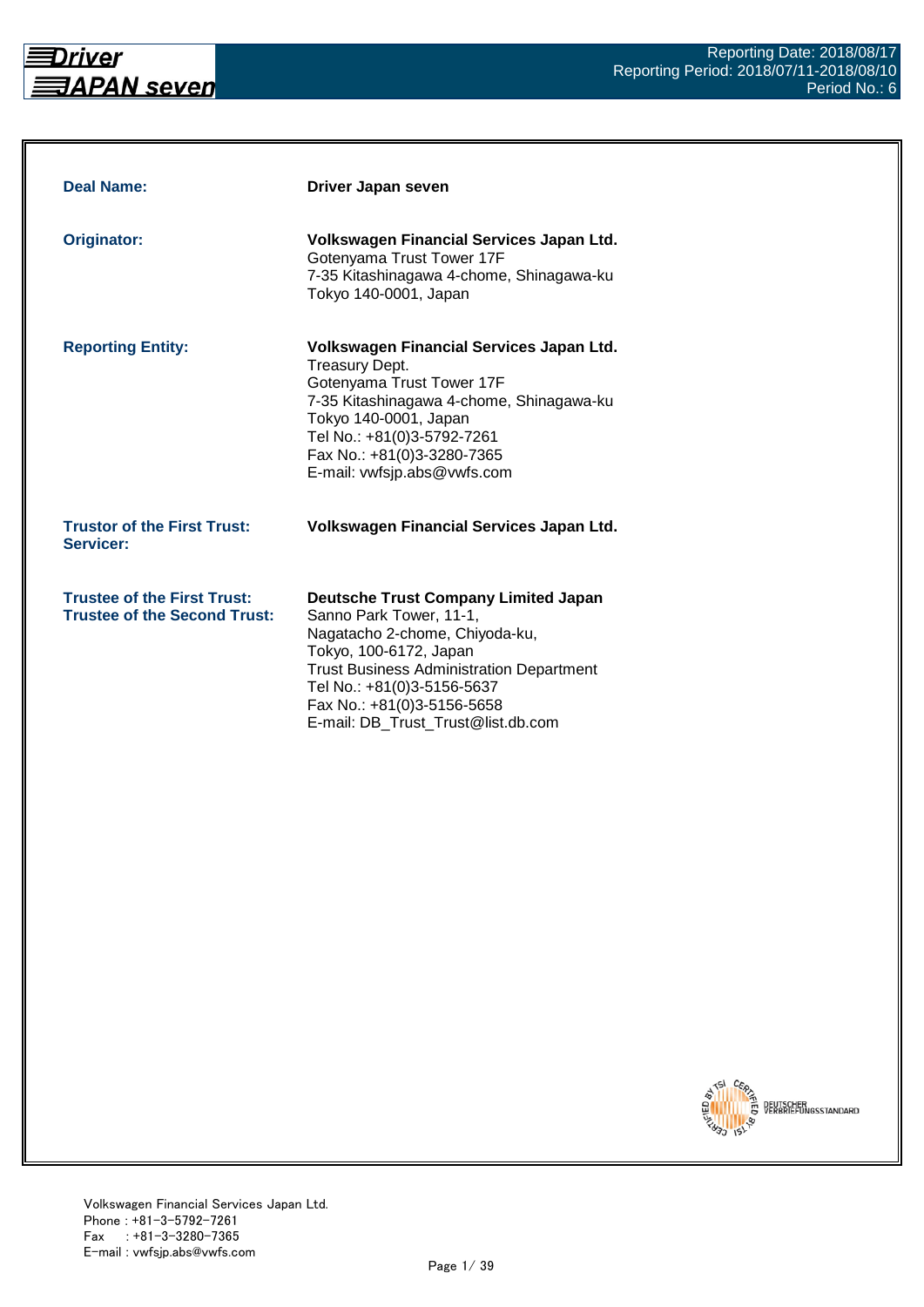#### **Contents**

| <b>Page</b> Tables of Contents                               |
|--------------------------------------------------------------|
| 1 Front Page                                                 |
| 2 Contents                                                   |
| <b>3 Deal Overview</b>                                       |
| 4 Deal Overview: Counterparties                              |
| <b>5 Deal Overview: Counterparties II</b>                    |
| 6 Information regarding the TBI and ABL to the Second Trust  |
| <b>7</b> Pool Information                                    |
| <b>8 Available Distribution</b>                              |
| 9 Waterfall                                                  |
| <b>10 Credit Enhancement</b>                                 |
| 11 Cumulative Gross Loss Ratio & Performance Trigger         |
| 12 Cumulative Gross Loss Ratio & Performance Trigger (Chart) |
| 13 Default & Delinquencies                                   |
| 14 Run Out Schedule (Previous)                               |
| 15 Run Out Schedule                                          |
| <b>16 Expected Amortization to the Second Trust</b>          |
| 17 Sub-Servicer                                              |
| 18 Brand                                                     |
| 19 New and Used                                              |
| 20 Product Type                                              |
| $21$ RV                                                      |
| 22 Brand New and Used                                        |
| 23 Customer Type                                             |
| 24 Outstanding Discounted Principal Balance                  |
| <b>25 Original Principal Amount</b>                          |
| 26 Interest Rate paid by the Obligor                         |
| 27 Original Term                                             |
| 28 Remaining Term                                            |
| 29 Seasoning                                                 |
| 30 Type of Car                                               |
| 31 Brand and Model                                           |
| 32 Geographic Dist. by Prefecture                            |
| 33 Obligor Concentration                                     |
| <b>34 Contract Start Month</b>                               |
| <b>35 Contract End Month</b>                                 |
| <b>36 Monthly payment</b>                                    |
| 37 Bonus payment                                             |
| 38 Mortor Type                                               |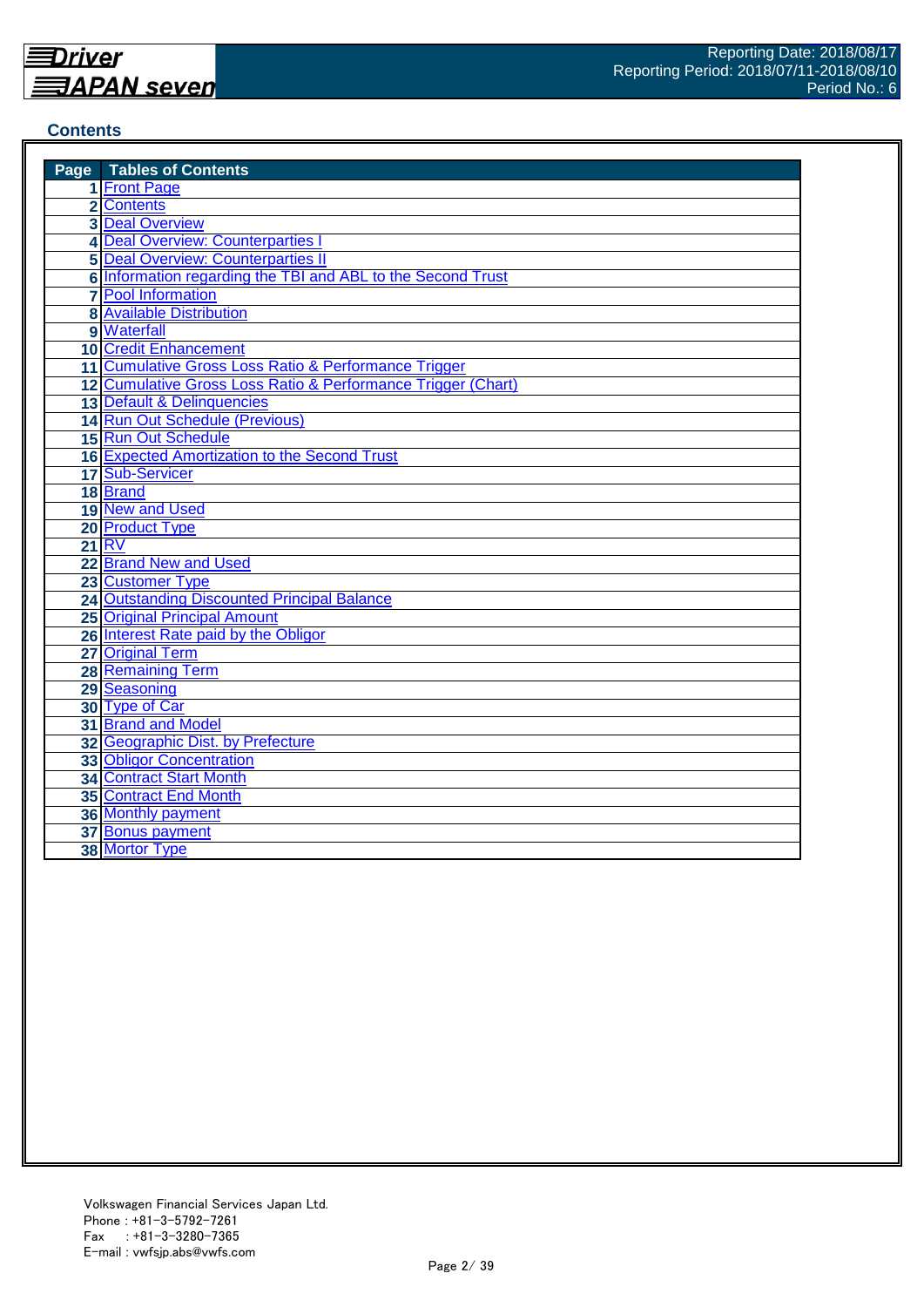#### **Deal Overview**

| <b>Cut Off Date:</b>                | 2018/02/10     |    |                                           |            |
|-------------------------------------|----------------|----|-------------------------------------------|------------|
| <b>Trust Commencement Date:</b>     | 2018/03/23     |    | <b>Legal Maturity of the First Trust:</b> | 2026/06/26 |
| <b>Monthly Period:</b>              | 2018/07/11     | to | 2018/08/10                                |            |
| <b>Reporting Date:</b>              | 2018/08/17     |    |                                           |            |
| <b>Reporting Frequency:</b>         | monthly        |    |                                           |            |
| <b>Period No.:</b>                  | $6\phantom{1}$ |    |                                           |            |
| <b>Remittance Date:</b>             | 2018/08/22     |    |                                           |            |
| <b>Advance Payment Date:</b>        | 2018/08/22     |    |                                           |            |
| <b>Cash Adjustment Date:</b>        | 2018/08/22     |    |                                           |            |
| <b>Additional Entrustment Date:</b> | 2018/08/24     |    |                                           |            |
| <b>Trust Calculation Date:</b>      | 2018/08/24     |    |                                           |            |
| <b>Trust Calculation Period:</b>    | 2018/07/27     | to | 2018/08/24                                |            |
| <b>First Trust Payment Date:</b>    | 2018/08/27     |    |                                           |            |
| <b>Second Trust Payment Date:</b>   | 2018/08/28     |    |                                           |            |
| <b>Interest Calculation Period:</b> | 2018/07/31     | to | 2018/08/28                                |            |
| <b>Next Reporting Date:</b>         | 2018/09/18     |    |                                           |            |

# **Pool information at the Initial Cut off Date**

|                         | <b>Contracts</b> | Number of Outstanding Discounted<br><b>Principal Balance</b> | <b>Outstanding Nominal</b><br><b>Balance</b> |
|-------------------------|------------------|--------------------------------------------------------------|----------------------------------------------|
| <b>Outstanding Pool</b> | 25,466           | 58,823,742,157 JPY                                           | 61,652,388,600 JPY                           |

| <b>Credit Type</b>    | of Loans    | <b>Percentage Outstanding Discounted</b><br><b>Principal Balance</b> | <b>Percentage of Balance</b> |
|-----------------------|-------------|----------------------------------------------------------------------|------------------------------|
| <b>Balloon</b>        | 79.91 %     | 52,580,850,830 JPY                                                   | 89.39 %                      |
| Equal Instalment Loan | 20.09 %     | 6,242,891,327 JPY                                                    | 10.61 %                      |
| <b>Total</b>          | $100.00 \%$ | 58,823,742,157 JPY                                                   | 100.00 %                     |

| <b>Type of Car</b> | of Loans | Percentage Outstanding Discounted<br><b>Principal Balance</b> | <b>Percentage of Balance</b> |
|--------------------|----------|---------------------------------------------------------------|------------------------------|
| <b>New</b>         | 65.02 %  | 44,831,636,726 JPY                                            | 76.21 %                      |
| Used               | 34.98 %  | 13,992,105,431 JPY                                            | 23.79 %                      |
| <b>Total</b>       | 100.00 % | 58,823,742,157 JPY                                            | 100.00%                      |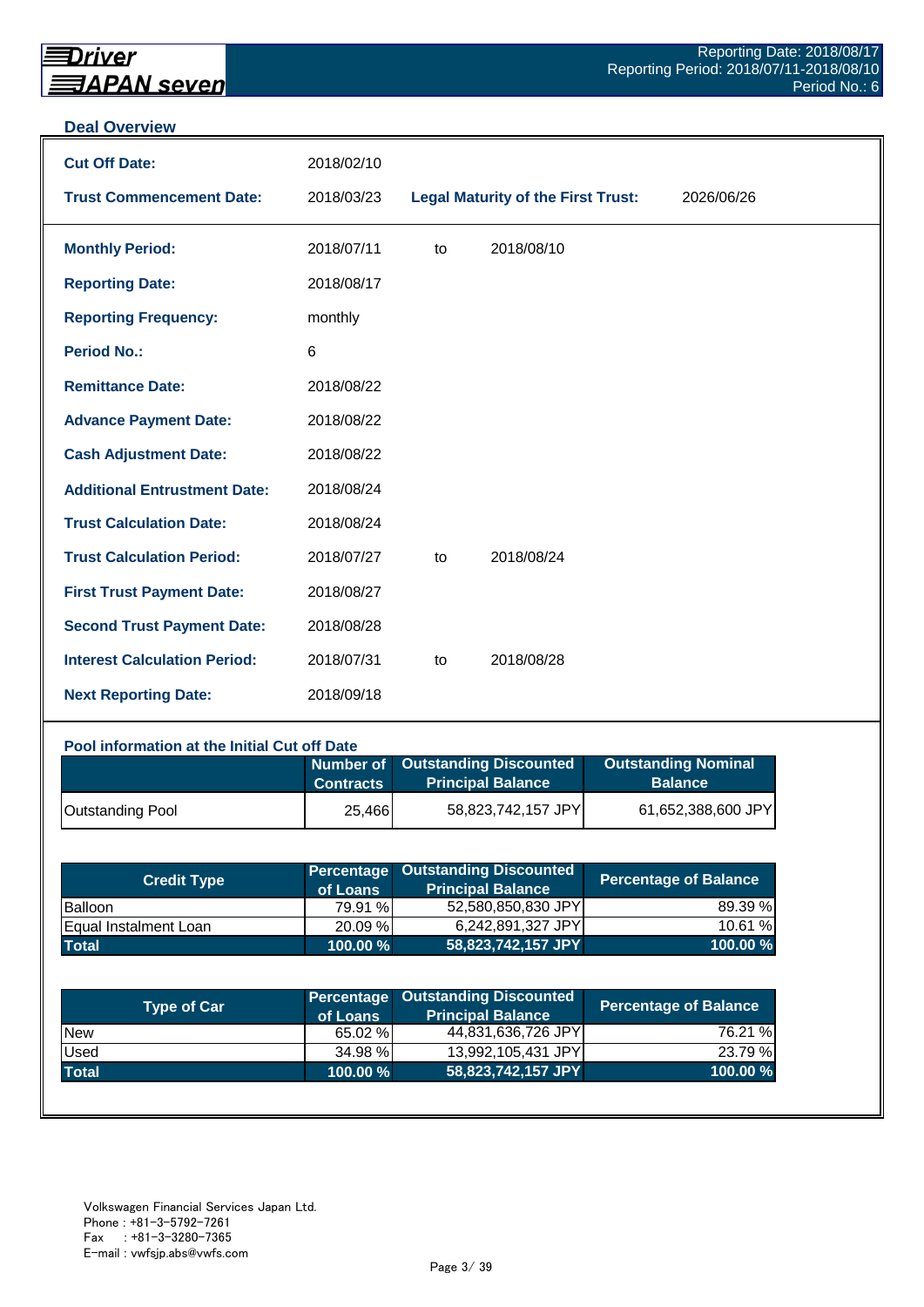# **Deal Overview: Counterparties I**

|                                                                                                                                             | Rating         |                |               |              |                    |               |              |               |               |
|---------------------------------------------------------------------------------------------------------------------------------------------|----------------|----------------|---------------|--------------|--------------------|---------------|--------------|---------------|---------------|
|                                                                                                                                             |                | <b>Moody's</b> |               | <b>Fitch</b> |                    |               | R&I          |               |               |
| <b>Joint Lead Managers:</b>                                                                                                                 | Long<br>Term   | Short<br>Term  | Outlook       | Long         | Short<br>Term Term | Outlook       | Long<br>Term | Short<br>Term | Outlook       |
| Mizuho Securities Co., Ltd.<br>Otemachi Tower, 5-5,<br>Otemachi 1-chome,<br>Chiyoda-ku,<br>Tokyo 100-8176, Japan                            | A <sub>1</sub> | $P-1$          | <b>Stable</b> | n.a.         | n.a.               | n.a.          | AA-          | $a-1+$        | <b>Stable</b> |
| <b>BNP Paribas Securities (Japan) Limited</b><br>GranTokyo North Tower, 9-1,<br>Marunouchi 1-chome,<br>Chiyoda-ku,<br>Tokyo 100-6740, Japan | n.a.           | n.a.           | n.a.          | n.a.         | n.a.               | n.a.          | n.a.         | n.a.          | n.a.          |
| <b>Trust Management Account Bank:</b><br><b>MUFG Bank, Ltd.</b><br>4-2 Toranomon 1-chome,<br>Minato-ku<br>Tokyo 105-0001, Japan             | A <sub>1</sub> | $P-1$          | <b>Stable</b> | A            | F <sub>1</sub>     | <b>Stable</b> | AA-          | $a-1+$        | Stable        |

#### **Originator: Trustor of the First Trust: Servicer: Volkswagen Financial Services Japan Ltd.** Gotenyama Trust Tower 17F 7-35 Kitashinagawa 4-chome, Shinagawa-ku Tokyo 140-0001, Japan

#### **Trustee of the First Trust:**

**Trustee of the Second Trust: Deutsche Trust Company Limited Japan** Attn.: Driver Japan Seven Trust Business Administration Department

#### **ABL Lender to the First Trust:**

**Trustor of the Second Trust:** Mizuho Securities Co., Ltd.

#### **Seller of the Trust Beneficial**

**Interest of the Second Trust** Mizuho Securities Co., Ltd. BNP Paribas Securities (Japan) Limited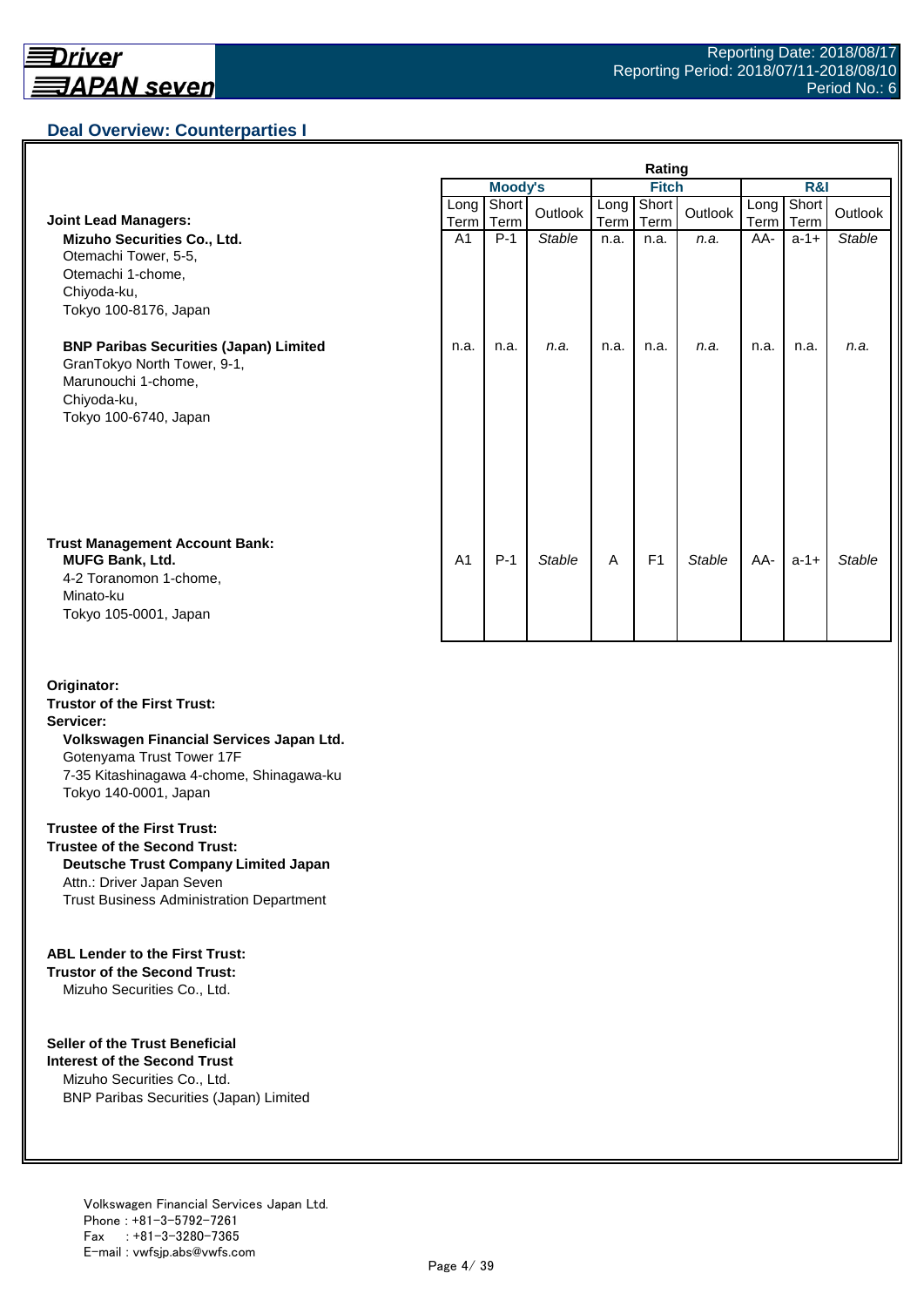#### **Deal Overview: Counterparties II**

#### **Rating Agencies:**

**Moody's SF Japan K.K.** Attn.: Driver Japan seven Structure Finance Group Monitoring Division 5-1 Atago 2-chome, Minato-ku Tokyo 105-6220, Japan E-mail: monitor.msfj@moodys.com

#### **Fitch Ratings Japan Limited**

Attn.: Driver Japan seven Structured Finance Kojimachi Crystal City East Wing 3rd Floor, 4-8 Kōjimachi, Chiyoda-ku, Tokyo 102-0083, Japan E-mail: tokyo.surveillance@fitchratings.com

#### **Rating and Investment Information, Inc.**

Attn.: Monitoring Group Department: Structured Finance Department TERRACE SQUARE, 3-22, Kanda Nishikicho, Chiyoda-ku, Tokyo 101-0054, Japan E-mail: sfmonitor@r-i.co.jp

|                                         | Rating  |      |               |              |      |               |       |      |         |  |
|-----------------------------------------|---------|------|---------------|--------------|------|---------------|-------|------|---------|--|
| <b>Rating of VW</b>                     | Moody's |      |               | <b>Fitch</b> |      |               | R&I   |      |         |  |
|                                         | Short   | Long | Outlook       | Short        | Long | Outlook       | Short | Long | Outlook |  |
|                                         | Term    | Term |               | Term.        | Term |               | ⊺erm⊣ | Term |         |  |
|                                         |         |      |               |              |      |               |       |      |         |  |
| <b>Volkswagen Financial Services AG</b> | $P-2$   | A3   | <b>Stable</b> | n.a.         | n.a. | n.a.          | n.a.  | n.a. | n.a.    |  |
|                                         |         |      |               |              |      |               |       |      |         |  |
| Volkswagen AG                           | $P-2$   | A3   | Stable        | F2           | BBB+ | <b>Stable</b> | n.a.  | n.a. | n.a.    |  |
|                                         |         |      |               |              |      |               |       |      |         |  |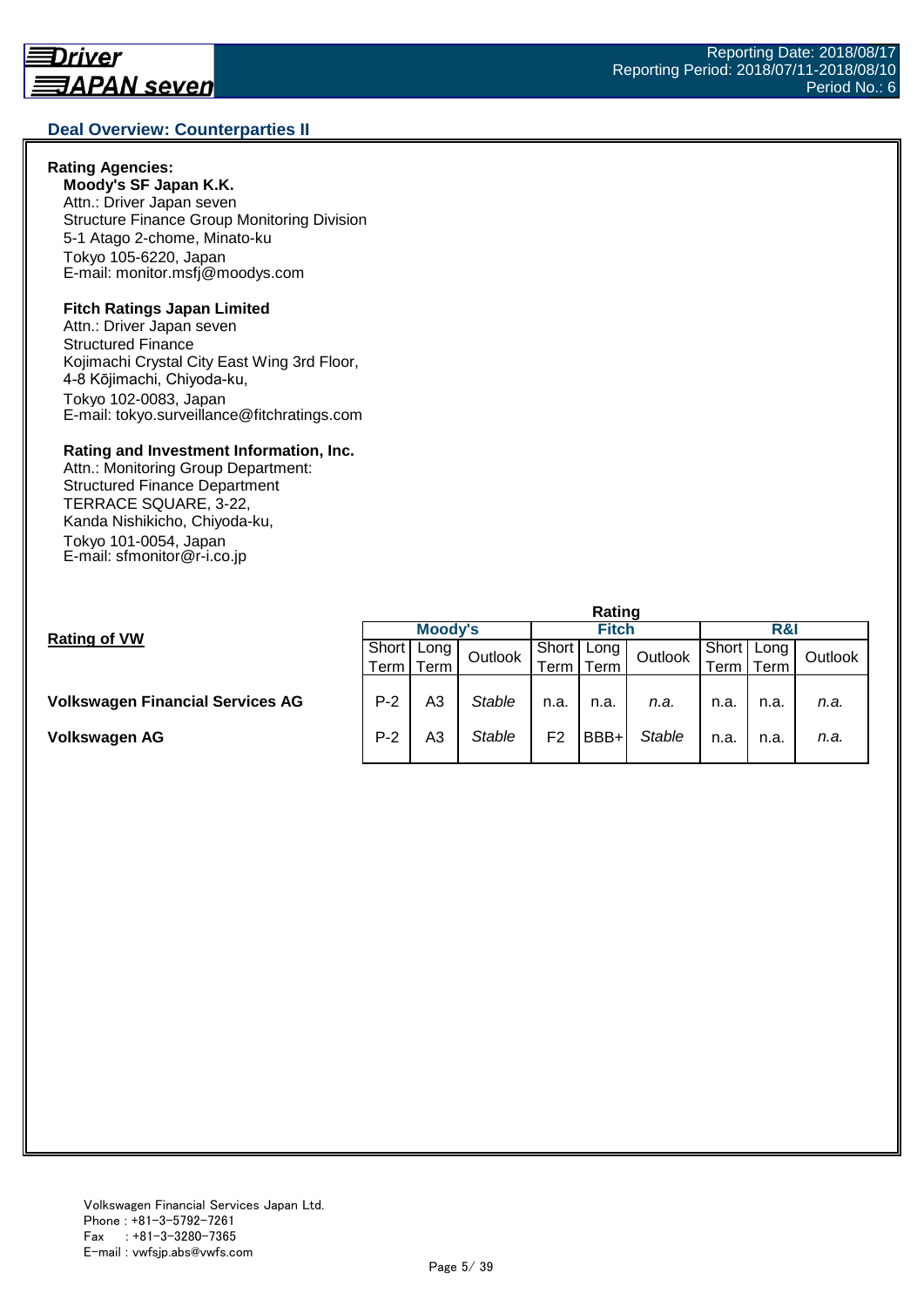# Driver

# **ヲAPAN seven**

# **Information regarding Trust Beneficial Interest of the Second Trust & Asset Backed Loan to the Second Trust**

| <b>Rating Details</b>                                                                                                                                              | <b>TBI</b>                                                     | <b>ABL</b>                                                                                             |
|--------------------------------------------------------------------------------------------------------------------------------------------------------------------|----------------------------------------------------------------|--------------------------------------------------------------------------------------------------------|
| <b>Rating at Issue Date</b><br>Moody's<br>Fitch<br>R&I                                                                                                             | Aaa(sf)<br>AAAsf<br><b>AAA</b>                                 | Aaa(sf)<br>AAAsf<br><b>AAA</b>                                                                         |
| <b>Current Rating</b><br>Moody's<br>Fitch<br>R&I                                                                                                                   | Aaa(sf)<br>AAAsf<br>AAA                                        | Aaa(sf)<br>AAAsf<br>AAA                                                                                |
| <b>Information on TBI &amp; ABL</b>                                                                                                                                | TBI                                                            | <b>ABL</b>                                                                                             |
| <b>Initial Balance</b><br><b>Expected Maturity Date</b><br>Legal Maturity of the Second Trust<br><b>Payment Dates</b><br><b>Business Day Convention</b><br>Listing | 2022/04/28<br>2026/06/29<br>28th<br>Modified Following<br>None | 41,500,000,000 JPY 13,500,000,000 JPY<br>2022/04/28<br>2026/06/29<br>28th<br><b>Modified Following</b> |
| <b>Information on Interest</b>                                                                                                                                     | <b>TBI</b>                                                     | <b>ABL</b>                                                                                             |
| Fixed/Floating<br><b>Current Coupon</b>                                                                                                                            | Fixed<br>0.17%                                                 | Fixed<br>0.17%                                                                                         |

# **Selling Restriction**

The holders of the Beneficial Interest and the ABL Lenders\* are prohibited from dividing, assigning, pledging or creating any other security interest over any of the Beneficial Interest and the Asset Backed Loans without the prior written approval of the Trustee of the Second Trust.

(\*)The holders of the Beneficial Interest and the ABL Lenders are limited to specified investors (*tokutei toushika* ) as defined under Paragraph 31 of Article 2 of the Financial Instruments and Exchange Act (Law no.25 of 1948 as amended).

#### **Clean-Up Call**

VWFS Japan as the Trustor of the First Trust has a right at its option to exercise a clean-up call to repurchase of all, but not part, of the outstanding Auto Loan Receivables from the Trustee of the First Trust on any Trust Calculation Date, the Discounted Principal Balance of all outstanding Auto Loan Receivables is expected to be less than ten percent (10%) of the Discounted Principal Balance of the Initial Auto Loan Receivables as of the Initial Cut-off Date after the distribution pursuant to Article 18.1 of the First Trust Agreement on the immediately following First Trust Payment Date.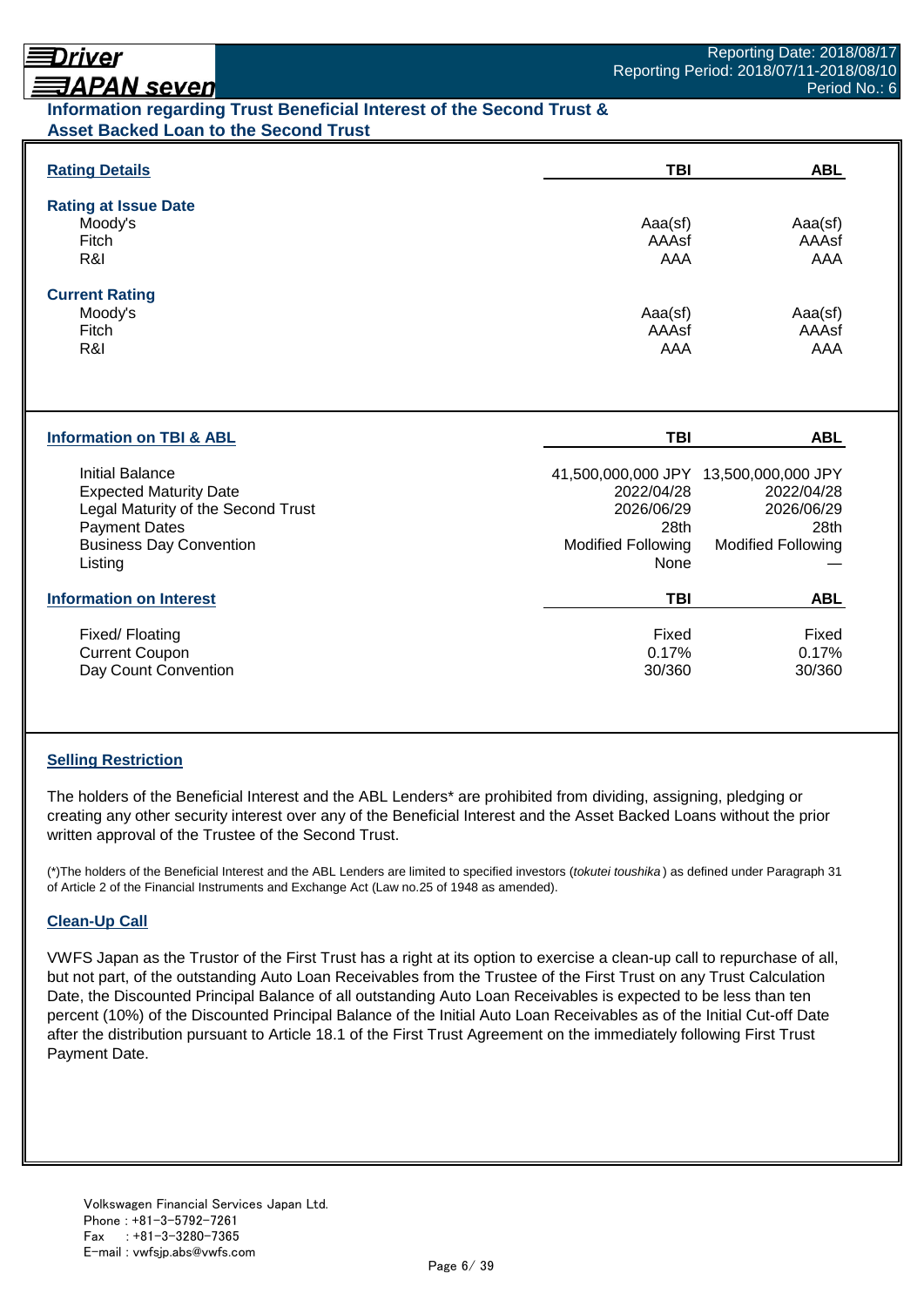### **Pool Information**

#### **Pool Balance on Initial Cut-Off Date**

| <b>Status</b>                | <b>Number of</b><br><b>Contracts</b> | <b>Outstanding</b><br><b>Discounted</b><br><b>Principal Balance</b> |
|------------------------------|--------------------------------------|---------------------------------------------------------------------|
| Normal                       | 25,466                               | 58,823,742,157 JPY                                                  |
| Cancellation                 | 0                                    | 0 JPY                                                               |
| Early Termination            | 0                                    | 0 JPY                                                               |
| <b>Defaulted Receivables</b> | 0                                    | 0 JPY                                                               |
| Matured                      | 0                                    | 0 JPY                                                               |
| <b>Refinance Option</b>      | 0                                    | 0 JPY                                                               |
| Repurchase                   | ი                                    | 0 JPY                                                               |
| <b>Total</b>                 | 25.466                               | 58,823,742,157 JPY                                                  |

#### **Pool Balance before entrustment of Additional Auto Loan Receivables**

| <b>Status</b>            | <b>Number of</b><br><b>Contracts</b><br>on previous EoP | <b>Outstanding</b><br><b>Discounted</b><br><b>Principal Balance</b><br>on previous EoP | <b>Number of</b><br><b>Contracts</b><br>"as Collections"<br>during the<br>Period* | Outstanding<br><b>Discounted</b><br><b>Principal Balance</b><br>"as Collections"<br>relevant Monthly during the relevant<br><b>Monthly Period*</b> | <b>Number of</b><br><b>Contracts</b><br><b>EoP</b> before<br>entrustment of<br><b>Additional Auto</b><br>Loan<br><b>Receivables</b> | <b>Outstanding</b><br><b>Discounted</b><br><b>Principal Balance</b><br><b>EoP</b> before<br>entrustment of<br><b>Additional Auto</b><br><b>Loan Receivables</b> |
|--------------------------|---------------------------------------------------------|----------------------------------------------------------------------------------------|-----------------------------------------------------------------------------------|----------------------------------------------------------------------------------------------------------------------------------------------------|-------------------------------------------------------------------------------------------------------------------------------------|-----------------------------------------------------------------------------------------------------------------------------------------------------------------|
| Normal                   | 27.264                                                  | 59,562,703,592 JPY                                                                     | 26.870                                                                            | .444.171.332 JPY                                                                                                                                   | 26,870                                                                                                                              | 57,483,289,007 JPY                                                                                                                                              |
| Cancellation             |                                                         | 0 JPY                                                                                  |                                                                                   | 0 JPY                                                                                                                                              |                                                                                                                                     | 0 JPY                                                                                                                                                           |
| <b>Early Termination</b> |                                                         | 0 JPY                                                                                  | 267                                                                               | 538,402,305 JPY                                                                                                                                    |                                                                                                                                     | 0 JPY                                                                                                                                                           |
| Defaulted Receivables    |                                                         | 0 JPY                                                                                  | 5                                                                                 | 15.152.918 JPY                                                                                                                                     |                                                                                                                                     | 0 JPY                                                                                                                                                           |
| Matured                  |                                                         | 0 JPY                                                                                  | 110                                                                               | 63,684,549 JPY                                                                                                                                     |                                                                                                                                     | 0 JPY                                                                                                                                                           |
| <b>Refinance Option</b>  |                                                         | 0 JPY                                                                                  | 12                                                                                | 18.003.481 JPY                                                                                                                                     |                                                                                                                                     | 0 JPY                                                                                                                                                           |
| Repurchase               |                                                         | 0 JPY                                                                                  |                                                                                   | 0 JPY                                                                                                                                              |                                                                                                                                     | 0 JPY                                                                                                                                                           |
| <b>Total</b>             | 27.264                                                  | 59,562,703,592 JPY                                                                     | 27.264                                                                            | 2,079,414,585 JPY                                                                                                                                  |                                                                                                                                     | 26,870 57,483,289,007 JPY                                                                                                                                       |

#### **Pool Balance after entrustment of Additional Auto Loan Receivables**

| <b>Status</b>            | <b>Number of</b><br><b>Contracts</b><br><b>EoP</b> before<br>entrustment of<br><b>Additional Auto</b><br>Loan<br><b>Receivables</b> | <b>Outstanding</b><br><b>Discounted</b><br><b>Principal Balance</b><br><b>EoP</b> before<br>entrustment of<br><b>Additional Auto</b><br><b>Loan Receivables</b> | Number of<br><b>Contracts</b><br>of Additional<br><b>Auto Loan</b><br><b>Receivables</b> | <b>Outstanding</b><br><b>Discounted</b><br><b>Principal Balance</b><br>of Additional Auto<br><b>Loan Receivables</b> | <b>Number of</b><br><b>Contracts EoP</b><br>after<br>entrustment of<br><b>Additional Auto</b><br>Loan<br><b>Receivables</b> | <b>Outstanding</b><br><b>Discounted</b><br><b>Principal Balance</b><br><b>EoP</b> after<br>entrustment of<br><b>Additional Auto</b><br><b>Loan Receivables</b> |
|--------------------------|-------------------------------------------------------------------------------------------------------------------------------------|-----------------------------------------------------------------------------------------------------------------------------------------------------------------|------------------------------------------------------------------------------------------|----------------------------------------------------------------------------------------------------------------------|-----------------------------------------------------------------------------------------------------------------------------|----------------------------------------------------------------------------------------------------------------------------------------------------------------|
| Normal                   | 26,870                                                                                                                              | 57,483,289,007 JPY                                                                                                                                              | 978                                                                                      | 2,272,101,598 JPY                                                                                                    | 27.848                                                                                                                      | 59,755,390,605 JPY                                                                                                                                             |
| Cancellation             |                                                                                                                                     | 0 JPY                                                                                                                                                           |                                                                                          | 0 JPY                                                                                                                |                                                                                                                             | 0 JPY                                                                                                                                                          |
| <b>Early Termination</b> |                                                                                                                                     | 0 JPY                                                                                                                                                           |                                                                                          | 0 JPY                                                                                                                |                                                                                                                             | 0 JPY                                                                                                                                                          |
| Defaulted Receivables    |                                                                                                                                     | 0 JPY                                                                                                                                                           |                                                                                          | 0 JPY                                                                                                                |                                                                                                                             | 0 JPY                                                                                                                                                          |
| Matured                  |                                                                                                                                     | 0 JPY                                                                                                                                                           |                                                                                          | 0 JPY                                                                                                                |                                                                                                                             | 0 JPY                                                                                                                                                          |
| <b>Refinance Option</b>  |                                                                                                                                     | 0 JPY                                                                                                                                                           |                                                                                          | 0 JPY                                                                                                                |                                                                                                                             | 0 JPY                                                                                                                                                          |
| Repurchase               |                                                                                                                                     | 0 JPY                                                                                                                                                           |                                                                                          | 0 JPY                                                                                                                |                                                                                                                             | 0 JPY                                                                                                                                                          |
| <b>Total</b>             |                                                                                                                                     | 26,870 57,483,289,007 JPY                                                                                                                                       | 978                                                                                      | 2.272.101.598 JPY                                                                                                    | 27.848                                                                                                                      | 59,755,390,605 JPY                                                                                                                                             |

#### **Limits on Eligibility Criteria**

| <b>Status Limits on Eligibility</b><br>Criteria (v) (including<br><b>Additional Entrustment)</b> | <b>Current</b><br><b>Exposure in %</b> | Limits in % of the<br>aggregate<br><b>Discounted</b><br><b>Principal Balance</b><br>of the Auto Loan<br><b>Receivables</b><br>outstanding | <b>Status</b> |
|--------------------------------------------------------------------------------------------------|----------------------------------------|-------------------------------------------------------------------------------------------------------------------------------------------|---------------|
| on Used Purchased Vehicle                                                                        | 23.09 %                                | 35 %                                                                                                                                      | OK            |
| on Non-VW Vehicles                                                                               | 0.02%                                  | 5 %                                                                                                                                       | OK            |
| (iii) on Balloon Payment                                                                         | 41.15 %                                | 50 %                                                                                                                                      | OK            |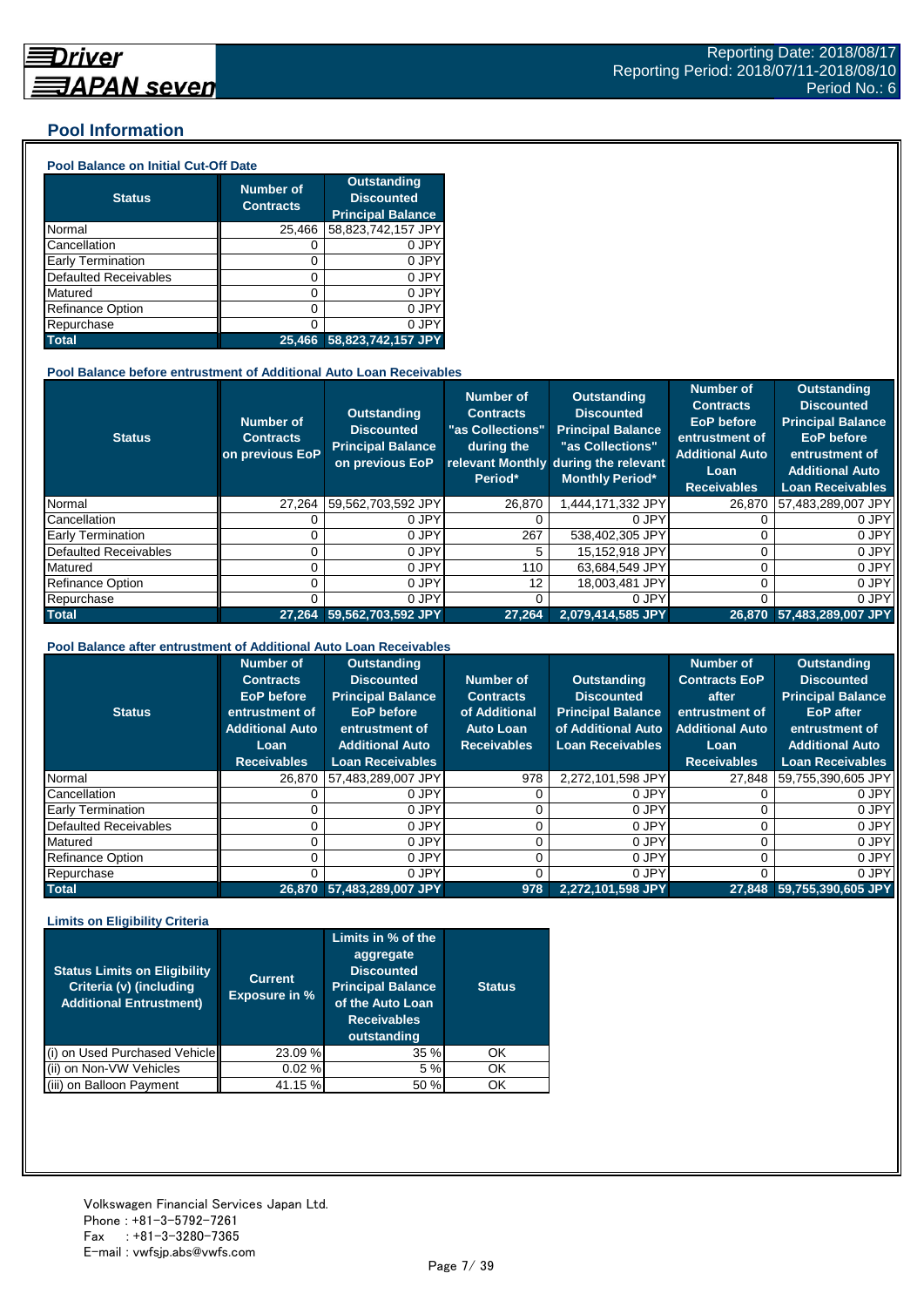

# **Driver**

#### **Outstanding Balances**

| <b>Monthly Period:</b>         | from       | 2018/07/11 to | 2018/08/10 |
|--------------------------------|------------|---------------|------------|
| <b>Reporting Date:</b>         | 2018/08/17 |               |            |
| <b>Trust Calculation Date:</b> | 2018/08/24 |               |            |

### **Outstanding Balances**

|                                                                              | <b>Number of</b><br><b>Contracts</b> | <b>Aggregate Amount</b><br>of the Discounted<br><b>Principal Balance</b> | <b>Aggregate Amount</b><br>of the Nominal<br><b>Balance</b> |
|------------------------------------------------------------------------------|--------------------------------------|--------------------------------------------------------------------------|-------------------------------------------------------------|
| Balance on the previous EoP                                                  |                                      | 27,264 59,562,703,592 JPY 62,192,105,500 JPY                             |                                                             |
| Balance after counting on the Collections during the relevant Monthly Period |                                      | 26,870 57,483,289,007 JPY 59,986,759,500 JPY                             |                                                             |
| Balance of Additional Auto Loan Receivables                                  | 978I                                 | 2,272,101,598 JPY                                                        | 2,396,329,100 JPY                                           |
| Aggregate Amount of Auto Loan Receivables                                    |                                      | 27,848 59,755,390,605 JPY 62,383,088,600 JPY                             |                                                             |

#### **Collections**

|                                                       | <b>Number of</b><br><b>Contracts</b> | <b>Aggregate Amount</b><br>of the Discounted<br><b>Principal Balance</b> | <b>Aggregate Amount</b><br>of the Nominal<br><b>Balance</b> |
|-------------------------------------------------------|--------------------------------------|--------------------------------------------------------------------------|-------------------------------------------------------------|
| <b>Collections: Amortization of current contracts</b> | 26,870                               | 1,444,171,332 JPY                                                        | 1,550,786,000 JPY                                           |
| Collections: Cancellation                             |                                      | 0 JPY                                                                    | 0.JPY                                                       |
| <b>Collections: Early Termination</b>                 | 267                                  | 538,402,305 JPY                                                          | 539,104,419 JPY                                             |
| <b>Collections: Defaulted Receivables</b>             | 5                                    | 15,152,918 JPY                                                           | 15,180,354 JPY                                              |
| Collections: Matured                                  | <b>110</b>                           | 63,684,549 JPY                                                           | 63,793,100 JPY                                              |
| <b>Collections: Refinance Option</b>                  | 12                                   | 18,003,481 JPY                                                           | 18,030,000 JPY                                              |
| Collections: Repurchase                               |                                      | 0 JPY                                                                    | 0 JPY                                                       |
| <b>Sum</b>                                            | 27.264                               | 2,079,414,585 JPY                                                        | 2,186,893,873 JPY                                           |

#### **Available Distribution Amount**

|     |                                                               | Number of<br><b>Contracts</b> | <b>Aggregate Amount</b><br>of the Nominal<br><b>Balance</b> |
|-----|---------------------------------------------------------------|-------------------------------|-------------------------------------------------------------|
| (a) | the Collections for the Monthly Period with respect to such   |                               |                                                             |
|     | <b>Trust Calculation Date</b>                                 | 27.264                        | 2,186,893,873 JPY                                           |
| (b) | drawings from the Cash Collateral Ledger in accordance with   |                               |                                                             |
|     | Article 18.3 of the First Trust Agreement                     |                               | 0 JPY                                                       |
| (c) | net investment earnings from Eligible Investments             |                               | 0 JPY                                                       |
| (d) | net proceeds from the sale or disposal of the Trust Assets of |                               |                                                             |
|     | the First Trust                                               |                               | 0 JPY                                                       |
| (e) | any amount which is carried over from the immediately         |                               |                                                             |
|     | preceding Trust Calculation Date                              |                               | 0 JPY                                                       |
|     | Sum                                                           | 27.264                        | 2,186,893,873 JPY                                           |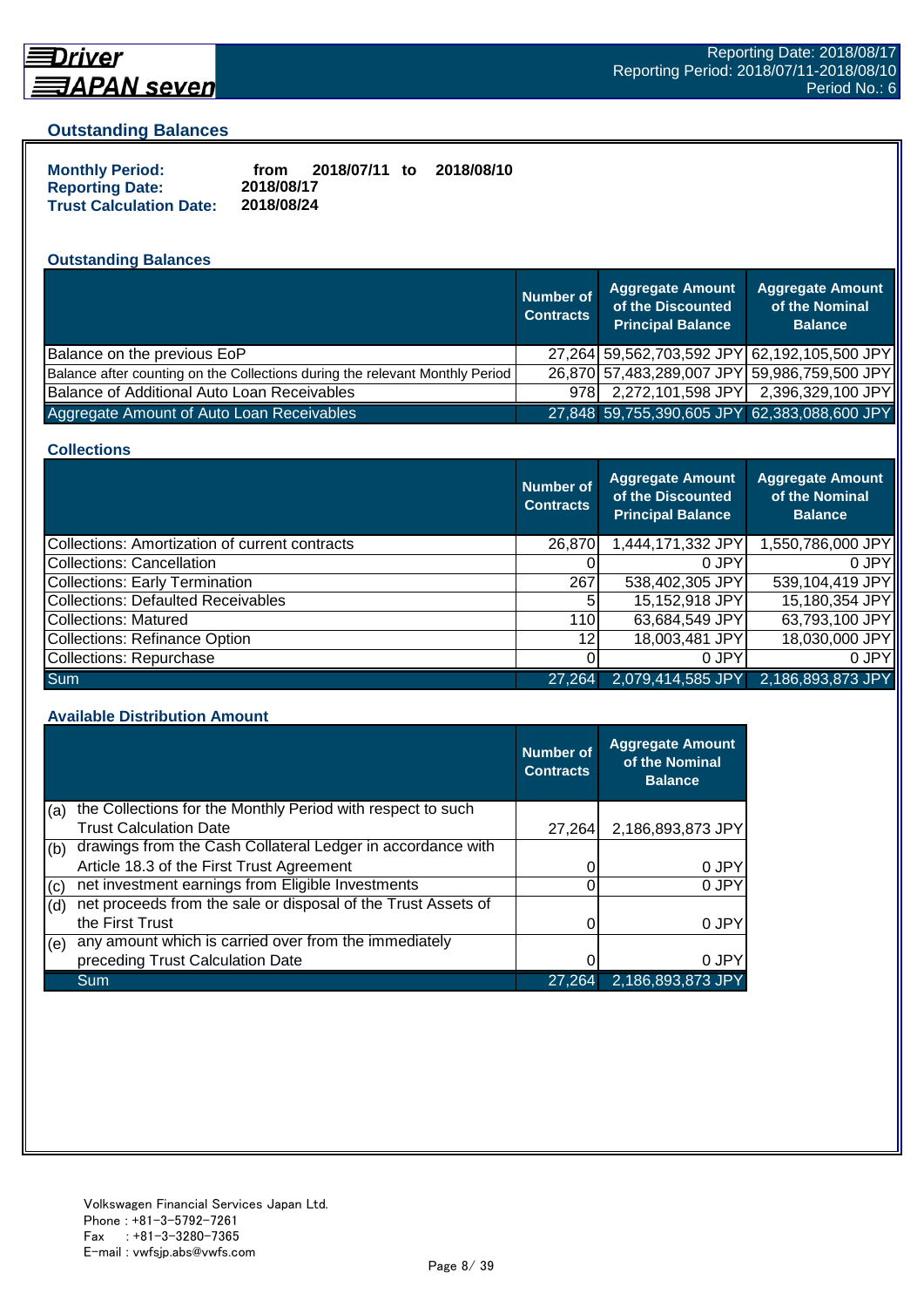# **Waterfall**

|     | There is no distinction between principal and interest, and all collections go through a single priority of payments                                                                                                                                                                                                                                                                                                                                                                                                                                                    |      |                   |                         |
|-----|-------------------------------------------------------------------------------------------------------------------------------------------------------------------------------------------------------------------------------------------------------------------------------------------------------------------------------------------------------------------------------------------------------------------------------------------------------------------------------------------------------------------------------------------------------------------------|------|-------------------|-------------------------|
|     |                                                                                                                                                                                                                                                                                                                                                                                                                                                                                                                                                                         |      | <b>Payment</b>    | <b>Remaining Amount</b> |
|     | <b>Available Distribution Amount</b>                                                                                                                                                                                                                                                                                                                                                                                                                                                                                                                                    | plus | 2,186,893,873 JPY | 2,186,893,873 JPY       |
| (a) | an amount necessary for the payment of all taxes and public charges to be paid to the<br>relevant public authority by the immediately following First Trust Payment Date.                                                                                                                                                                                                                                                                                                                                                                                               | less | 0 JPY             | 2,186,893,873 JPY       |
| (b) | an amount necessary for the payment of all Fees for the Trustee of the First Trust to be<br>paid to the Trustee of the First Trust by the immediately following First Trust Payment<br>Date.                                                                                                                                                                                                                                                                                                                                                                            | less | 536,063 JPY       | 2,186,357,810 JPY       |
| (c) | an amount necessary for the payment of the Servicing Fee to be paid to the Servicer<br>by the immediately following First Trust Payment Date.                                                                                                                                                                                                                                                                                                                                                                                                                           | less | 53,606,432 JPY    | 2,132,751,378 JPY       |
| (d) | an amount necessary for the payment of the Trust Expenses of the First Trust as<br>provided in Article 23.1 (including the Rating Fees, Costs of the Second Trust and<br>those fees not otherwise covered by (b) or (c) above) to be paid to the relevant party by<br>the immediately following First Trust Payment Date (including any amounts advanced<br>by the Trustee of the First Trust pursuant to Article23.3)                                                                                                                                                  | less | 551,075 JPY       | 2,132,200,303 JPY       |
| (e) | an amount necessary for the payment of overdue and unpaid interest on the Asset<br>Backed Loans to the First Trust (if any) to be paid to the Trustee of the Second Trust<br>by the immediately following First Trust Payment Date.                                                                                                                                                                                                                                                                                                                                     | less | 0 JPY             | 2,132,200,303 JPY       |
| (f) | an amount necessary for the payment to the Trustee of the Second Trust of interest on<br>the Asset Backed Loan to the First Trust accruing during the relevant Interest<br><b>Calculation Period</b>                                                                                                                                                                                                                                                                                                                                                                    | less | 7,791,666 JPY     | 2,124,408,637 JPY       |
| (g) | an amount necessary to top up the balance thereof until it is equal to the Cash<br>Collateral Ledger Target Balance                                                                                                                                                                                                                                                                                                                                                                                                                                                     | less | 0 JPY             | 2,124,408,637 JPY       |
| (h) | (i)<br>prior to the expiration of the Revolving Period: an amount necessary for the<br>redemption of any Additional Senior Beneficial Interest;                                                                                                                                                                                                                                                                                                                                                                                                                         |      |                   |                         |
|     | (ii)<br>following the expiration of the Revolving Period and prior to the occurrence of an<br>Early Amortization Event, an amount necessary for the payment to the Trustee of<br>the Second Trust of the Asset Backed Loan Principal Payment Amount for the<br>relevant First Trust Payment Date.                                                                                                                                                                                                                                                                       | less | 2,124,408,637 JPY | 0 JPY                   |
|     | (iii) following the occurrence of the Early Amortization Event, an amount necessary for<br>the payment to the Trustee of the Second Trust of the remaining principal balance<br>of the Asset Backed Loan to the First Trust.                                                                                                                                                                                                                                                                                                                                            |      |                   |                         |
| (i) | an amount necessary for the payment to the Trustee of the First Trust of any<br>Indemnified Amounts which are not compensated by the Trustor of the First Trust                                                                                                                                                                                                                                                                                                                                                                                                         | less | 0 JPY             | 0 JPY                   |
| (j) | an amount necessary for the payment to the Subordinated Beneficiary of the<br>Subordinated Beneficial Principal Payment Amount for the relevant First Trust Payment<br>Date.                                                                                                                                                                                                                                                                                                                                                                                            | less | 0 JPY             | 0 JPY                   |
| (k) | (i)<br>prior to the expiration of the Revolving Period, then (x) if a transfer is made under<br>(j) above, such remaining amount will be transferred to the Expenses Distribution<br>Ledger for payment to the Subordinated Beneficiary as a payment of earnings on<br>the Subordinated Beneficial Interest, and such payment shall be made on the First<br>Trust Payment Date immediately following such Trust Calculation Date or (y) if no<br>transfer is made under (j) above, such remaining amount will be carried forward to<br>the next Trust Calculation Date. |      |                   |                         |
|     | (ii)<br>following the expiration of the Revolving Period and prior to the occurrence of an<br>Early Amortization Event, then such remaining amount will be transferred to the<br>Expenses Distribution Ledger for payment to the Subordinated Beneficiary as a<br>payment of earnings on the Subordinated Beneficial Interest, and such payment<br>shall be made on the First Trust Payment Date immediately following such Trust<br>Calculation Date.                                                                                                                  | less | 0 JPY             | 0 JPY                   |
|     | (iii)<br>following the occurrence of an Early Amortization Event, the remaining amount in<br>the Trust Collection Ledger will be carried forward to the next Trust Calculation<br>Date.                                                                                                                                                                                                                                                                                                                                                                                 |      |                   |                         |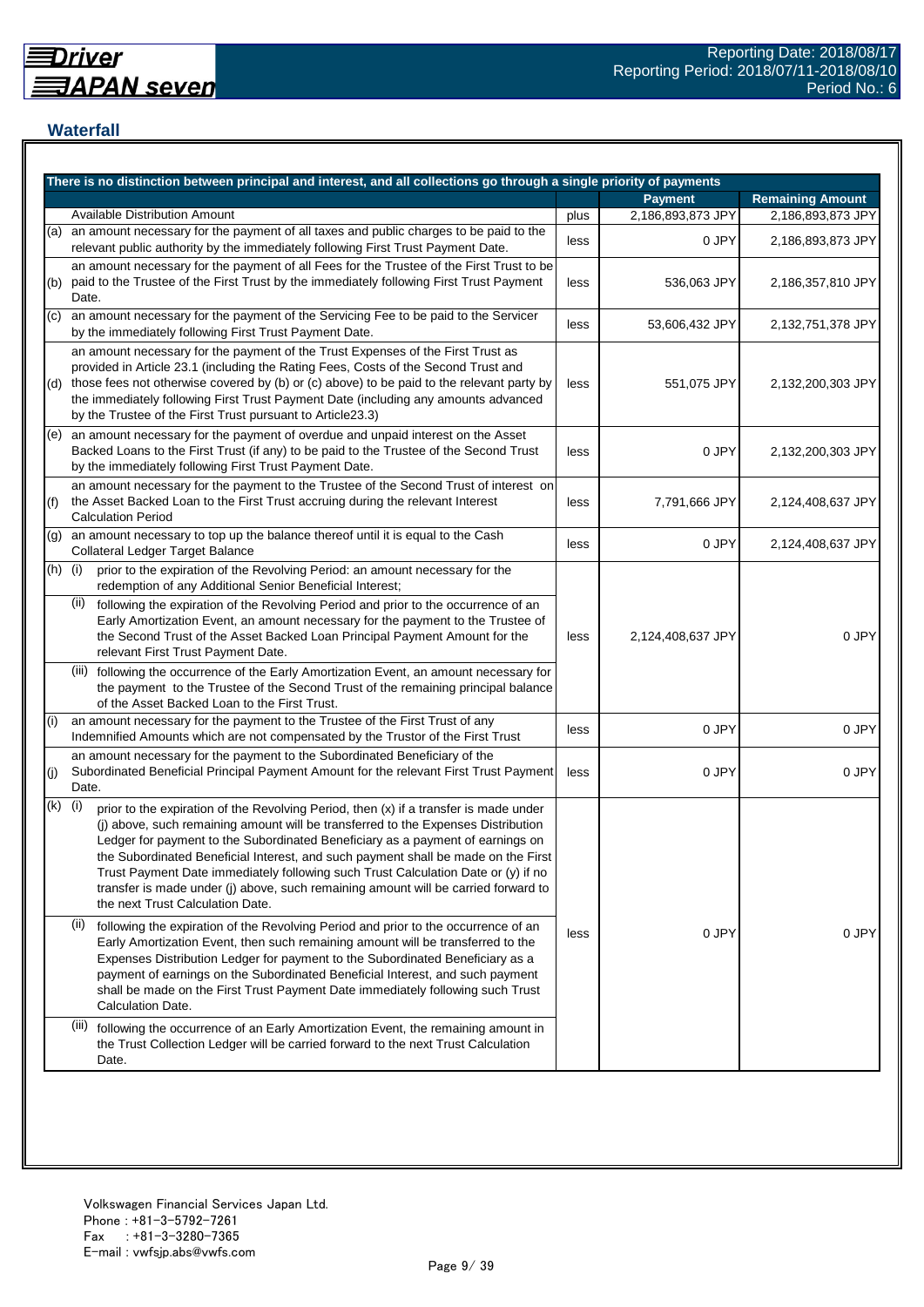#### **Credit Enhancement**

| Subordinated Principal Balance as of the relevant First Trust Payment Date                                                                              |                                                                                    |                                                      |     |                                  |                                                      |
|---------------------------------------------------------------------------------------------------------------------------------------------------------|------------------------------------------------------------------------------------|------------------------------------------------------|-----|----------------------------------|------------------------------------------------------|
|                                                                                                                                                         | Percentage of<br><b>Aggregate</b><br><b>Discounted</b><br><b>Principal Balance</b> | <b>Value</b>                                         |     |                                  |                                                      |
| the aggregate amount of the<br>(i)<br><b>Discounted Principal Balance</b><br>of all Auto Loan Receivables<br>outstanding                                |                                                                                    | 59,755,390,605 JPY                                   |     |                                  |                                                      |
| (ii) Asset Backed Loan Principal<br>Balance on the relevant First<br><b>Trust Payment Date</b>                                                          |                                                                                    | 55,000,000,000 JPY                                   |     |                                  |                                                      |
| Overcollateralization $( = (i) - (ii))$                                                                                                                 | 7.96 %                                                                             | 4,755,390,605 JPY                                    |     |                                  |                                                      |
| Trust Collection Ledger which is<br>carried over from the immediately<br>preceding Trust Calculation Date                                               | 0.00%                                                                              | 0 JPY                                                |     |                                  |                                                      |
| The amount in the Cash Collateral<br>Ledger                                                                                                             | 0.51%                                                                              | 307,000,000 JPY                                      |     |                                  |                                                      |
| <b>Subordinated Principal Balance</b>                                                                                                                   | 8.47%                                                                              | 5,062,390,605 JPY                                    |     |                                  |                                                      |
| <b>Trust Management Account (TMA)</b>                                                                                                                   |                                                                                    | in JPY                                               | +/- |                                  | in JPY (previous)                                    |
| <b>Initial Balance on Cash Entrustment Date</b>                                                                                                         |                                                                                    | 307,000,000 JPY                                      |     |                                  |                                                      |
| <b>Outstanding Balance on First Trust Payment Date</b><br>(a) Expenses Distribution Ledger<br>(b) Trust Collection Ledger<br>(c) Cash Collateral Ledger |                                                                                    | 307,000,000 JPY<br>0 JPY<br>0 JPY<br>307,000,000 JPY |     | 0 JPY<br>0 JPY<br>0 JPY<br>0 JPY | 307,000,000 JPY<br>0 JPY<br>0 JPY<br>307,000,000 JPY |
| <b>Cash Collateral Ledger Target Balance</b>                                                                                                            |                                                                                    | 307,000,000 JPY                                      |     |                                  |                                                      |

# **Calculation of Credit Enhancement**

Driver Japan seven's Credit Enhancement consists of the items listed above in the Subordinated Principal Balance as of the relevant date of determination (immediately following the First Trust Payment Date). The result provides an absolute value, which will be applied to the (amortized) Aggregate Discounted Principal Balance as of the end of the relevant date.

The transaction has a Revolving Period of 12 months until February 2019.

Asset Backed Loan Overcollateralization Percentage is (i) prior to the expiration of the Revolving Period, 8.5%, and (ii) following the expiration of the Revolving Period, 11.5%; provided, in each case no Credit Enhancement Increase Condition shall be in effect. After a Level 1 Credit Enhancement Increase Condition in effect, 17% and after a Level 2 Credit Enhancement Increase Condition is in effect, 100%.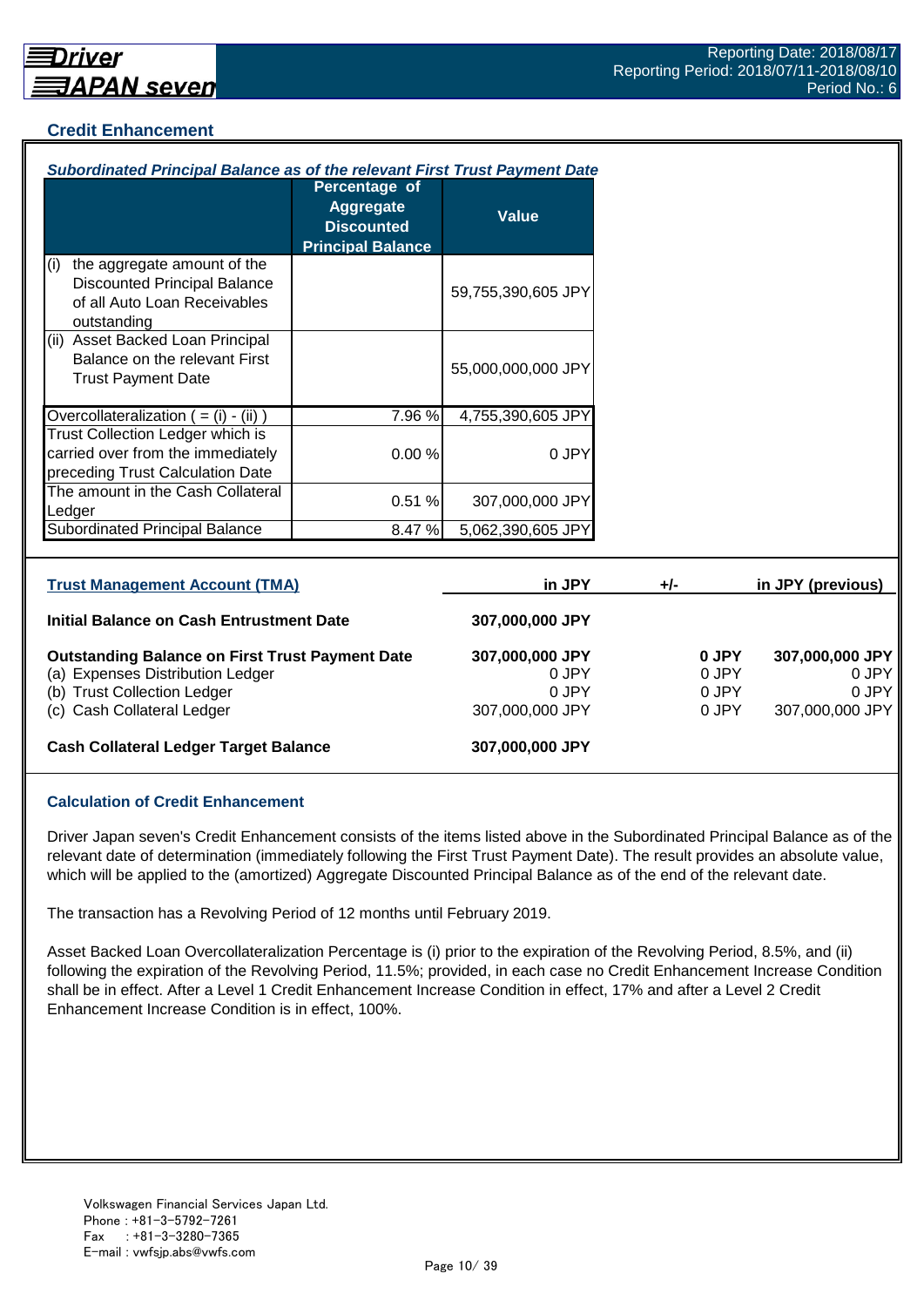#### **Cumulative Gross Loss & Cumulative Repurchased Receivables**

| <b>Cumulative Defaulted Receivables</b>                                                                                                                                                                                                                                                                                                                                                                       |                               |                    |  |
|---------------------------------------------------------------------------------------------------------------------------------------------------------------------------------------------------------------------------------------------------------------------------------------------------------------------------------------------------------------------------------------------------------------|-------------------------------|--------------------|--|
|                                                                                                                                                                                                                                                                                                                                                                                                               | Number of<br><b>Contracts</b> | <b>Write Offs</b>  |  |
| Beginning of Period                                                                                                                                                                                                                                                                                                                                                                                           |                               | 7,950,409 JPY      |  |
| Defaulted Receivables                                                                                                                                                                                                                                                                                                                                                                                         |                               | 15,152,918 JPY     |  |
| <b>End of Period</b>                                                                                                                                                                                                                                                                                                                                                                                          | 8                             | 23,103,327 JPY     |  |
| <b>Cumulative Gross Loss Ratio</b><br>The sum of the Discounted Principal Balance of all Auto Loan<br>Receivables that have become Defaulted Receivables from the Initial<br>Cut-off Date through to the end of Monthly Period immediately<br>preceding the relevant Trust Calculation Date                                                                                                                   | 23,103,327 JPY                | 0.04%              |  |
| The sum of (i) the aggregate Discounted Principal Balance of the Initial<br>Auto Loan Receivables as of the Initial Cut-off Date and (ii) the<br>aggregate Discounted Principal Balance as of the relevant Trust<br>Calculation Date of all Additional Auto Loan Receivables (if any)<br>entrusted on the Additional Entrustment Dates which fall six months<br>prior to the relevant Trust Calculation Date. |                               | 58,823,742,157 JPY |  |

#### **Performance Triggers**

Asset Backed Loan Overcollateralization Percentage was implemented to assure on a monthly basis that no cash is paid to lower steps in the waterfall unless there is sufficient Overcollateralization to support the transaction. The performance trigger in form of a Credit Enhancement Increase Condition will be activated when the Cumulative Gross

Loss Ratio exceeds the defined limits. In this case the Overcollateralization will be increased accordingly.

| Levels        | <b>Credit Enhancement increase condition</b>                  | <b>Credit Enhancement</b><br>increase condition in<br>place? |  |
|---------------|---------------------------------------------------------------|--------------------------------------------------------------|--|
|               | Cumulative Gross Loss Ratio exceeds 0.5% for any First Trust  |                                                              |  |
| Level 1 (i)   | Payment Date on or prior to August 2018                       | no                                                           |  |
|               | Cumulative Gross Loss Ratio exceeds 0.8% for any First Trust  |                                                              |  |
| Level 1 (ii)  | Payment Date from September 2018 to May 2019                  | no                                                           |  |
|               | Cumulative Gross Loss Ratio exceeds 1.15% for any First Trust |                                                              |  |
| Level 1 (iii) | Payment Date from June 2019 to February 2020                  | no                                                           |  |
| Level 2       | Cumulative Gross Loss Ratio exceeds 1.6% for any First Trust  |                                                              |  |
|               | <b>Payment Date</b>                                           | no                                                           |  |

|                                                                    | <b>Asset Backed Loan</b><br><b>Overcollateralization</b><br><b>Percentage</b> |
|--------------------------------------------------------------------|-------------------------------------------------------------------------------|
| Prior to the expiration of the Revolving Period                    | 8.50 %                                                                        |
| (No Credit Enhancement Increase Condition is in effect)            |                                                                               |
| Following the expiration of Revolving Period                       |                                                                               |
| (No Credit Enhancement Increase Condition is in effect)            | 11.50 %                                                                       |
| After a Level 1 Credit Enhancement Increase Condition is in effect | 17.00 %                                                                       |
| After a Level 2 Credit Enhancement Increase Condition is in effect | 100.00 %                                                                      |
| <b>Current Asset Backed Loan Overcollateralization Percentage</b>  | 7.96 %                                                                        |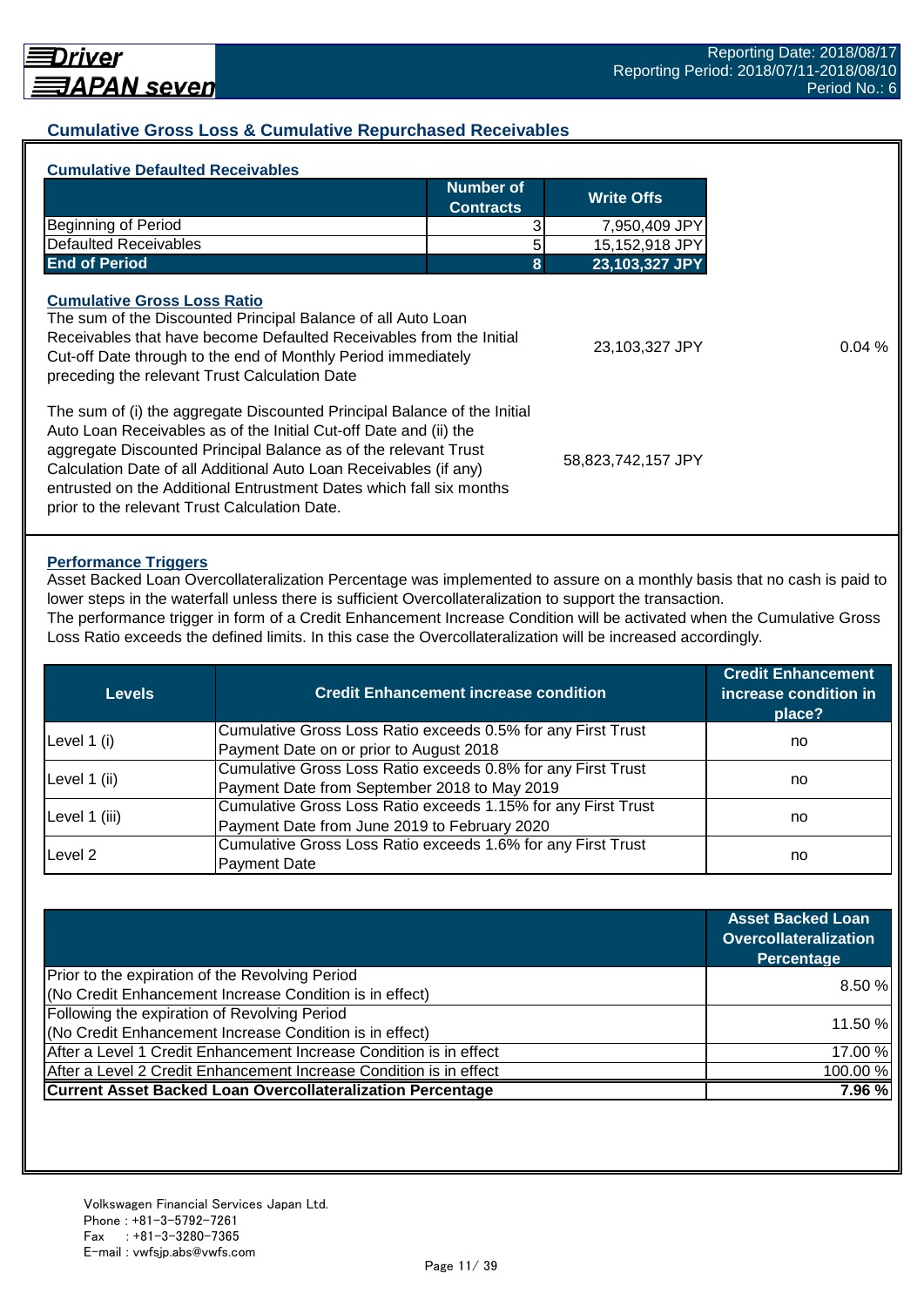

#### **Cumulative Gross Loss & Cumulative Repurchased Receivables**





#### **Cumulative Repurchased Receivables**

|                         | Number of<br><b>Contracts</b> | <b>Repurchase Price</b> |
|-------------------------|-------------------------------|-------------------------|
| Beginning of Period     |                               | 0.JPY                   |
| Repurchased Receivables |                               | 0.JPY                   |
| <b>End of Period</b>    |                               | 0 JPY                   |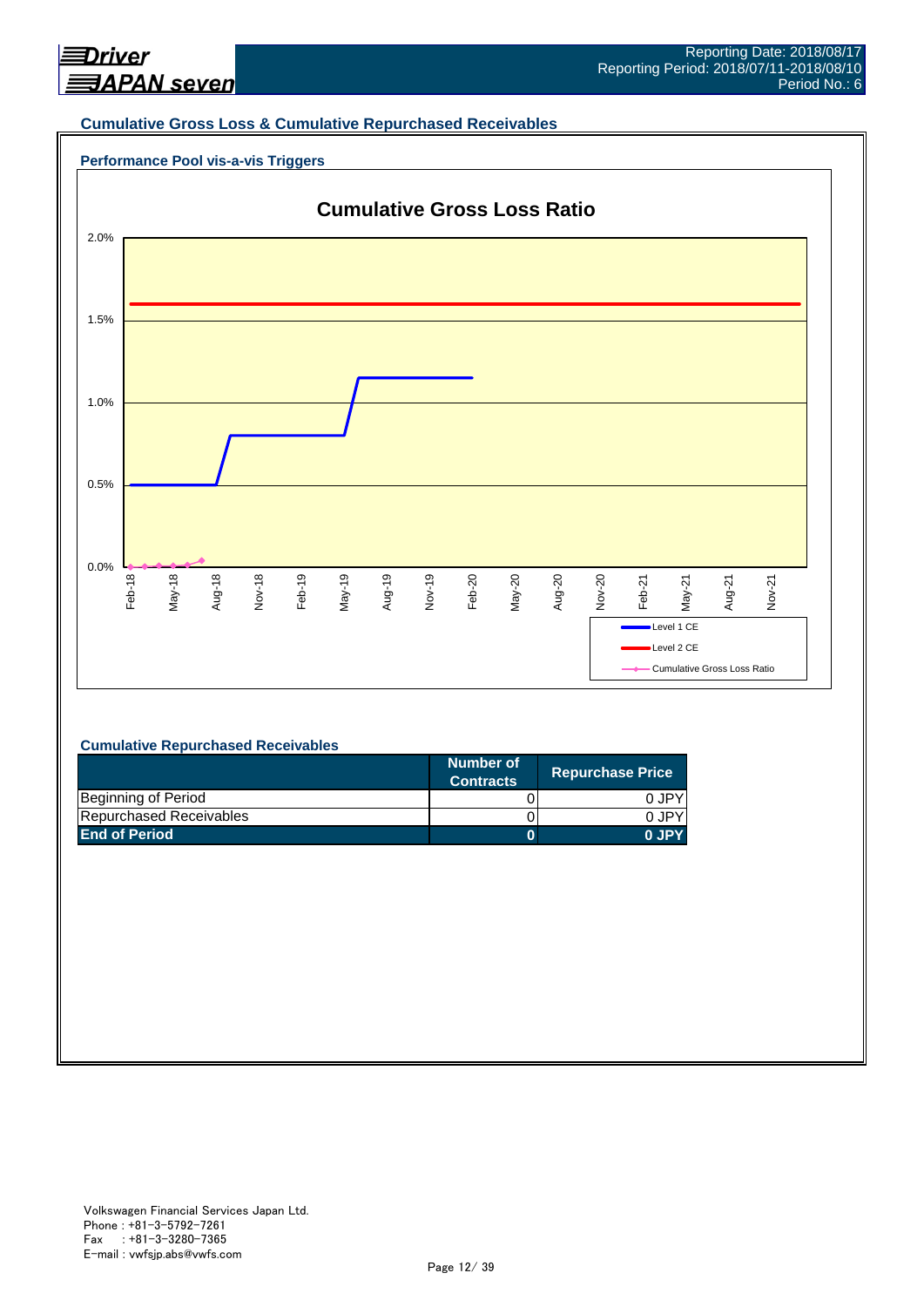# **Defaulted and Delinquent Contracts**

|                    |                  | <b>Information of Delinquencies and Defaults</b> |                             |                    |                                                                           |                    |
|--------------------|------------------|--------------------------------------------------|-----------------------------|--------------------|---------------------------------------------------------------------------|--------------------|
| <b>Current</b>     |                  | Number of Percentage of                          | Outstanding                 | Percentage         | <b>Outstanding Nominal</b>                                                | Percentage         |
| <b>Reporting</b>   | <b>Contracts</b> | Contracts (*)                                    | <b>Discounted Principal</b> | of Principal       | <b>Balance</b>                                                            | of Nominal         |
| <b>Period</b>      |                  |                                                  | <b>Balance</b>              | <b>Balance (*)</b> |                                                                           | <b>Balance (*)</b> |
| <b>IDelinguent</b> | 230              | $0.84 \%$                                        | 500,946,535 JPY             | 0.84%              | 526,276,400 JPY                                                           | 0.85%              |
| Default            |                  | $0.02 \%$                                        | 15,152,918 JPY              | 0.03%              | 15,180,354 JPY                                                            | 0.02%              |
|                    |                  |                                                  |                             |                    | $\left( \star \right)$ Donal on the provision $\mathsf{L}\circ\mathsf{D}$ |                    |

(\*) Based on the previous EoP

|                           | <b>Delinquency Profile (Information Purpose Only)</b> |                                             |                                                                     |                                              |                                              |                                            |  |  |
|---------------------------|-------------------------------------------------------|---------------------------------------------|---------------------------------------------------------------------|----------------------------------------------|----------------------------------------------|--------------------------------------------|--|--|
| Days in<br><b>Arrears</b> | <b>Contracts</b>                                      | Number of Percentage of<br><b>Contracts</b> | <b>Outstanding</b><br><b>Discounted Principal</b><br><b>Balance</b> | Percentage<br>of Principal<br><b>Balance</b> | <b>Outstanding Nominal</b><br><b>Balance</b> | Percentage<br>of Nominal<br><b>Balance</b> |  |  |
|                           | <b>224</b>                                            | 0.80%                                       | 487,760,873 JPY                                                     | 0.82%                                        | 512,563,600 JPY                              | 0.82%                                      |  |  |
|                           | 5 <sup>1</sup>                                        | $0.02 \%$                                   | 12,642,947 JPY                                                      | 0.02%                                        | 13,158,400 JPY                               | 0.02%                                      |  |  |
|                           |                                                       | $0.00 \%$                                   | 542,715 JPY                                                         | 0.00%                                        | 554,400 JPY                                  | 0.00%                                      |  |  |
| <b>Total</b>              | 230                                                   | 0.83%                                       | 500,946,535 JPY                                                     | 0.84%                                        | 526,276,400 JPY                              | 0.84%                                      |  |  |

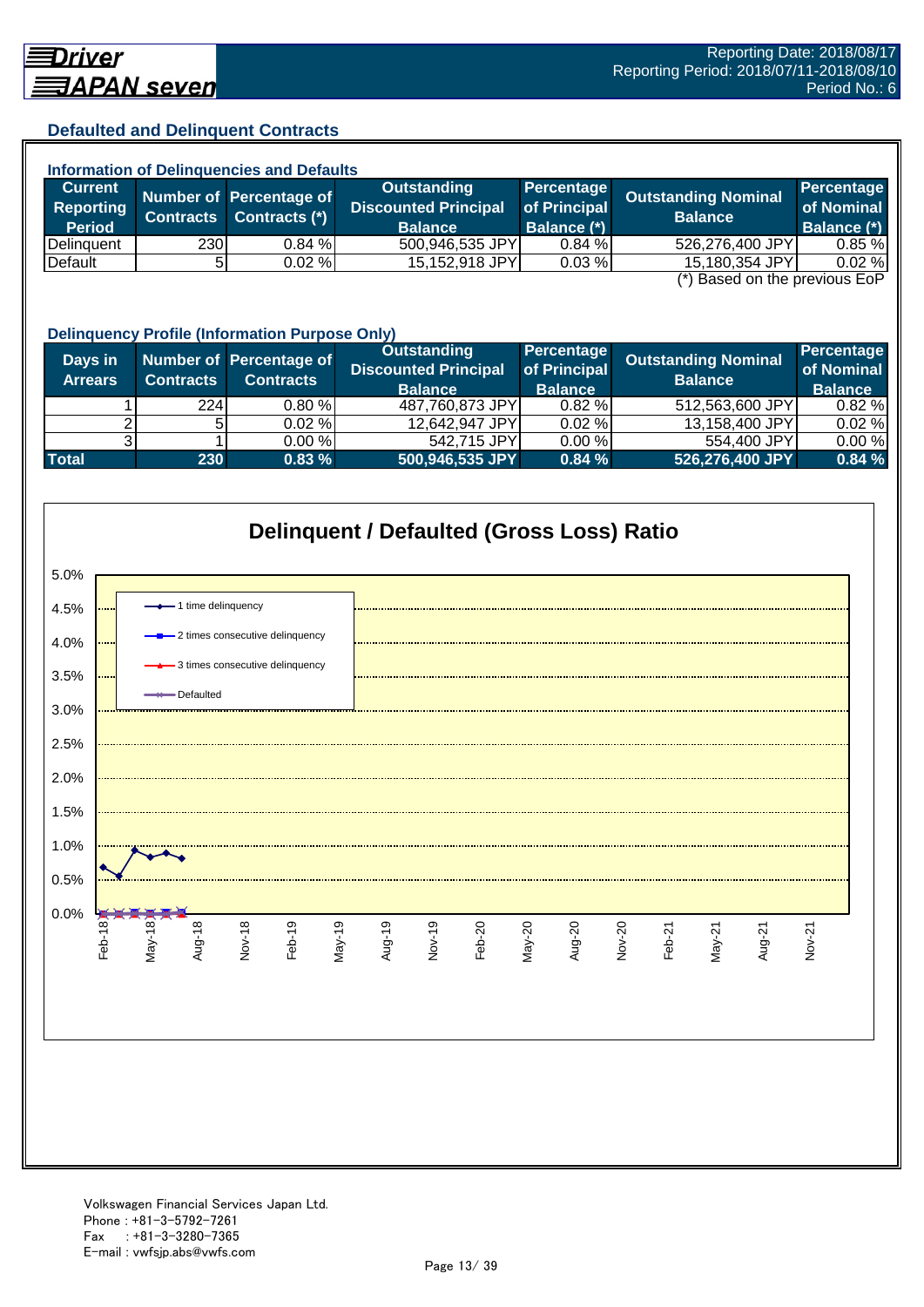## **Run Out Schedule**

| <b>Next Payment</b><br><b>Month</b> | <b>Number of</b><br><b>Contracts</b> | <b>ABS Outstanding</b><br><b>Principal</b> | <b>ABS Outstanding Interest</b>        | <b>Outstanding Installment</b>           | <b>ABS Remaining Principal</b>         | <b>ABS Remaining Interest</b>      | <b>ABS Remaining</b><br><b>Installment</b> |
|-------------------------------------|--------------------------------------|--------------------------------------------|----------------------------------------|------------------------------------------|----------------------------------------|------------------------------------|--------------------------------------------|
| 06.2018                             | 27,264                               | 59,562,703,592 JPY                         | 2,629,401,908 JPY                      | 62,192,105,500 JPY                       | 0 JPY                                  | 0 JPY                              | 0 JPY                                      |
| 07.2018                             | 27,264                               | 58,020,502,467 JPY                         | 2,521,705,033 JPY                      | 60,542,207,500 JPY                       | 1,542,201,125 JPY                      | 107,696,875 JPY                    | 1,649,898,000 JPY                          |
| 08.2018<br>09.2018                  | 27,142<br>26,983                     | 56,881,845,748 JPY<br>55,829,537,820 JPY   | 2,416,901,952 JPY<br>2,314,223,180 JPY | 59,298,747,700 JPY<br>58,143,761,000 JPY | 1,138,656,719 JPY<br>1,052,307,928 JPY | 104,803,081 JPY<br>102,678,772 JPY | 1,243,459,800 JPY<br>1,154,986,700 JPY     |
| 10.2018                             | 26,768                               | 54,837,252,392 JPY                         | 2,213,471,908 JPY                      | 57,050,724,300 JPY                       | 992,285,428 JPY                        | 100,751,272 JPY                    | 1,093,036,700 JPY                          |
| 11.2018                             | 26,646                               | 53,817,005,692 JPY                         | 2,114,558,108 JPY                      | 55,931,563,800 JPY                       | 1,020,246,700 JPY                      | 98,913,800 JPY                     | 1,119,160,500 JPY                          |
| 12.2018                             | 26,465                               | 51,907,135,963 JPY                         | 2,017,508,837 JPY                      | 53,924,644,800 JPY                       | 1,909,869,729 JPY                      | 97,049,271 JPY<br>93,508,164 JPY   | 2,006,919,000 JPY                          |
| 01.2019<br>02.2019                  | 26,173<br>25,950                     | 50,640,763,427 JPY<br>49,579,122,363 JPY   | 1,924,000,673 JPY<br>1,832,833,037 JPY | 52,564,764,100 JPY<br>51,411,955,400 JPY | 1,266,372,536 JP\<br>1,061,641,064 JPY | 91,167,636 JPY                     | 1,359,880,700 JPY<br>1,152,808,700 JPY     |
| 03.2019                             | 25,682                               | 48,408,383,712 JPY                         | 1,743,583,688 JPY                      | 50,151,967,400 JPY                       | 1,170,738,651 JPY                      | 89,249,349 JPY                     | 1,259,988,000 JPY                          |
| 04.2019                             | 25,299                               | 47,319,870,716 JPY                         | 1,656,447,584 JPY                      | 48,976,318,300 JPY                       | 1,088,512,996 JPY                      | 87,136,104 JPY                     | 1,175,649,100 JPY                          |
| 05.2019<br>06.2019                  | 25,101<br>24,829                     | 46,225,695,134 JPY<br>44,640,853,267 JPY   | 1,571,261,966 JPY<br>1,488,023,233 JPY | 47,796,957,100 JPY<br>46,128,876,500 JPY | 1,094,175,582 JPY<br>1,584,841,867 JP\ | 85,185,618 JPY<br>83,238,733 JPY   | 1,179,361,200 JPY<br>1,668,080,600 JPY     |
| 07.2019                             | 24,464                               | 43,089,024,282 JPY                         | 1,407,606,418 JPY                      | 44,496,630,700 JPY                       | 1,551,828,985 JPY                      | 80,416,815 JPY                     | 1,632,245,800 JPY                          |
| 08.2019                             | 24,195                               | 41,988,342,233 JPY                         | 1,329,999,967 JPY                      | 43,318,342,200 JPY                       | 1,100,682,049 JPY                      | 77,606,451 JPY                     | 1,178,288,500 JPY                          |
| 09.2019                             | 23,963                               | 40,835,648,355 JPY                         | 1,254,363,145 JPY                      | 42,090,011,500 JPY                       | 1,152,693,878 JPY                      | 75,636,822 JPY                     | 1,228,330,700 JPY                          |
| 10.2019<br>11.2019                  | 23,569<br>23,287                     | 39,817,781,822 JPY<br>38,726,100,415 JPY   | 1,180,698,978 JPY<br>1,108,823,785 JPY | 40,998,480,800 JPY<br>39,834,924,200 JPY | 1,017,866,533 JPY<br>1,091,681,407 JPY | 73,664,167 JPY<br>71,875,193 JPY   | 1,091,530,700 JPY<br>1,163,556,600 JPY     |
| 12.2019                             | 22,924                               | 36,541,145,294 JPY                         | 1,038,828,006 JPY                      | 37,579,973,300 JPY                       | 2,184,955,121 JPY                      | 69,995,779 JPY                     | 2,254,950,900 JPY                          |
| 01.2020                             | 22,376                               | 34,980,723,572 JPY                         | 972,528,528 JPY                        | 35,953,252,100 JPY                       | 1,560,421,722 JPY                      | 66,299,478 JPY                     | 1,626,721,200 JPY                          |
| 02.2020                             | 21,866<br>21,167                     | 33,367,830,256 JPY                         | 908,853,744 JPY                        | 34,276,684,000 JPY<br>32,007,777,200 JPY | 1,612,893,316 JPY                      | 63,674,784 JPY                     | 1,676,568,100 JPY                          |
| 03.2020<br>04.2020                  | 19,980                               | 31,159,991,312 JPY<br>29,969,529,261 JPY   | 847,785,888 JPY<br>790,049,239 JPY     | 30,759,578,500 JPY                       | 2,207,838,944 JPY<br>1,190,462,051 JPY | 61,067,856 JPY<br>57,736,649 JPY   | 2,268,906,800 JPY<br>1,248,198,700 JPY     |
| 05.2020                             | 19,567                               | 28,489,533,555 JPY                         | 734,318,645 JPY                        | 29,223,852,200 JPY                       | 1,479,995,706 JPY                      | 55,730,594 JPY                     | 1,535,726,300 JPY                          |
| 06.2020                             | 18,914                               | 26,507,204,917 JPY                         | 680,934,383 JPY                        | 27,188,139,300 JPY                       | 1,982,328,638 JPY                      | 53,384,262 JPY                     | 2,035,712,900 JPY                          |
| 07.2020<br>08.2020                  | 18,078<br>17,472                     | 24,778,025,049 JPY<br>23,155,035,373 JPY   | 630,880,951 JPY<br>583,871,527 JPY     | 25,408,906,000 JPY<br>23,738,906,900 JPY | 1,729,179,868 JPY<br>1,622,989,676 JPY | 50,053,432 JPY<br>47,009,424 JPY   | 1,779,233,300 JPY<br>1,669,999,100 JPY     |
| 09.2020                             | 16,702                               | 21,131,734,984 JPY                         | 539,576,616 JPY                        | 21,671,311,600 JPY                       | 2,023,300,389 JPY                      | 44,294,911 JPY                     | 2,067,595,300 JPY                          |
| 10.2020                             | 15,584                               | 19,686,717,633 JPY                         | 498,486,567 JPY                        | 20,185,204,200 JPY                       | 1,445,017,351 JPY                      | 41,090,049 JPY                     | 1,486,107,400 JPY                          |
| 11.2020                             | 14,873                               | 17,836,673,573 JPY                         | 459,990,227 JPY                        | 18,296,663,800 JPY                       | 1,850,044,060 JPY                      | 38,496,340 JPY                     | 1,888,540,400 JPY                          |
| 12.2020<br>01.2021                  | 13,858<br>13,531                     | 16,618,762,684 JPY<br>15,809,044,166 JPY   | 424,623,316 JPY<br>391,585,334 JPY     | 17,043,386,000 JPY<br>16,200,629,500 JPY | 1,217,910,889 JPY<br>809,718,518 JPY   | 35,366,911 JPY<br>33,037,982 JPY   | 1,253,277,800 JPY<br>842,756,500 JPY       |
| 02.2021                             | 13,250                               | 15,121,402,204 JPY                         | 360,132,396 JPY                        | 15,481,534,600 JPY                       | 687,641,962 JPY                        | 31,452,938 JPY                     | 719,094,900 JPY                            |
| 03.2021                             | 12,888                               | 14,317,915,369 JPY                         | 329,993,231 JPY                        | 14,647,908,600 JPY                       | 803,486,835 JPY                        | 30,139,165 JPY                     | 833,626,000 JPY                            |
| 04.2021                             | 12,389                               | 13,804,594,980 JPY                         | 301,363,320 JPY                        | 14,105,958,300 JPY                       | 513,320,389 JPY                        | 28,629,911 JPY                     | 541,950,300 JPY                            |
| 05.2021<br>06.2021                  | 12,199<br>11,934                     | 13,284,659,099 JPY<br>12,586,753,464 JPY   | 273,756,201 JPY<br>247,181,136 JPY     | 13,558,415,300 JPY<br>12,833,934,600 JPY | 519,935,881 JPY<br>697,905,635 JPY     | 27,607,119 JPY<br>26,575,065 JPY   | 547,543,000 JPY<br>724,480,700 JPY         |
| 07.2021                             | 11,658                               | 11,822,585,218 JPY                         | 222,012,082 JPY                        | 12,044,597,300 JPY                       | 764,168,246 JPY                        | 25,169,054 JPY                     | 789,337,300 JPY                            |
| 08.2021                             | 11,382                               | 11,230,509,123 JPY                         | 198,364,877 JPY                        | 11,428,874,000 JPY                       | 592,076,095 JPY                        | 23,647,205 JPY                     | 615,723,300 JPY                            |
| 09.2021                             | 11,060                               | 10,618,418,021 JPY                         | 175,870,079 JPY                        | 10,794,288,100 JPY                       | 612,091,102 JPY                        | 22,494,798 JPY<br>21,282,732 JPY   | 634,585,900 JPY                            |
| 10.2021<br>11.2021                  | 10,600<br>10,314                     | 10,119,921,253 JPY<br>9,567,619,735 JPY    | 154,587,347 JPY<br>134,281,765 JPY     | 10,274,508,600 JPY<br>9,701,901,500 JPY  | 498,496,768 JPY<br>552,301,518 JPY     | 20,305,582 JPY                     | 519,779,500 JPY<br>572,607,100 JPY         |
| 12.2021                             | 9,931                                | 8,574,440,471 JPY                          | 115,054,929 JPY                        | 8,689,495,400 JPY                        | 993,179,264 JPY                        | 19,226,836 JPY                     | 1,012,406,100 JPY                          |
| 01.2022                             | 9,385                                | 7,868,220,478 JPY                          | 97,786,122 JPY                         | 7,966,006,600 JPY                        | 706,219,993 JPY                        | 17,268,807 JPY                     | 723,488,800 JPY                            |
| 02.2022<br>03.2022                  | 8,923<br>8,233                       | 7,112,075,645 JPY<br>6,012,734,848 JPY     | 81,903,955 JPY<br>67,478,952 JPY       | 7,193,979,600 JPY<br>6,080,213,800 JPY   | 756,144,833 JPY<br>1,099,340,797 JPY   | 15,882,167 JPY<br>14,425,003 JPY   | 772,027,000 JPY<br>1,113,765,800 JPY       |
| 04.2022                             | 7,004                                | 5,457,782,841 JPY                          | 55,078,759 JPY                         | 5,512,861,600 JPY                        | 554,952,007 JPY                        | 12,400,193 JPY                     | 567,352,200 JPY                            |
| 05.2022                             | 6,468                                | 4,812,852,315 JPY                          | 43,770,985 JPY                         | 4,856,623,300 JPY                        | 644,930,526 JPY                        | 11,307,774 JPY                     | 656,238,300 JPY                            |
| 06.2022                             | 5,758                                | 3,967,399,249 JPY                          | 33,686,551 JPY                         | 4,001,085,800 JPY                        | 845,453,066 JPY                        | 10,084,434 JPY                     | 855,537,500 JPY                            |
| 07.2022<br>08.2022                  | 4,848<br>4,252                       | 3,320,701,545 JPY<br>2,669,408,661 JPY     | 25,207,455 JPY<br>18,070,339 JPY       | 3,345,909,000 JPY<br>2,687,479,000 JPY   | 646,697,704 JPY<br>651,292,884 JPY     | 8,479,096 JPY<br>7,137,116 JPY     | 655,176,800 JPY<br>658,430,000 JPY         |
| 09.202                              | 3,543                                | 1,756,926,335 JPY                          | 12,289,265 JPY                         | 1,769,215,600 JPY                        | 912,482,326 JPY                        | 5,781,074 JPY                      | 918,263,400 JPY                            |
| 10.202                              | 2,407                                | 1,197,943,705 JPY                          | 8,359,895 JPY                          | 1,206,303,600 JPY                        | 558,982,630 JPY                        | 3,929,370 JPY                      | 562,912,000 JPY                            |
| 11.2022                             | 1,709                                | 533,633,695 JPY                            | 5,641,405 JPY                          | 539,275,100 JPY                          | 664,310,010 JPY<br>157,604,683 JPY     | 2,718,490 JPY                      | 667,028,500 JPY<br>158,891,300 JPY         |
| 12.2022<br>01.2023                  | 838<br>668                           | 376,029,012 JPY<br>288,459,138 JPY         | 4,354,788 JPY<br>3,409,262 JPY         | 380,383,800 JPY<br>291,868,400 JPY       | 87,569,874 JPY                         | 1,286,617 JPY<br>945,526 JPY       | 88,515,400 JPY                             |
| 02.2023                             | 564                                  | 204,684,886 JPY                            | 2,671,914 JPY                          | 207,356,800 JPY                          | 83,774,252 JPY                         | 737,348 JPY                        | 84,511,600 JPY                             |
| 03.2023                             | 447                                  | 122,495,397 JPY                            | 2,136,103 JPY                          | 124,631,500 JPY                          | 82,189,489 JPY                         | 535,811 JPY                        | 82,725,300 JPY                             |
| 04.2023<br>05.2023                  | 312<br>262                           | 91,781,494 JPY<br>81,637,564 JPY           | 1,792,906 JPY<br>1,523,936 JPY         | 93,574,400 JPY<br>83,161,500 JPY         | 30,713,903 JPY<br>10,143,930 JPY       | 343,197 JPY<br>268,970 JPY         | 31,057,100 JPY<br>10,412,900 JPY           |
| 06.2023                             | 241                                  | 69,836,937 JPY                             | 1,282,963 JPY                          | 71,119,900 JPY                           | 11,800,627 JPY                         | 240,973 JPY                        | 12,041,600 JPY                             |
| 07.2023                             | 214                                  | 57,356,312 JPY                             | 1,074,388 JPY                          | 58,430,700 JPY                           | 12,480,625 JPY                         | 208,575 JPY                        | 12,689,200 JPY                             |
| 08.2023                             | 192                                  | 48,778,431 JPY                             | 900,869 JPY                            | 49,679,300 JPY                           | 8,577,881 JPY                          | 173,519 JPY                        | 8,751,400 JPY                              |
| 09.2023<br>10.2023                  | 162<br>129                           | 42,103,184 JPY<br>37,006,146 JPY           | 751,216 JPY<br>620,554 JPY             | 42,854,400 JPY<br>37,626,700 JPY         | 6,675,247 JPY<br>5,097,038 JPY         | 149,653 JPY<br>130,662 JPY         | 6,824,900 JPY<br>5,227,700 JPY             |
| 11.2023                             | 111                                  | 32,429,793 JPY                             | 504,707 JPY                            | 32,934,500 JPY                           | 4,576,353 JPY                          | 115,847 JPY                        | 4,692,200 JPY                              |
| 12.2023                             | 81                                   | 26,080,482 JPY                             | 402,418 JPY                            | 26,482,900 JPY                           | 6,349,311 JPY                          | 102,289 JPY                        | 6,451,600 JPY                              |
| 01.2024                             | 73                                   | 21,368,964 JPY                             | 319,636 JPY                            | 21,688,600 JPY                           | 4,711,518 JPY                          | 82,782 JPY                         | 4,794,300 JPY                              |
| 02.2024<br>03.2024                  | 63<br>58                             | 18.547.447 JPY<br>15,953,528 JPY           | 251,653 JPY<br>192,572 JPY             | 18,799,100 JPY<br>16,146,100 JPY         | 2,821,517 JPY<br>2,593,919 JPY         | 67,983 JPY<br>59,081 JPY           | 2,889,500 JPY<br>2,653,000 JPY             |
| 04.2024                             | 52                                   | 13,637,341 JPY                             | 141,759 JPY                            | 13,779,100 JPY                           | 2,316,187 JPY                          | 50,813 JPY                         | 2,367,000 JPY                              |
| 05.2024                             | 50                                   | 11,427,179 JPY                             | 98,321 JPY                             | 11,525,500 JPY                           | 2,210,162 JPY                          | 43,438 JPY                         | 2,253,600 JPY                              |
| 06.2024<br>07.2024                  | 50<br>44                             | 8,471,978 JPY<br>4,979,764 JPY             | 61,922 JPY<br>34,936 JPY               | 8,533,900 JPY<br>5,014,700 JPY           | 2,955,201 JPY<br>3,492,214 JPY         | 36,399 JPY<br>26,986 JPY           | 2,991,600 JPY<br>3,519,200 JPY             |
| 08.2024                             | 35                                   | 3.191.728 JPY                              | 19,072 JPY                             | 3,210,800 JPY                            | 1,788,036 JPY                          | 15,864 JPY                         | 1,803,900 JPY                              |
| 09.2024                             | 30                                   | 1,735,195 JPY                              | 8,905 JPY                              | 1,744,100 JPY                            | 1,456,533 JPY                          | 10,167 JPY                         | 1,466,700 JPY                              |
| 10.2024                             | 21                                   | 741,322 JPY                                | 3,378 JPY                              | 744,700 JPY                              | 993,873 JPY                            | 5,527 JPY                          | 999,400 JPY                                |
| 11.2024<br>12.2024                  | 11<br>3                              | 258,385 JPY<br>60,408 JPY                  | 1,015 JPY<br>192 JPY                   | 259,400 JPY<br>60,600 JPY                | 482,937 JPY<br>197,977 JPY             | 2,363 JPY<br>823 JPY               | 485,300 JPY<br>198,800 JPY                 |
|                                     |                                      | 0 JPY                                      | 0 JPY                                  | 0 JPY                                    | 60,408 JPY                             | 192 JPY                            | 60,600 JPY                                 |

###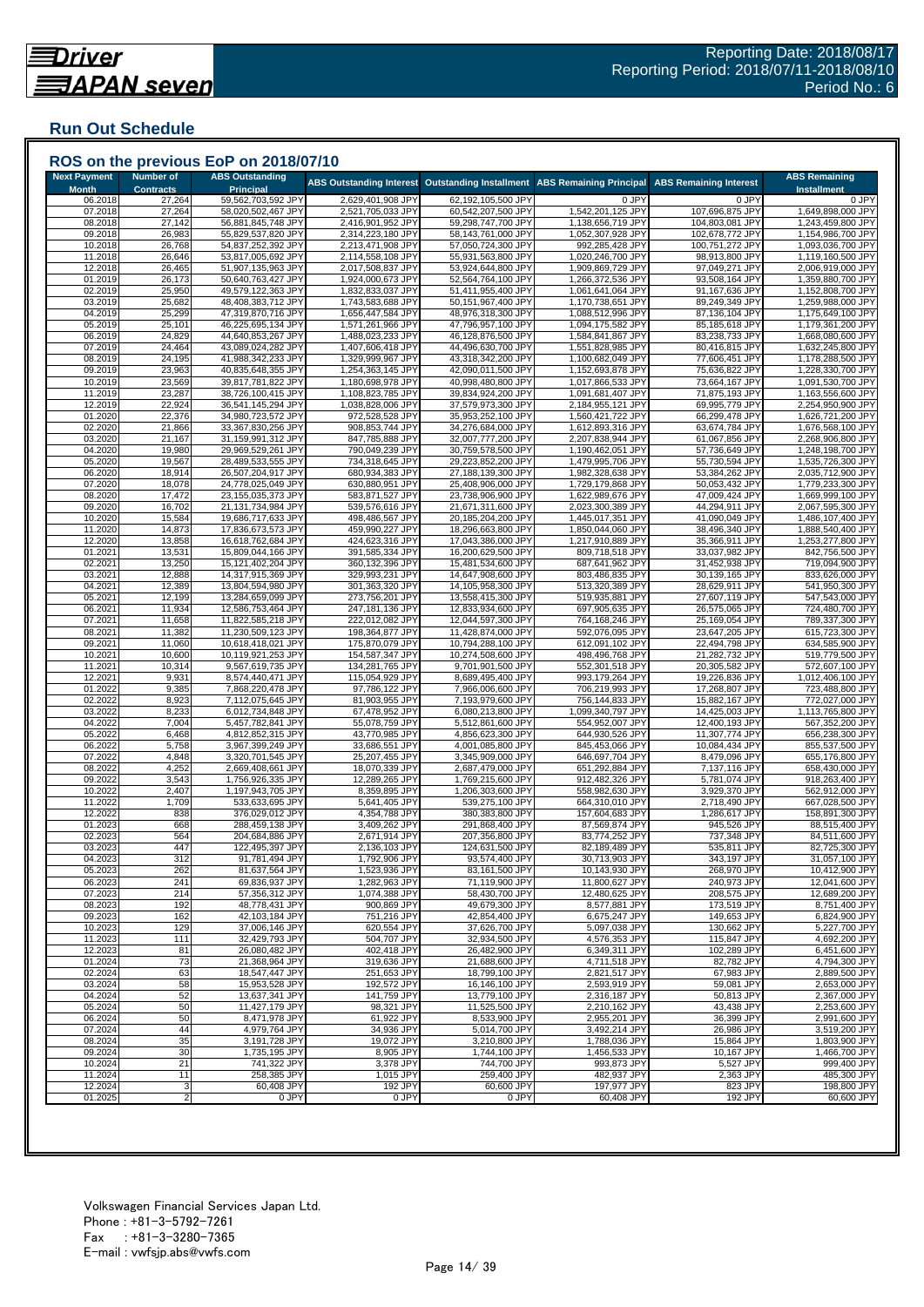### **Run Out Schedule**

|                                     |                                      | ROS on the relevant EoP on 2018/08/10      |                                        |                                          |                                        |                                    |                                            |
|-------------------------------------|--------------------------------------|--------------------------------------------|----------------------------------------|------------------------------------------|----------------------------------------|------------------------------------|--------------------------------------------|
| <b>Next Payment</b><br><b>Month</b> | <b>Number of</b><br><b>Contracts</b> | <b>ABS Outstanding</b><br><b>Principal</b> | <b>ABS Outstanding Interest</b>        | <b>Outstanding Installment</b>           | <b>ABS Remaining Principal</b>         | <b>ABS Remaining Interest</b>      | <b>ABS Remaining</b><br><b>Installment</b> |
| 07.2018                             | 27,848                               | 59,755,390,605 JPY                         | 2,627,697,995 JPY                      | 62,383,088,600 JPY                       | 0 JPY                                  | 0 JPY                              | 0 JPY                                      |
| 08.2018<br>09.2018                  | 27,848<br>27,695                     | 58,599,339,503 JPY<br>57,534,228,344 JPY   | 2,519,292,597 JPY<br>2,413,057,356 JPY | 61,118,632,100 JPY<br>59,947,285,700 JPY | 1,156,051,102 JPY<br>1,065,111,159 JPY | 108,405,398 JPY<br>106,235,241 JPY | 1,264,456,500 JPY<br>1,171,346,400 JPY     |
| 10.2018                             | 27,484                               | 56,520,293,633 JPY                         | 2,308,791,367 JPY                      | 58,829,085,000 JPY                       | 1,013,934,711 JPY                      | 104,265,989 JPY                    | 1,118,200,700 JPY                          |
| 11.2018                             | 27,361                               | 55,483,015,191 JPY                         | 2,206,410,809 JPY                      | 57,689,426,000 JPY                       | 1,037,278,442 JPY                      | 102,380,558 JPY                    | 1,139,659,000 JPY                          |
| 12.2018                             | 27,181                               | 53,537,207,046 JPY                         | 2,105,936,354 JPY                      | 55,643,143,400 JPY                       | 1,945,808,145 JPY                      | 100,474,455 JPY                    | 2,046,282,600 JPY                          |
| 01.2019<br>02.2019                  | 26,897<br>26,674                     | 52,241,375,053 JPY<br>51,154,579,843 JPY   | 2,009,084,947 JPY<br>1,914,636,957 JPY | 54,250,460,000 JPY<br>53,069,216,800 JPY | 1,295,831,993 JPY<br>1,086,795,210 JPY | 96,851,407 JPY<br>94,447,990 JPY   | 1,392,683,400 JPY<br>1,181,243,200 JPY     |
| 03.2019                             | 26,403                               | 49,954,197,957 JPY                         | 1,822,163,243 JPY                      | 51,776,361,200 JPY                       | 1,200,381,886 JPY                      | 92,473,714 JPY                     | 1,292,855,600 JPY                          |
| 04.2019                             | 26,012                               | 48,842,466,560 JPY                         | 1,731,859,340 JPY                      | 50,574,325,900 JPY                       | 1,111,731,397 JPY                      | 90,303,903 JPY                     | 1,202,035,300 JPY                          |
| 05.2019                             | 25,817                               | 47,727,167,925 JPY                         | 1,643,549,575 JPY                      | 49,370,717,500 JPY                       | 1,115,298,635 JPY                      | 88,309,765 JPY                     | 1,203,608,400 JPY                          |
| 06.2019<br>07.2019                  | 25,544<br>25,185                     | 46,112,429,115 JPY<br>44,513,944,549 JPY   | 1,557,232,685 JPY<br>1,473,798,251 JPY | 47,669,661,800 JPY<br>45,987,742,800 JPY | 1,614,738,810 JPY<br>1,598,484,566 JPY | 86,316,890 JPY<br>83,434,434 JPY   | 1,701,055,700 JPY<br>1,681,919,000 JPY     |
| 08.2019                             | 24,909                               | 43,394,874,760 JPY                         | 1,393,263,240 JPY                      | 44,788,138,000 JPY                       | 1,119,069,789 JPY                      | 80,535,011 JPY                     | 1,199,604,800 JPY                          |
| 09.2019                             | 24,678                               | 42,214,815,500 JPY                         | 1,314,745,500 JPY                      | 43,529,561,000 JPY                       | 1,180,059,260 JPY                      | 78,517,740 JPY                     | 1,258,577,000 JPY                          |
| 10.2019<br>11.2019                  | 24,279<br>23,991                     | 41,174,824,359 JPY<br>40,057,009,502 JPY   | 1,238,252,641 JPY<br>1,163,595,298 JPY | 42,413,077,000 JPY<br>41,220,604,800 JPY | 1,039,991,141 JPY<br>1,117,814,857 JPY | 76,492,859 JPY<br>74,657,343 JPY   | 1,116,484,000 JPY<br>1,192,472,200 JPY     |
| 12.2019                             | 23,626                               | 37,808,246,055 JPY                         | 1,090,870,445 JPY                      | 38,899,116,500 JPY                       | 2,248,763,447 JPY                      | 72,724,853 JPY                     | 2,321,488,300 JPY                          |
| 01.2020                             | 23,060                               | 36,215,734,380 JPY                         | 1,021,960,520 JPY                      | 37,237,694,900 JPY                       | 1,592,511,675 JPY                      | 68,909,925 JPY                     | 1,661,421,600 JPY                          |
| 02.2020                             | 22,544                               | 34,576,603,793 JPY                         | 955,737,607 JPY                        | 35,532,341,400 JPY                       | 1,639,130,587 JPY                      | 66,222,913 JPY                     | 1,705,353,500 JPY                          |
| 03.2020<br>04.2020                  | 21,836<br>20,635                     | 32,344,742,631 JPY<br>31,136,446,231 JPY   | 892,177,169 JPY<br>831,998,869 JPY     | 33,236,919,800 JPY<br>31,968,445,100 JPY | 2,231,861,162 JPY<br>1,208,296,400 JPY | 63,560,438 JPY<br>60,178,300 JPY   | 2,295,421,600 JPY<br>1,268,474,700 JPY     |
| 05.2020                             | 20,218                               | 29,635,268,815 JPY                         | 773,865,185 JPY                        | 30,409,134,000 JPY                       | 1,501,177,416 JPY                      | 58,133,684 JPY                     | 1,559,311,100 JPY                          |
| 06.2020                             | 19,553                               | 27,627,597,357 JPY                         | 718,125,543 JPY                        | 28,345,722,900 JPY                       | 2,007,671,458 JPY                      | 55,739,642 JPY                     | 2,063,411,100 JPY                          |
| 07.2020                             | 18,719                               | 25,852,787,464 JPY                         | 665,778,736 JPY                        | 26,518,566,200 JPY                       | 1,774,809,893 JPY                      | 52,346,807 JPY                     | 1,827,156,700 JPY                          |
| 08.2020<br>09.2020                  | 18,108<br>17,332                     | 24,197,013,428 JPY<br>22,152,266,485 JPY   | 616,557,972 JPY<br>570,113,615 JPY     | 24,813,571,400 JPY<br>22,722,380,100 JPY | 1,655,774,036 JPY<br>2,044,746,943 JPY | 49,220,764 JPY<br>46,444,357 JPY   | 1,704,994,800 JPY<br>2,091,191,300 JPY     |
| 10.2020                             | 16,210                               | 20,674,612,427 JPY                         | 526,924,973 JPY                        | 21,201,537,400 JPY                       | 1,477,654,058 JPY                      | 43,188,642 JPY                     | 1,520,842,700 JPY                          |
| 11.2020                             | 15,494                               | 18,790,966,288 JPY                         | 486,397,012 JPY                        | 19,277,363,300 JPY                       | 1,883,646,139 JPY                      | 40,527,961 JPY                     | 1,924,174,100 JPY                          |
| 12.2020                             | 14,467                               | 17,488,838,481 JPY                         | 449,062,219 JPY                        | 17,937,900,700 JPY                       | 1,302,127,807 JPY                      | 37,334,793 JPY                     | 1,339,462,600 JPY                          |
| 01.2021<br>02.2021                  | 14,107<br>13,807                     | 16,630,028,318 JPY<br>15,875,138,698 JPY   | 414,210,682 JPY<br>381,040,502 JPY     | 17,044,239,000 JPY<br>16,256,179,200 JPY | 858,810,163 JPY<br>754,889,620 JPY     | 34,851,537 JPY<br>33,170,180 JPY   | 893,661,700 JPY<br>788,059,800 JPY         |
| 03.2021                             | 13,404                               | 14,953,546,984 JPY                         | 349,310,316 JPY                        | 15,302,857,300 JPY                       | 921,591,714 JPY                        | 31,730,186 JPY                     | 953,321,900 JPY                            |
| 04.2021                             | 12,837                               | 14,394,798,799 JPY                         | 319,285,601 JPY                        | 14,714,084,400 JPY                       | 558,748,185 JPY                        | 30,024,715 JPY                     | 588,772,900 JPY                            |
| 05.2021                             | 12,622                               | 13,803,321,653 JPY                         | 290,375,947 JPY<br>262,627,692 JPY     | 14,093,697,600 JPY                       | 591,477,146 JPY                        | 28,909,654 JPY                     | 620,386,800 JPY                            |
| 06.2021<br>07.2021                  | 12,311<br>12,037                     | 13,084,654,808 JPY<br>12,301,049,550 JPY   | 236,333,350 JPY                        | 13,347,282,500 JPY<br>12,537,382,900 JPY | 718,666,845 JPY<br>783,605,258 JPY     | 27,748,255 JPY<br>26,294,342 JPY   | 746,415,100 JPY<br>809,899,600 JPY         |
| 08.2021                             | 11,761                               | 11,690,992,954 JPY                         | 211,603,446 JPY                        | 11,902,596,400 JPY                       | 610,056,596 JPY                        | 24,729,904 JPY                     | 634,786,500 JPY                            |
| 09.2021                             | 11,436                               | 11,064,268,856 JPY                         | 188,065,344 JPY                        | 11,252,334,200 JPY                       | 626,724,098 JPY                        | 23,538,102 JPY                     | 650,262,200 JPY                            |
| 10.2021<br>11.2021                  | 10,968<br>10,678                     | 10,553,185,942 JPY<br>9,987,591,495 JPY    | 165,773,058 JPY<br>144,486,905 JPY     | 10,718,959,000 JPY<br>10,132,078,400 JPY | 511,082,914 JPY<br>565,594,447 JPY     | 22,292,286 JPY<br>21,286,153 JPY   | 533,375,200 JPY<br>586,880,600 JPY         |
| 12.2021                             | 10,292                               | 8,968,225,128 JPY                          | 124,310,172 JPY                        | 9,092,535,300 JPY                        | 1,019,366,367 JPY                      | 20,176,733 JPY                     | 1,039,543,100 JPY                          |
| 01.2022                             | 9,742                                | 8,240,230,734 JPY                          | 106,149,966 JPY                        | 8,346,380,700 JPY                        | 727,994,394 JPY                        | 18,160,206 JPY                     | 746,154,600 JPY                            |
| 02.2022                             | 9,272                                | 7,469,805,102 JPY                          | 89,427,198 JPY                         | 7,559,232,300 JPY                        | 770,425,632 JPY                        | 16,722,768 JPY                     | 787,148,400 JPY                            |
| 03.2022<br>04.2022                  | 8,570<br>7,318                       | 6,348,091,499 JPY<br>5,769,655,899 JPY     | 74,192,201 JPY<br>61,030,101 JPY       | 6,422,283,700 JPY<br>5,830,686,000 JPY   | 1,121,713,603 JP\<br>578,435,600 JPY   | 15,234,997 JPY<br>13,162,100 JPY   | 1,136,948,600 JPY<br>591,597,700 JPY       |
| 05.2022                             | 6,769                                | 5,109,989,748 JPY                          | 49,014,552 JPY                         | 5,159,004,300 JPY                        | 659,666,151 JPY                        | 12,015,549 JPY                     | 671,681,700 JPY                            |
| 06.2022                             | 6,046                                | 4,244,644,766 JPY                          | 38,251,534 JPY                         | 4,282,896,300 JPY                        | 865,344,982 JPY                        | 10,763,018 JPY                     | 876,108,000 JPY                            |
| 07.2022<br>08.2022                  | 5,130<br>4,526                       | 3,577,471,013 JPY<br>2,909,310,434 JPY     | 29,140,787 JPY<br>21,415,566 JPY       | 3,606,611,800 JPY<br>2,930,726,000 JPY   | 667,173,753 JPY<br>668,160,579 JPY     | 9,110,747 JPY<br>7,725,221 JPY     | 676,284,500 JPY<br>675,885,800 JPY         |
| 09.2022                             | 3,808                                | 1,987,479,349 JPY                          | 15,083,151 JPY                         | 2,002,562,500 JPY                        | 921,831,085 JPY                        | 6,332,415 JPY                      | 928,163,500 JPY                            |
| 10.2022                             | 2,669                                | 1,418,229,247 JPY                          | 10,623,853 JPY                         | 1,428,853,100 JPY                        | 569,250,102 JPY                        | 4,459,298 JPY                      | 573,709,400 JPY                            |
| 11.202                              | 1,966                                | 736,857,029 JPY                            | 7,399,571 JPY                          | 744,256,600 JPY                          | 681,372,218 JPY                        | 3,224,282 JPY                      | 684,596,500 JPY                            |
| 12.2022<br>01.2023                  | 1,089<br>892                         | 544,677,041 JPY<br>425,971,175 JPY         | 5,649,259 JPY<br>4,316,725 JPY         | 550,326,300 JPY<br>430,287,900 JPY       | 192,179,988 JPY<br>118,705,866 JPY     | 1,750,312 JPY<br>1,332,534 JPY     | 193,930,300 JPY<br>120,038,400 JPY         |
| 02.2023                             | 753                                  | 315,159,354 JPY                            | 3,266,146 JPY                          | 318,425,500 JPY                          | 110,811,821 JPY                        | 1,050,579 JPY                      | 111,862,400 JPY                            |
| 03.2023                             | 608                                  | 194.371.601 JPY                            | 2,479,099 JPY                          | 196,850,700 JPY                          | 120,787,753 JPY                        | 787,047 JPY                        | 121,574,800 JPY                            |
| 04.2023<br>05.2023                  | 426<br>328                           | 134,761,124 JPY                            | 1,970,376 JPY<br>1,602,005 JPY         | 136,731,500 JPY<br>87,763,900 JPY        | 59,610,477 JPY<br>48,599,229 JPY       | 508,723 JPY<br>368,371 JPY         | 60,119,200 JPY<br>48,967,600 JPY           |
| 06.2023                             | 255                                  | 86,161,895 JPY<br>73,766,049 JPY           | 1,349,751 JPY                          | 75,115,800 JPY                           | 12,395,846 JPY                         | 252,254 JPY                        | 12,648,100 JPY                             |
| 07.2023                             | 228                                  | 60,528,829 JPY                             | 1,131,271 JPY                          | 61,660,100 JPY                           | 13,237,220 JPY                         | 218,480 JPY                        | 13,455,700 JPY                             |
| 08.2023                             | 205                                  | 51,536,065 JPY                             | 949,835 JPY                            | 52,485,900 JPY                           | 8,992,764 JPY                          | 181,436 JPY                        | 9,174,200 JPY                              |
| 09.2023<br>10.2023                  | 175<br>140                           | 44,444,940 JPY<br>39,039,427 JPY           | 793,260 JPY<br>656,673 JPY             | 45,238,200 JPY<br>39,696,100 JPY         | 7,091,125 JPY<br>5,405,513 JPY         | 156,575 JPY<br>136,587 JPY         | 7,247,700 JPY<br>5,542,100 JPY             |
| 11.2023                             | 122                                  | 34,153,906 JPY                             | 535,594 JPY                            | 34,689,500 JPY                           | 4,885,521 JPY                          | 121,079 JPY                        | 5,006,600 JPY                              |
| 12.2023                             | 92                                   | 27,184,735 JPY                             | 428,765 JPY                            | 27,613,500 JPY                           | 6,969,171 JPY                          | 106,829 JPY                        | 7,076,000 JPY                              |
| 01.2024                             | 83                                   | 22,051,892 JPY                             | 342,908 JPY                            | 22,394,800 JPY                           | 5,132,843 JPY                          | 85,857 JPY                         | 5,218,700 JPY                              |
| 02.2024<br>03.2024                  | 69<br>62                             | 19,125,909 JPY<br>16,509,987 JPY           | 272,891 JPY<br>212,013 JPY             | 19,398,800 JPY<br>16,722,000 JPY         | 2,925,983 JPY<br>2,615,922 JPY         | 70,017 JPY<br>60,878 JPY           | 2,996,000 JPY<br>2,676,800 JPY             |
| 04.2024                             | 54                                   | 14,209,761 JPY                             | 159,439 JPY                            | 14,369,200 JPY                           | 2,300,226 JPY                          | 52,574 JPY                         | 2,352,800 JPY                              |
| 05.2024                             | 51                                   | 12,040,223 JPY                             | 114,177 JPY                            | 12,154,400 JPY                           | 2,169,538 JPY                          | 45,262 JPY                         | 2,214,800 JPY                              |
| 06.2024<br>07.2024                  | 51<br>45                             | 9,235,775 JPY<br>5,584,793 JPY             | 75,825 JPY<br>46.407 JPY               | 9,311,600 JPY<br>5.631.200 JPY           | 2,804,448 JPY<br>3,650,982 JPY         | 38,352 JPY<br>29,418 JPY           | 2,842,800 JPY<br>3,680,400 JPY             |
| 08.2024                             | 37                                   | 3,803,484 JPY                              | 28,616 JPY                             | 3,832,100 JPY                            | 1,781,309 JPY                          | 17,791 JPY                         | 1,799,100 JPY                              |
| 09.2024                             | 32                                   | 2,353,700 JPY                              | 16,500 JPY                             | 2,370,200 JPY                            | 1,449,784 JPY                          | 12,116 JPY                         | 1,461,900 JPY                              |
| 10.2024                             | 23                                   | 1,297,997 JPY                              | $9,003$ JPY                            | 1,307,000 JPY                            | 1,055,703 JPY                          | 7.497 JPY                          | 1,063,200 JPY                              |
| 11.2024<br>12.2024                  | 13<br>5                              | 753,033 JPY<br>392,831 JPY                 | 4,867 JPY<br>2,469 JPY                 | 757,900 JPY<br>395,300 JPY               | 544,964 JPY<br>360,202 JPY             | 4,136 JPY<br>2,398 JPY             | 549,100 JPY<br>362,600 JPY                 |
| 01.2025                             |                                      | 169,682 JPY                                | 1,218 JPY                              | 170,900 JPY                              | 223,149 JPY                            | 1,251 JPY                          | 224,400 JPY                                |
| 02.2025                             |                                      | 106,422 JPY                                | 678 JPY                                | 107,100 JPY                              | 63,260 JPY                             | 540 JPY                            | 63,800 JPY                                 |
|                                     |                                      | 71,061 JPY                                 | 339 JPY                                | 71,400 JPY                               | 35,361 JPY                             | 339 JPY                            | 35,700 JPY                                 |
| 03.2025<br>04.2025                  |                                      | 35,587 JPY                                 | 113 JPY                                | 35,700 JPY                               | 35,474 JPY                             | 226 JPY                            | 35,700 JPY                                 |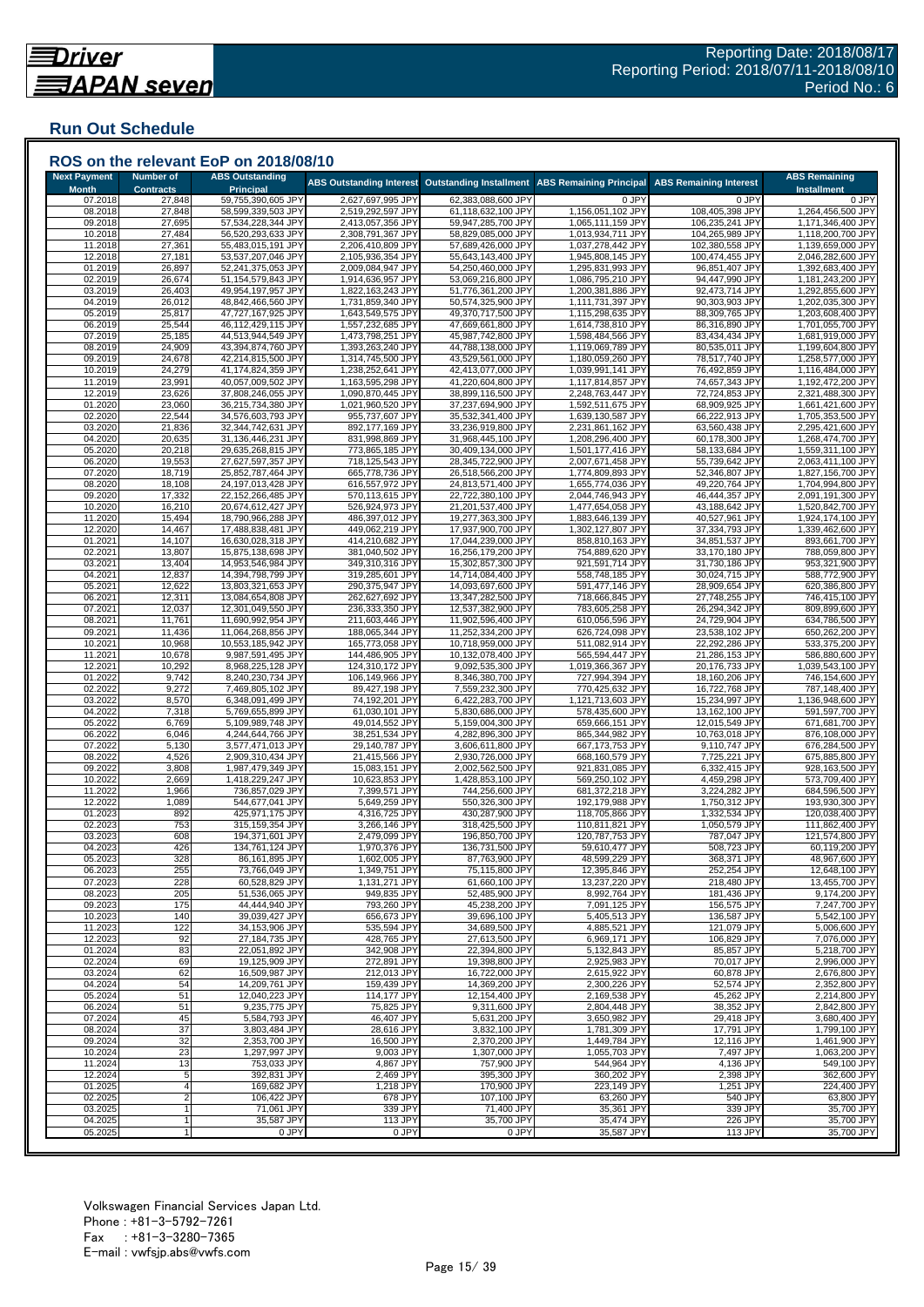

# **Expected Amortisation**

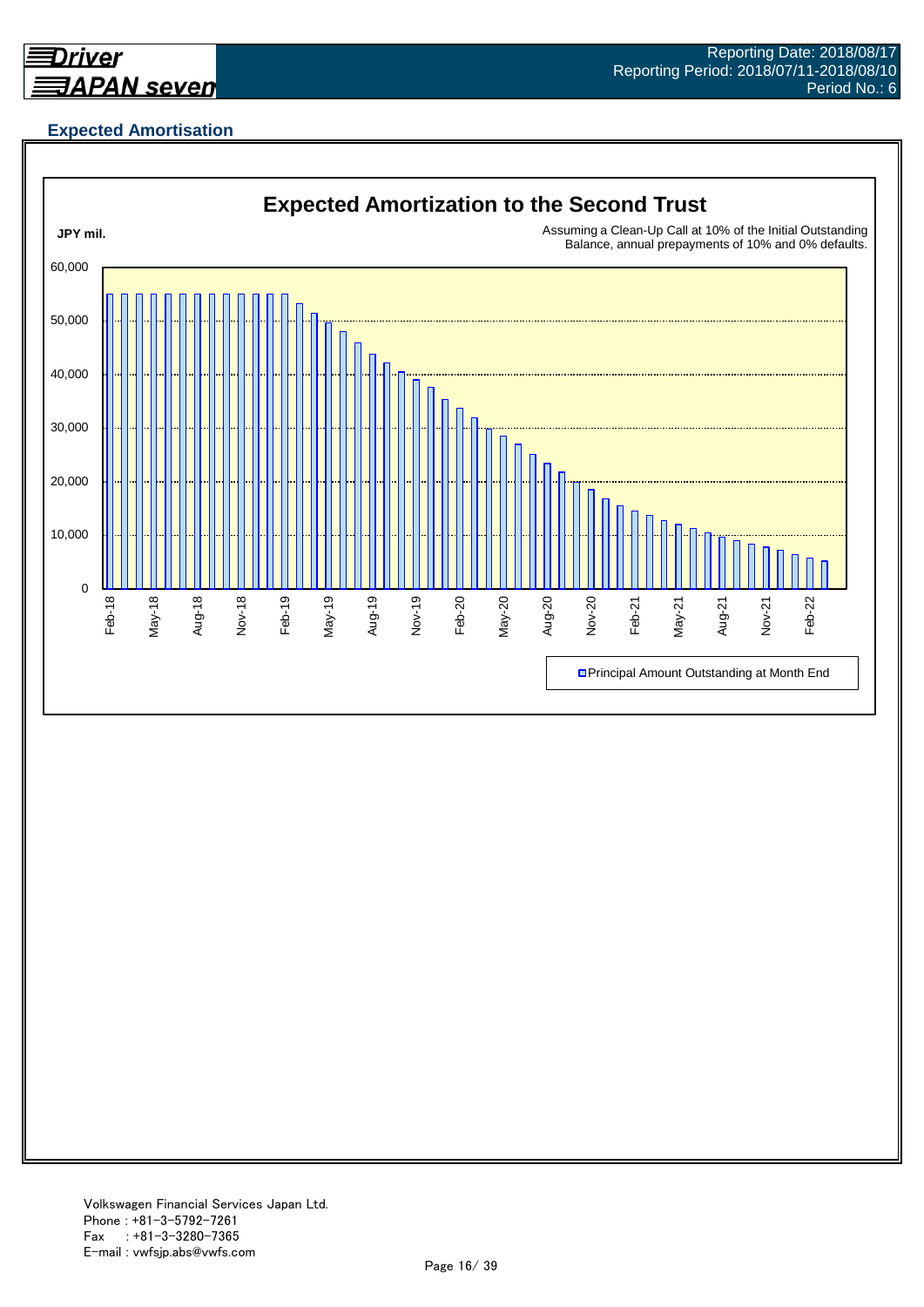# **Distribution by Sub-Servicer**

| <b>Sub-Servicer</b> | <b>Loans</b> | Number of Percentage<br>of Loans | <b>Outstanding Principal</b><br><b>Balance</b> | Percentage<br>of Balance |
|---------------------|--------------|----------------------------------|------------------------------------------------|--------------------------|
| Cedyna              | 15,925       | 57.19%                           | 34,812,758,261 JPY                             | 58.26 %                  |
| Jaccs               | 11,923       | 42.81 %                          | 24,942,632,344 JPY                             | 41.74 %                  |
| <b>Total</b>        | 27,848       | 100.00 %                         | 59,755,390,605 JPY                             | 100.00 %                 |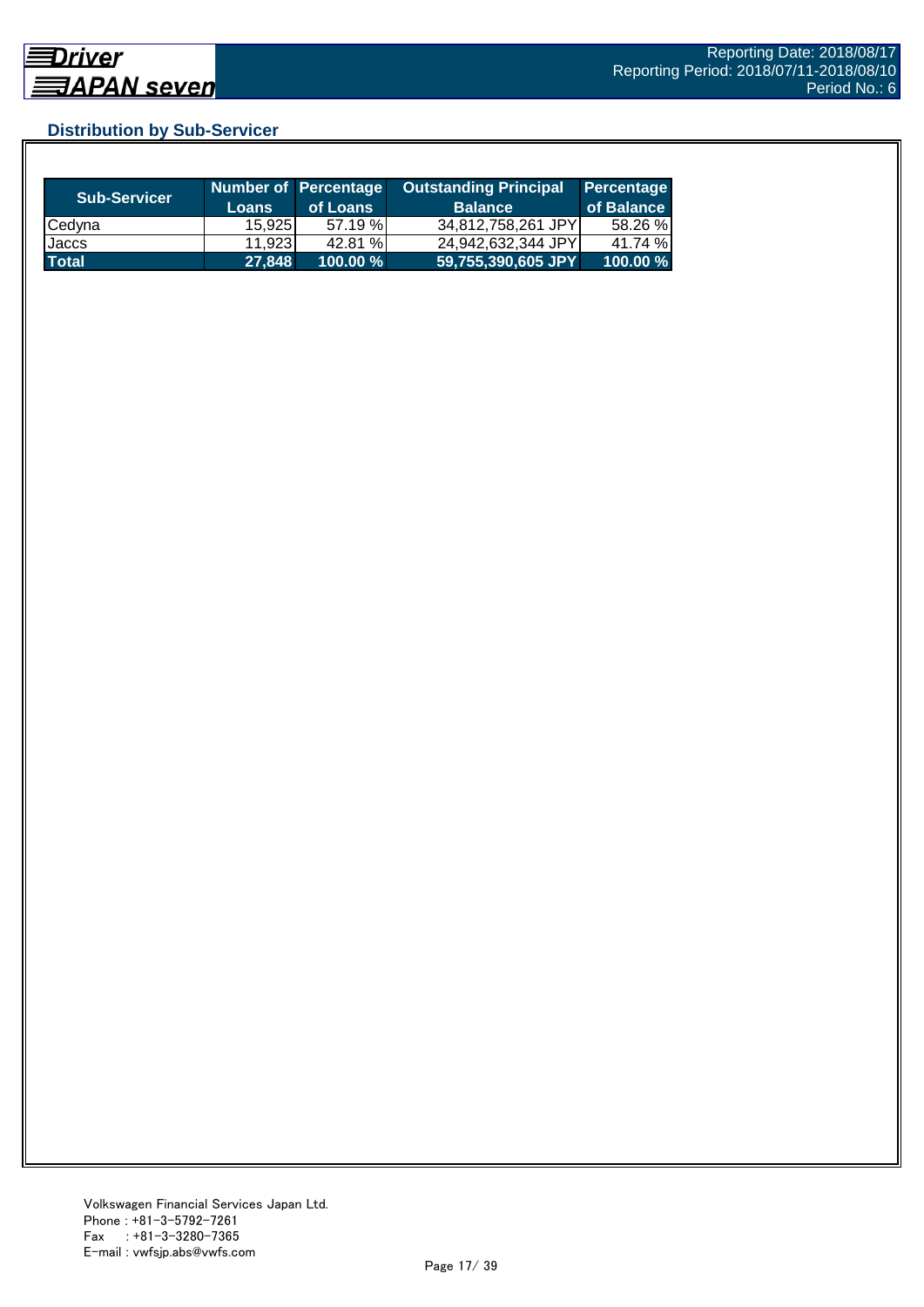# **Distribution by Brand**

| <b>Make</b>  |        |             | Number of Percentage Outstanding Discounted Percentage |            |
|--------------|--------|-------------|--------------------------------------------------------|------------|
|              | Loans  | of Loans    | <b>Principal Balance</b>                               | of Balance |
| <b>VW</b>    | 17,156 | 61.61 %     | 31,205,277,101 JPY                                     | 52.22 %    |
| Audi         | 10,655 | 38.26 %     | 28,365,253,276 JPY                                     | 47.47 %    |
| Bentley      | 21     | $0.08 \%$   | 148,542,955 JPY                                        | 0.25%      |
| Lamborghini  |        | 0.01%       | 23,077,132 JPY                                         | 0.04%      |
| Other        | 12     | 0.04%       | 13,240,141 JPY                                         | 0.02%      |
| <b>Total</b> | 27,848 | $100.00 \%$ | 59,755,390,605 JPY                                     | 100.00 %   |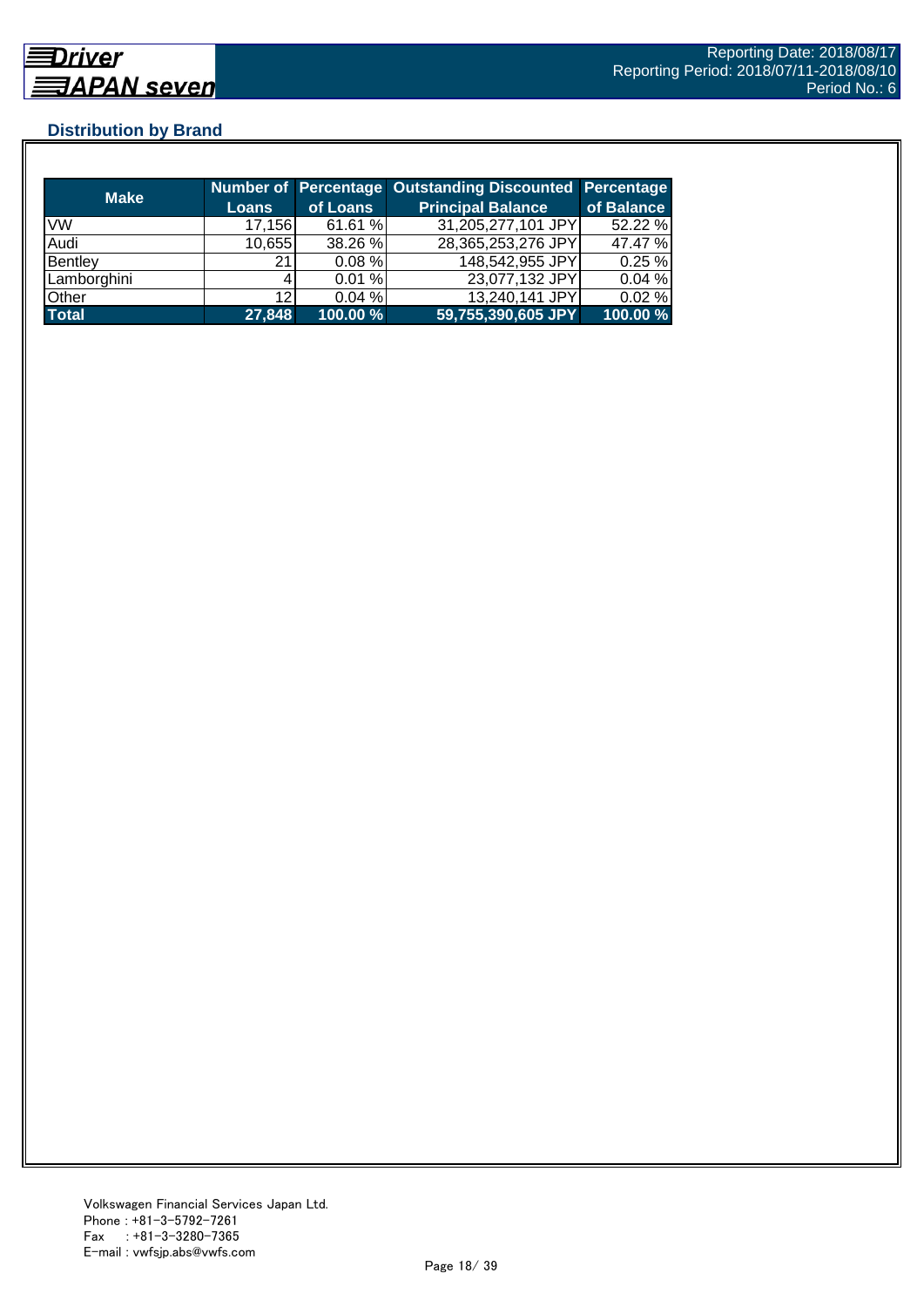# **Distribution by New and Used**

| <b>Distribution by New and Used</b> |              |          |                                                        |            |  |  |  |
|-------------------------------------|--------------|----------|--------------------------------------------------------|------------|--|--|--|
| New or Used                         |              |          | Number of Percentage Outstanding Discounted Percentage |            |  |  |  |
|                                     | <b>Loans</b> | of Loans | <b>Principal Balance</b>                               | of Balance |  |  |  |
| <b>New</b>                          | 18,084       | 64.94 %  | 45,955,752,795 JPY                                     | 76.91 %    |  |  |  |
| Used                                | 7.419        | 26.64 %  | 12,075,528,473 JPY                                     | 20.21 %    |  |  |  |
| Used (Prolonged)                    | 2,345        | 8.42 %   | 1,724,109,337 JPY                                      | 2.89 %     |  |  |  |
| <b>Total</b>                        | 27,848       | 100.00 % | 59,755,390,605 JPY                                     | 100.00 %   |  |  |  |

### **Distribution by Brand New and Used**

| <b>New or Used</b>         |              |          | Number of Percentage Outstanding Discounted Percentage |            |
|----------------------------|--------------|----------|--------------------------------------------------------|------------|
|                            | <b>Loans</b> | of Loans | <b>Principal Balance</b>                               | of Balance |
| <b>VW New</b>              | 11,786       | 42.32 %  | 25,452,618,716 JPY                                     | 42.59 %    |
| <b>VW Used</b>             | 3,922        | 14.08 %  | 5,047,349,009 JPY                                      | 8.45 %     |
| <b>VW Used (Prolonged)</b> | 1,448        | 5.20 %   | 705,309,376 JPY                                        | $1.18 \%$  |
| Audi New                   | 6,286        | 22.57 %  | 20,425,986,692 JPY                                     | 34.18 %    |
| <b>Audi Used</b>           | 3,473        | 12.47 %  | 6,925,933,566 JPY                                      | 11.59 %    |
| Audi Used (Prolonged)      | 896          | 3.22%    | 1,013,333,018 JPY                                      | 1.70 %     |
| <b>Other</b>               | 37           | 0.13%    | 184,860,228 JPY                                        | 0.31 %     |
| <b>Total</b>               | 27,848       | 100.00 % | 59,755,390,605 JPY                                     | 100.00 %   |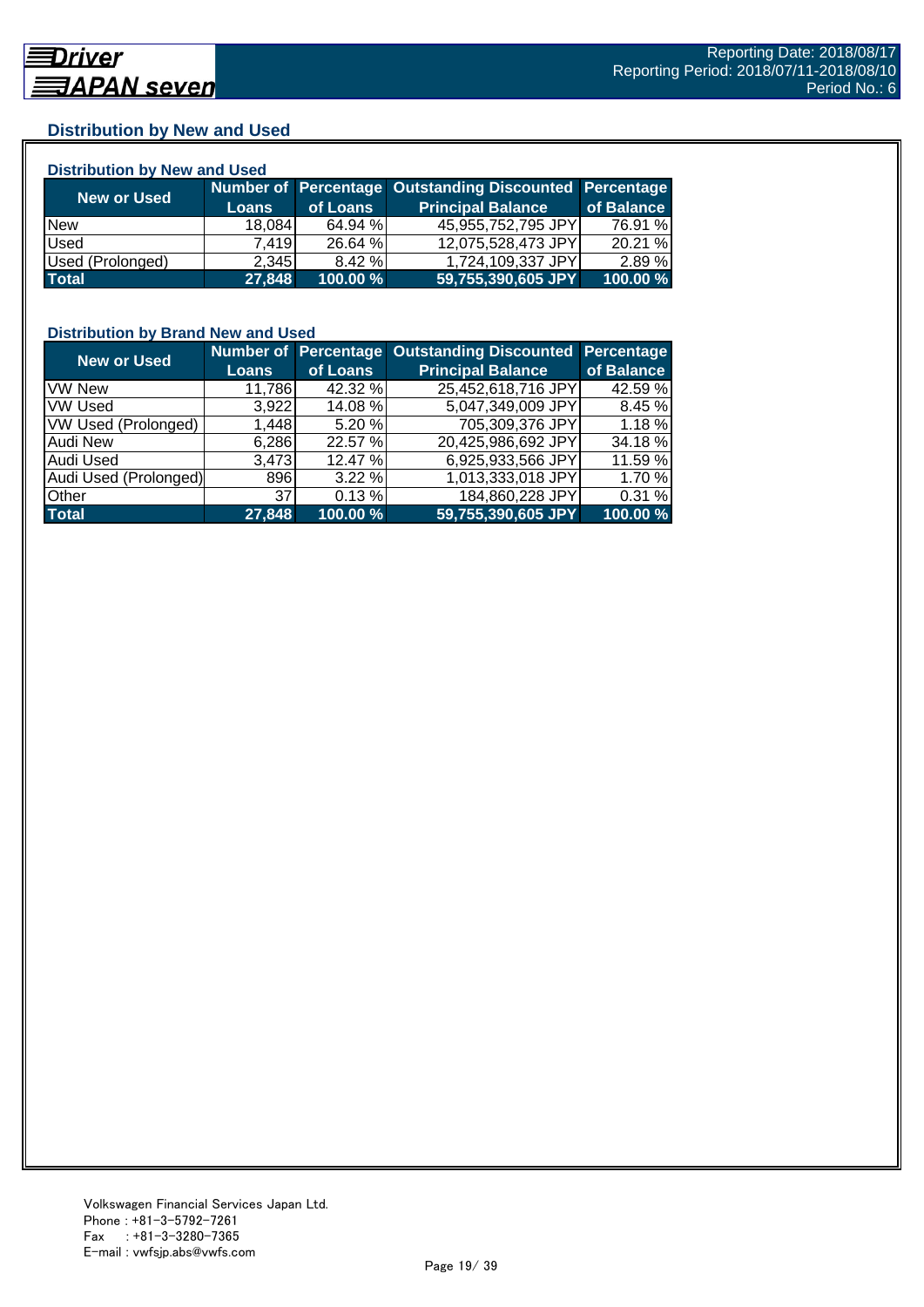#### **Distribution by Product Type**

| <b>Loan Type List</b> |                                                           |
|-----------------------|-----------------------------------------------------------|
| <b>Loan Type</b>      | <b>Description</b>                                        |
| 100                   | Volkswagen Owner's Plan                                   |
| 100                   | Audi Owner's Plan                                         |
| 100                   | Lamborghini Auto Loan                                     |
| 100                   | Bentley Auto Loan                                         |
| 101                   | <b>Twin Loan</b>                                          |
| 105                   | <b>Refinanced Volkswagen Solutions</b>                    |
| 106                   | Refinanced Volkswagen Das Welt Auto with refinance option |
| 106                   | Refinanced Audi S-Loan/ S-Loan Plus                       |
| 106                   | Refinanced Lamborghini Hyper Premium Plan                 |
| 106                   | Refinanced Bentley My Flying B                            |
| 140                   | Volkswagen Solutions, Audi Future Drive*                  |
| 150                   | Volkswagen Das Welt Auto with refinance option            |
| 150                   | Audi S-Loan                                               |
| 150                   | Lamborghini Hyper Premium Plan                            |
| 150                   | Bentley My Flying B                                       |
| 151                   | Audi S-Loan Plus                                          |

(\*)Audi Future Drive is scheduled to be introduced from March 2018.

#### **Product Type**

| <b>Loan Type</b> |              |          | <b>Number of Percentage Outstanding Discounted</b> | <b>Percentage</b> |
|------------------|--------------|----------|----------------------------------------------------|-------------------|
|                  | <b>Loans</b> | of Loans | <b>Principal Balance</b>                           | of Balance        |
| 100              | 3,132        | 11.25 %  | 4,281,285,068 JPY                                  | 7.16 %            |
| 101              |              | 0.00%    | 0 JPY                                              | 0.00%             |
| 105              | 1,347        | 4.84 %   | 684,141,467 JPY                                    | 1.14 %            |
| 106              | 998          | 3.58 %   | 1,039,967,870 JPY                                  | 1.74 %            |
| 140-VFJ          | 1,515        | 5.44 %   | 3,259,188,150 JPY                                  | 5.45 %            |
| 140-Dealer       | 9,562        | 34.34 %  | 21,155,535,615 JPY                                 | 35.40 %           |
| 150              | 10,786       | 38.73 %  | 27,731,724,832 JPY                                 | 46.41 %           |
| 151              | 508          | 1.82 %   | 1,603,547,603 JPY                                  | 2.68%             |
| <b>Total</b>     | 27,848       | 100.00 % | 59,755,390,605 JPY                                 | 100.00 %          |

#### **Credit Type**

| <b>Credit Type</b>         |              |             | Number of Percentage Outstanding Discounted Percentage |            |
|----------------------------|--------------|-------------|--------------------------------------------------------|------------|
|                            | <b>Loans</b> | of Loans    | <b>Principal Balance</b>                               | of Balance |
| <b>Balloon Type Loan</b>   | 22.3711      | 80.33 %     | 53,749,996,200 JPY                                     | 89.95 %    |
| Equal Instalment Type Loan | 5.477        | 19.67%      | 6,005,394,405 JPY                                      | $10.05 \%$ |
| <b>Total</b>               | 27,848       | $100.00 \%$ | 59,755,390,605 JPY                                     | 100.00 %   |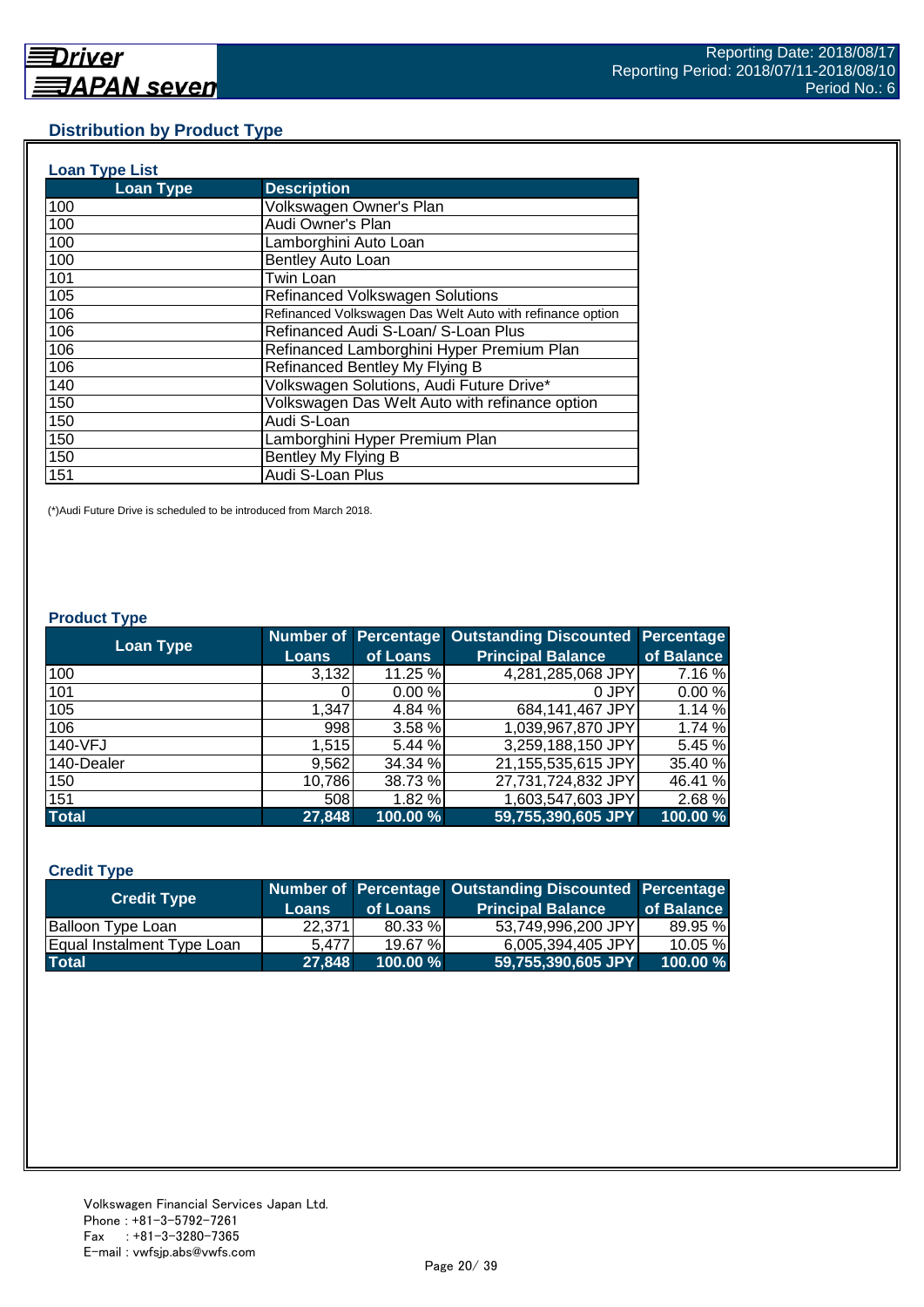# **Distribution by RV**

| <b>Loan Type</b>              | <b>Number of</b><br><b>Loans</b> | <b>Percentage</b><br>of Balance | <b>Outstanding Discounted</b><br><b>Principal Balance</b> |
|-------------------------------|----------------------------------|---------------------------------|-----------------------------------------------------------|
| 100/101/105/106               | 5,477                            | 10.05 %                         | 6,005,394,405 JPY                                         |
| 140-VFJ<br>(excl. balloon)    |                                  | 3.10%                           | 1,854,048,760 JPY                                         |
| 140-VFJ<br>(balloon)          |                                  | 2.35%                           | 1,405,139,390 JPY                                         |
| 140-VFJ                       | 1,515                            | 5.45 %                          | 3,259,188,150 JPY                                         |
| 140-Dealer<br>(excl. balloon) |                                  | 20.20%                          | 12,070,986,071 JPY                                        |
| 140-Dealer<br>(balloon)       |                                  | 15.20 %                         | 9,084,549,544 JPY                                         |
| 140-Dealer                    | 9,562                            | 35.40 %                         | 21,155,535,615 JPY                                        |
| 150<br>(excl. balloon)        |                                  | 24.50 %                         | 14,639,937,656 JPY                                        |
| 150<br>(balloon)              |                                  | 21.91 %                         | 13,091,787,176 JPY                                        |
| 150                           | 10,786                           | 46.41 %                         | 27,731,724,832 JPY                                        |
| 151<br>(excl. balloon)        |                                  | 0.99%                           | 593,302,652 JPY                                           |
| 151<br>(balloon)              |                                  | 1.69 %                          | 1,010,244,951 JPY                                         |
| 151                           | 508                              | 2.68%                           | 1,603,547,603 JPY                                         |
| <b>Total</b>                  | 27,848                           | 100.00 %                        | 59,755,390,605 JPY                                        |

| <b>Type of Payment Portion</b> | of Balance | <b>Percentage Outstanding Discounted</b><br><b>Principal Balance</b> |
|--------------------------------|------------|----------------------------------------------------------------------|
| Monthly Installment Portion    | 58.85 %    | 35,163,669,544 JPY                                                   |
| <b>Balloon Portion</b>         | 41.15 %    | 24,591,721,061 JPY                                                   |
| <b>Total</b>                   | 100.00 %   | 59,755,390,605 JPY                                                   |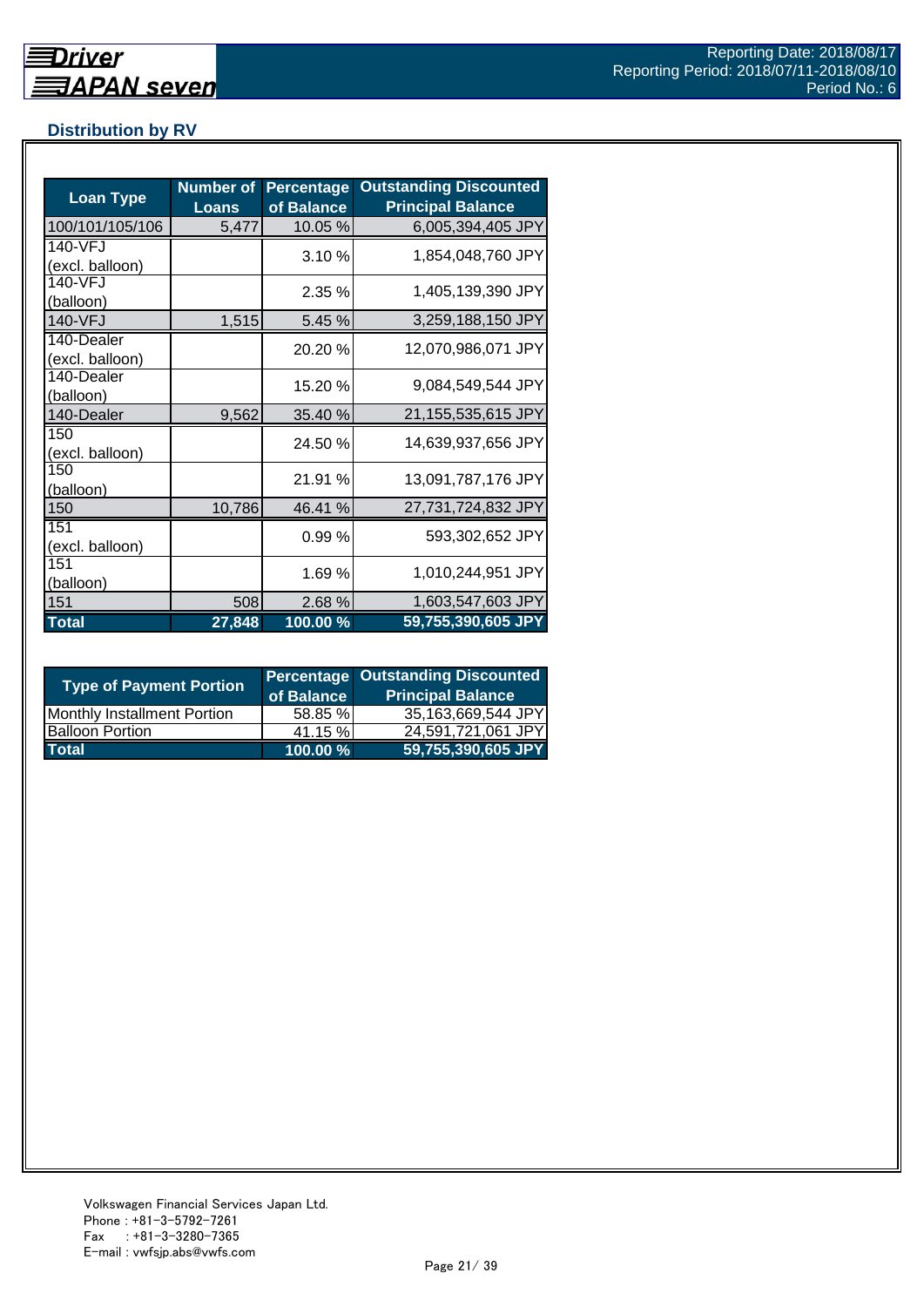# **Distribution by Brand New and Used**

| Audi         |        |             |                                                        |            |
|--------------|--------|-------------|--------------------------------------------------------|------------|
| New or Used  |        |             | Number of Percentage Outstanding Discounted Percentage |            |
|              | Loans  | of Loans    | <b>Principal Balance</b>                               | of Balance |
| <b>New</b>   | 6,286  | 59.00 %     | 20,425,986,692 JPY                                     | 72.01 %    |
| Used         | 4.369  | 41.00 %     | 7,939,266,584 JPY                                      | 27.99 %    |
| <b>Total</b> | 10,655 | $100.00 \%$ | 28,365,253,276 JPY                                     | 100.00 %   |

#### **Bentley**

| <b>New or Used</b> |              |          | Number of Percentage Outstanding Discounted Percentage |            |
|--------------------|--------------|----------|--------------------------------------------------------|------------|
|                    | <b>Loans</b> | of Loans | <b>Principal Balance</b>                               | of Balance |
| <b>New</b>         |              | 52.38 %  | 69,484,680 JPY                                         | 46.78 %    |
| <b>Used</b>        | 10I          | 47.62 %  | 79.058.275 JPY                                         | 53.22 %    |
| <b>Total</b>       | 21           | 100.00 % | 148,542,955 JPY                                        | 100.00 %   |

#### **Lamborghini**

| <b>New or Used</b> | <b>Loans</b> | of Loans | Number of Percentage Outstanding Discounted Percentage<br><b>Principal Balance</b> | of Balance |
|--------------------|--------------|----------|------------------------------------------------------------------------------------|------------|
|                    |              |          |                                                                                    |            |
| <b>New</b>         |              | 25.00 %  | 7,662,707 JPY                                                                      | 33.20 %    |
| <b>Used</b>        |              | 75.00 %  | 15,414,425 JPY                                                                     | 66.80 %    |
| <b>Total</b>       | 41           | 100.00 % | 23,077,132 JPY                                                                     | 100.00 %   |

#### **VW**

| <b>New or Used</b> |              |          | Number of Percentage Outstanding Discounted Percentage |            |
|--------------------|--------------|----------|--------------------------------------------------------|------------|
|                    | <b>Loans</b> | of Loans | <b>Principal Balance</b>                               | of Balance |
| <b>New</b>         | 11.786       | 68.70 %  | 25.452.618.716 JPYI                                    | 81.57 %    |
| <b>Used</b>        | 5.370        | 31.30 %  | 5,752,658,385 JPY                                      | 18.43 %    |
| <b>Total</b>       | 17,156       | 100.00 % | 31,205,277,101 JPY                                     | 100.00 %   |

#### **OTHER**

| New or Used  |                 |           | Number of Percentage Outstanding Discounted Percentage |            |
|--------------|-----------------|-----------|--------------------------------------------------------|------------|
|              | <b>Loans</b>    | of Loans  | <b>Principal Balance</b>                               | of Balance |
| <b>New</b>   |                 | $0.00 \%$ | 0 JPY                                                  | $0.00 \%$  |
| Used         | 12 <sub>l</sub> | 100.00 %  | 13,240,141 JPY                                         | 100.00 %   |
| <b>Total</b> | 12 <sup>1</sup> | 100.00 %  | 13,240,141 JPY                                         | 100.00 %   |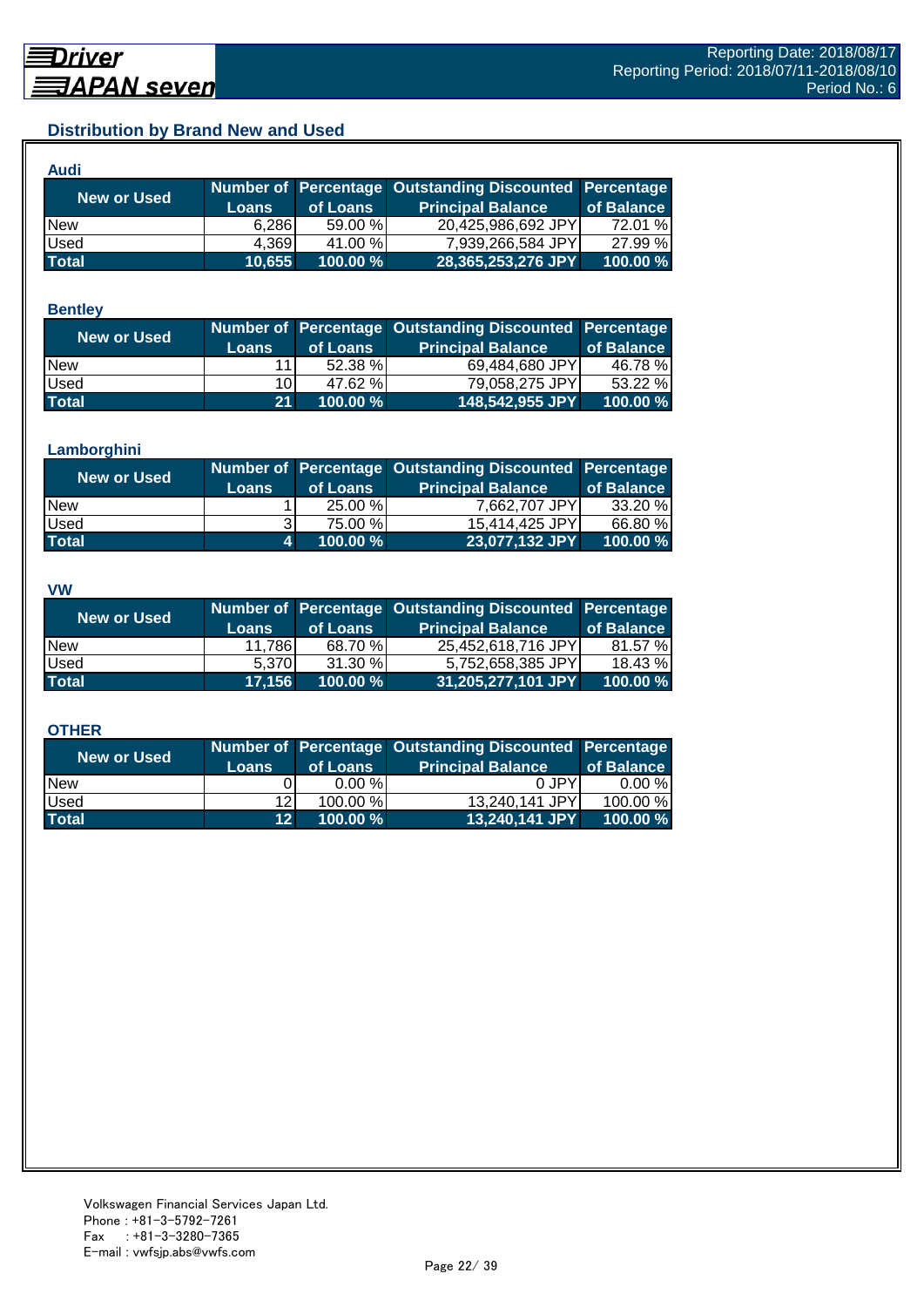# **Distribution by Customer Type**

| <b>Customer Type</b> |              |            |                                                        |            |
|----------------------|--------------|------------|--------------------------------------------------------|------------|
|                      |              |            | Number of Percentage Outstanding Discounted Percentage |            |
| <b>Customer Type</b> | <b>Loans</b> | of Loans   | <b>Principal Balance</b>                               | of Balance |
| <b>Retail</b>        | 24,940       | 89.56 %    | 50,817,266,594 JPY                                     | 85.04 %    |
| Corporate            | 2.908        | $10.44 \%$ | 8,938,124,011 JPY                                      | 14.96 %    |
| <b>Total</b>         | 27,848       | 100.00 %   | 59,755,390,605 JPY                                     | 100.00 %   |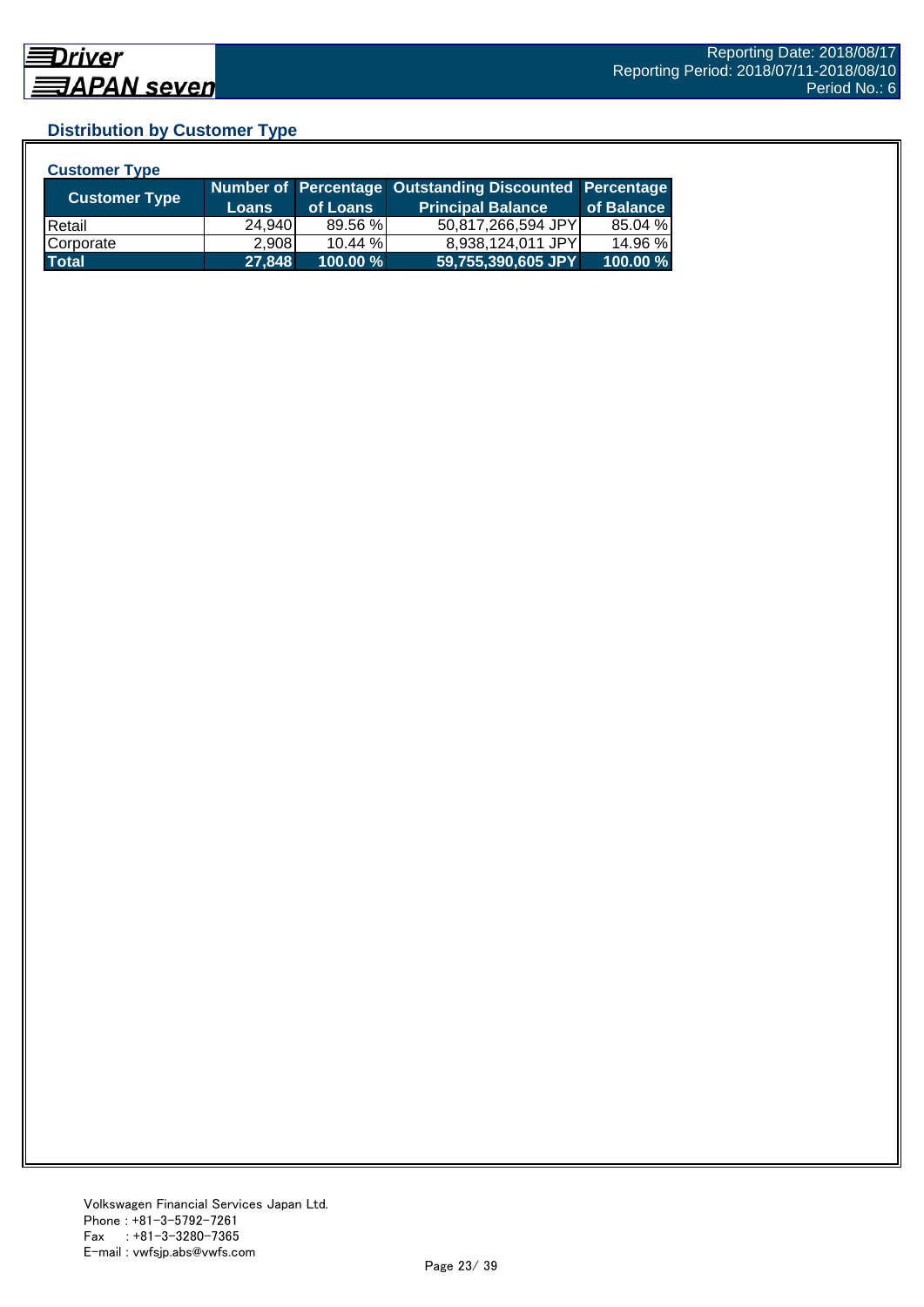# **Distribution by Outstanding Discounted Principal Balance**

| <b>Outstanding Discounted</b>     | <b>Number of</b> | <b>Percentage</b> | <b>Outstanding Discounted</b> | <b>Percentage of</b> |
|-----------------------------------|------------------|-------------------|-------------------------------|----------------------|
| <b>Principal Balance</b>          | <b>Loans</b>     | of Loans          | <b>Principal Balance</b>      | <b>Balance</b>       |
| 500,000 JPY<br>$\leq$             | 1,914            | 6.87 %            | 531,975,064 JPY               | 0.89%                |
| 500,001 JPY<br>1,000,000 JPY      | 3,160            | 11.35 %           | 2,434,178,466 JPY             | 4.07%                |
| 1,500,000 JPY<br>1.000.001 JPY    | 4,467            | 16.04 %           | 5,626,910,011 JPY             | 9.42%                |
| 2,000,000 JPY<br>1.500.001 JPY -  | 5,008            | 17.98 %           | 8,754,935,557 JPY             | 14.65 %              |
| 2,000,001 JPY -<br>2.500,000 JPY  | 4,403            | 15.81 %           | 9,870,429,726 JPY             | 16.52 %              |
| 2,500,001 JPY -<br>3,000,000 JPY  | 3,163            | 11.36 %           | 8,641,409,435 JPY             | 14.46 %              |
| 3,000,001 JPY -<br>3,500,000 JPY  | 2,142            | 7.69%             | 6,919,218,012 JPY             | 11.58 %              |
| 4,000,000 JPY<br>3,500,001 JPY -  | 1,254            | 4.50 %            | 4,675,849,331 JPY             | 7.82 %               |
| 4,000,001 JPY -<br>4,500,000 JPY  | 796              | 2.86%             | 3,369,022,303 JPY             | 5.64 %               |
| 5,000,000 JPY<br>4.500.001 JPY -  | 473              | 1.70 %            | 2,240,549,263 JPY             | 3.75 %               |
| 6,000,000 JPY<br>5.000.001 JPY -  | 560              | 2.01<br>%         | 3,050,080,104 JPY             | 5.10 %               |
| 7,000,000 JPY<br>6.000.001 JPY -  | 262              | 0.94 %            | 1,693,319,774 JPY             | 2.83%                |
| 8,000,000 JPY<br>7.000.001 JPY    | 140              | 0.50%             | 1,039,027,360 JPY             | 1.74 %               |
| 9,000,000 JPY<br>8.000.001 JPY    | 89               | 0.32%             | 749,521,210 JPY               | 1.25 %               |
| - 10,000,000 JPY<br>9.000.001 JPY | 17               | 0.06%             | 158,964,989 JPY               | 0.27%                |
| $>= 10,000,001$ JPY               |                  | 0.00%             | 0 JPY                         | 0.00%                |
| <b>Total</b>                      | 27,848           | 100.00 %          | 59,755,390,605 JPY            | 100.00 %             |

| <b>Statistics</b>                                       |               |
|---------------------------------------------------------|---------------|
| <b>Minimum</b> Outstanding Discounted Principal Balance | 12,865 JPY    |
| <b>Maximum</b> Outstanding Discounted Principal Balance | 9,891,279 JPY |
| <b>Average</b> Outstanding Discounted Principal Balance | 2,145,770 JPY |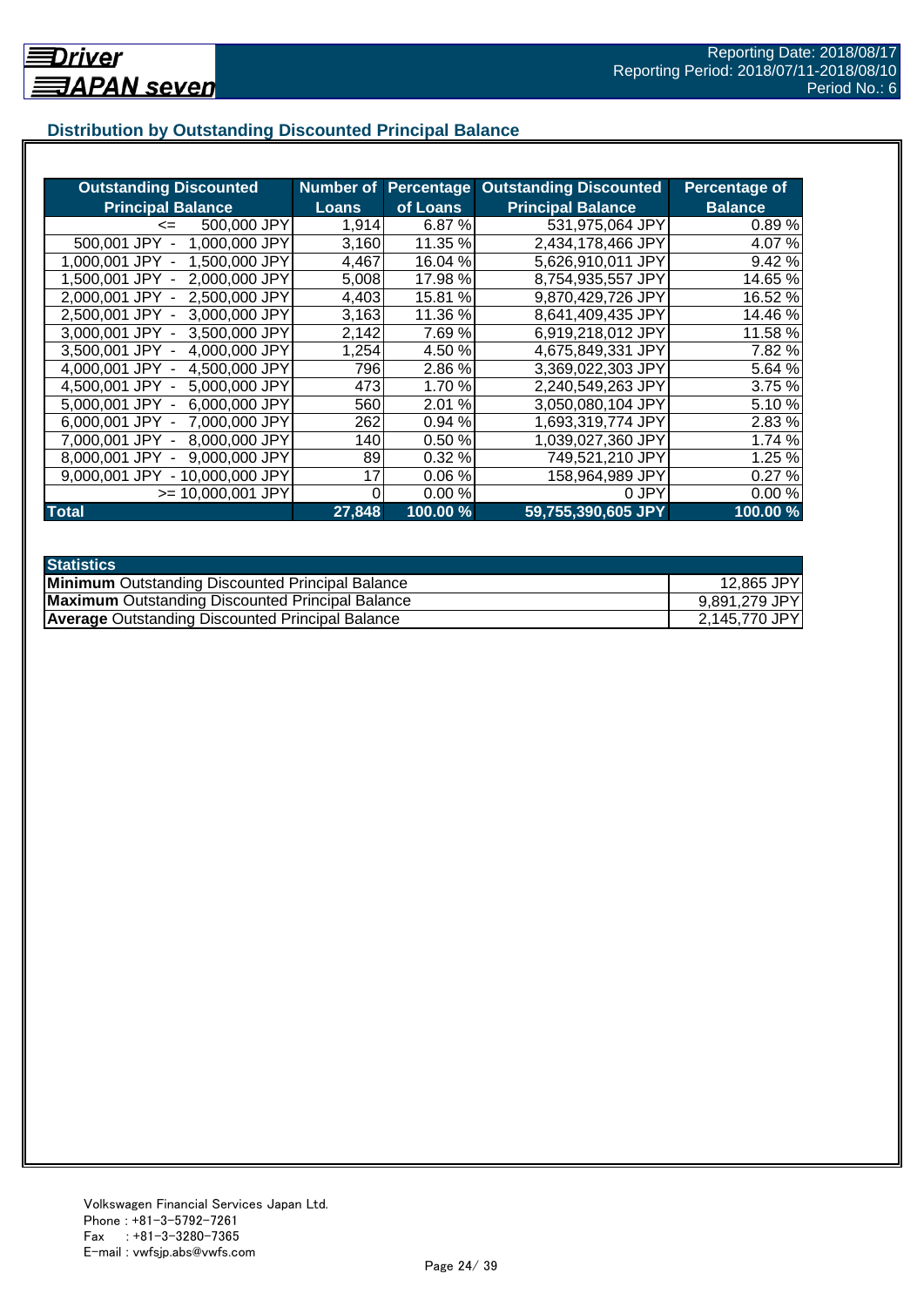# **Distribution by Original Principal Amount**

|                                                   | Number of |          | <b>Percentage Outstanding Discounted</b> | Percentage of  |
|---------------------------------------------------|-----------|----------|------------------------------------------|----------------|
| <b>Original Principal Balance</b>                 | Loans     | of Loans | <b>Principal Balance</b>                 | <b>Balance</b> |
| 500,000 JPY<br>$\leq$                             | 464       | 1.67 %   | 94.061.045 JPY                           | 0.16%          |
| 500,001 JPY<br>1,000,000 JPY                      | 2,028     | 7.28 %   | 1,010,797,897 JPY                        | 1.69%          |
| 1,500,000 JPY<br>1.000.001 JPY                    | 3,171     | 11.39 %  | 2,911,120,220 JPY                        | 4.87%          |
| 2.000.000 JPY<br>1.500.001<br>JPY                 | 4,164     | 14.95 %  | 5,617,079,118 JPY                        | 9.40 %         |
| 2,500,000 JPY<br>2.000.001 JPY -                  | 4,130     | 14.83%   | 7,269,012,523 JPY                        | 12.16 %        |
| 2,500,001 JPY -<br>3,000,000 JPY                  | 4,138     | 14.86%   | 8,862,465,324 JPY                        | 14.83%         |
| 3,000,001 JPY -<br>3.500,000 JPY                  | 3,055     | 10.97 %  | 7,851,036,362 JPY                        | 13.14 %        |
| 4,000,000 JPY<br>3,500,001 JPY -                  | 2,232     | 8.01%    | 6,624,760,944 JPY                        | 11.09 %        |
| 4,500,000 JPY<br>4.000.001 JPY -                  | 1,336     | 4.80 %   | 4,526,436,813 JPY                        | 7.57 %         |
| 4.500.001 JPY -<br>5,000,000 JPY                  | 995       | 3.57%    | 3,786,560,384 JPY                        | 6.34 %         |
| 6,000,000 JPY<br>5.000.001 JPY -                  | 954       | 3.43%    | 4,134,033,869 JPY                        | 6.92 %         |
| 7,000,000 JPY<br>6,000,001 JPY -                  | 548       | 1.97 %   | 2,832,810,759 JPY                        | 4.74 %         |
| 8,000,000 JPY<br>7.000.001 JPY -                  | 290       | 1.04 %   | 1,735,783,253 JPY                        | 2.90 %         |
| 9.000.000 JPY<br>8,000,001 JPY                    | 135       | 0.48%    | 905,643,575 JPY                          | 1.52 %         |
| 10.000.000 JPY<br>9.000.001 JPY<br>$\blacksquare$ | 105       | 0.38%    | 806,698,275 JPY                          | 1.35 %         |
| >= 10.000.001 JPY                                 | 103       | 0.37%    | 787,090,244 JPY                          | 1.32 %         |
| <b>Total</b>                                      | 27,848    | 100.00 % | 59,755,390,605 JPY                       | 100.00 %       |

| <b>Statistics</b>                         |                |
|-------------------------------------------|----------------|
| <b>Minimum</b> Original Principal Balance | 100,000 JPY    |
| <b>Maximum</b> Original Principal Balance | 28,200,000 JPY |
| <b>Average Original Principal Balance</b> | 2,780,516 JPY  |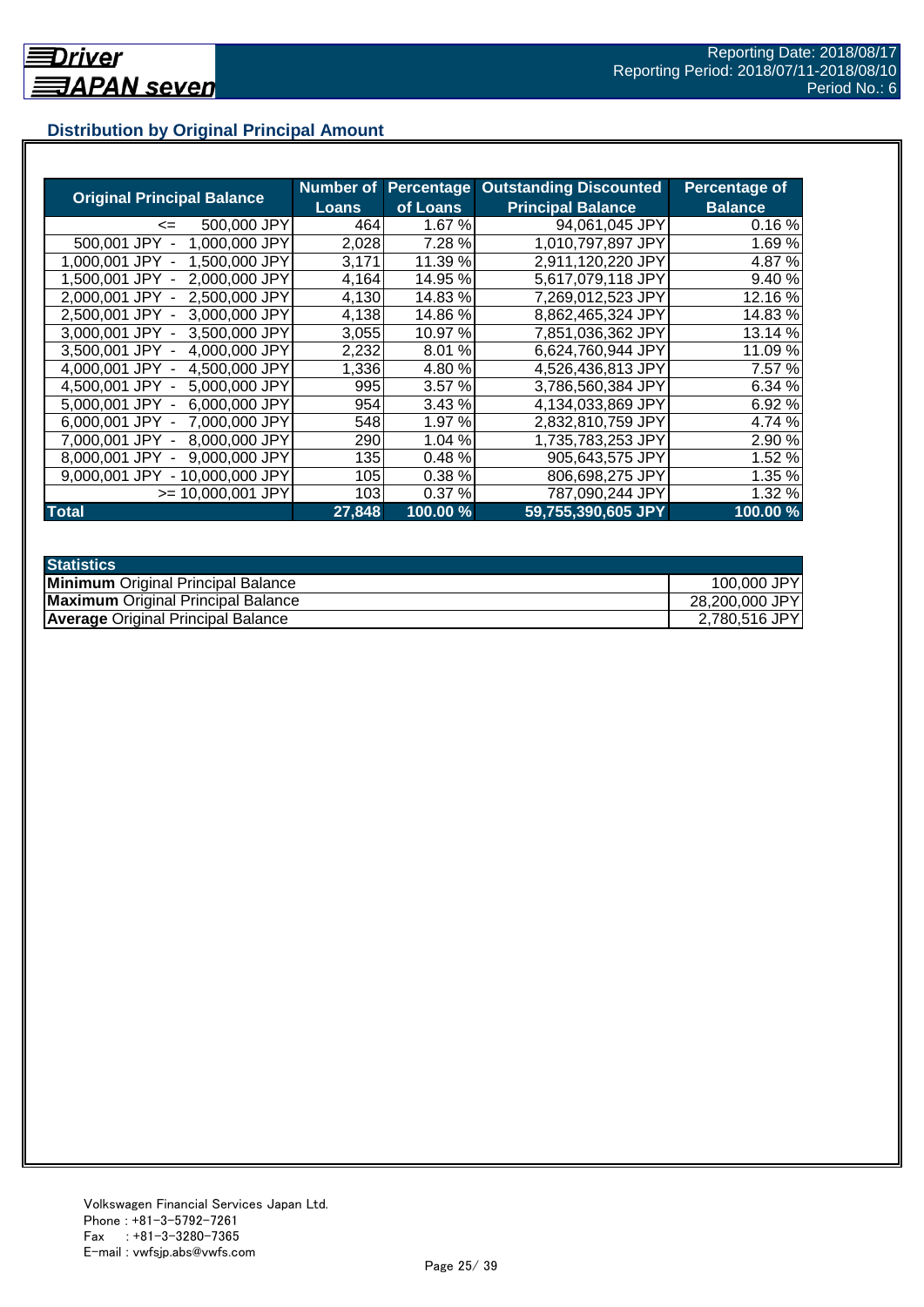# **Distribution by Interest Rate paid by the Obligor**

| Interest Rate paid by the Number of Percentage |                 |          | <b>Outstanding Discounted</b> | <b>Percentage</b> |
|------------------------------------------------|-----------------|----------|-------------------------------|-------------------|
| <b>Obligor</b>                                 | <b>Loans</b>    | of Loans | <b>Principal Balance</b>      | of Balance        |
| < 0.900 %                                      | 443             | 1.59%    | 1,133,024,741 JPY             | 1.90 %            |
| $0.900\% < 1.500\%$                            | 5,192           | 18.64 %  | 13,148,904,099 JPY            | 22.00 %           |
| 1.500 % < 2.000 %                              | 9,005           | 32.34 %  | 21,571,386,023 JPY            | 36.10%            |
| $2.000\% < 2.500\%$                            | 168             | 0.60%    | 602,988,895 JPY               | 1.01 %            |
| $2.500\% < 3.000\%$                            | 8,153           | 29.28 %  | 17,606,211,516 JPY            | 29.46 %           |
| $3.000\% < 3.500\%$                            | 1,067           | 3.83%    | 1,020,094,661 JPY             | 1.71 %            |
| $3.500\% < 4.000\%$                            | 3,807           | 13.67 %  | 4,660,074,445 JPY             | 7.80%             |
| 4.000 % < 4.500 %                              | 13 <sub>1</sub> | 0.05%    | 12,706,225 JPY                | 0.02%             |
| 4.500 % $<$ 5.000 %                            |                 | 0.00%    | 0 JPY                         | 0.00%             |
| 5.000 % or more                                |                 | 0.00%    | 0 JPY                         | 0.00%             |
| <b>Total</b>                                   | 27,848          | 100.00 % | 59,755,390,605 JPY            | 100.00 %          |

| <b>Statistics</b>                     |           |
|---------------------------------------|-----------|
| <b>Minimum</b> Interest Rate          | $0.00 \%$ |
| <b>Maximum</b> Interest Rate          | 4.09%     |
| <b>Weighted Average Interest Rate</b> | 2.14%     |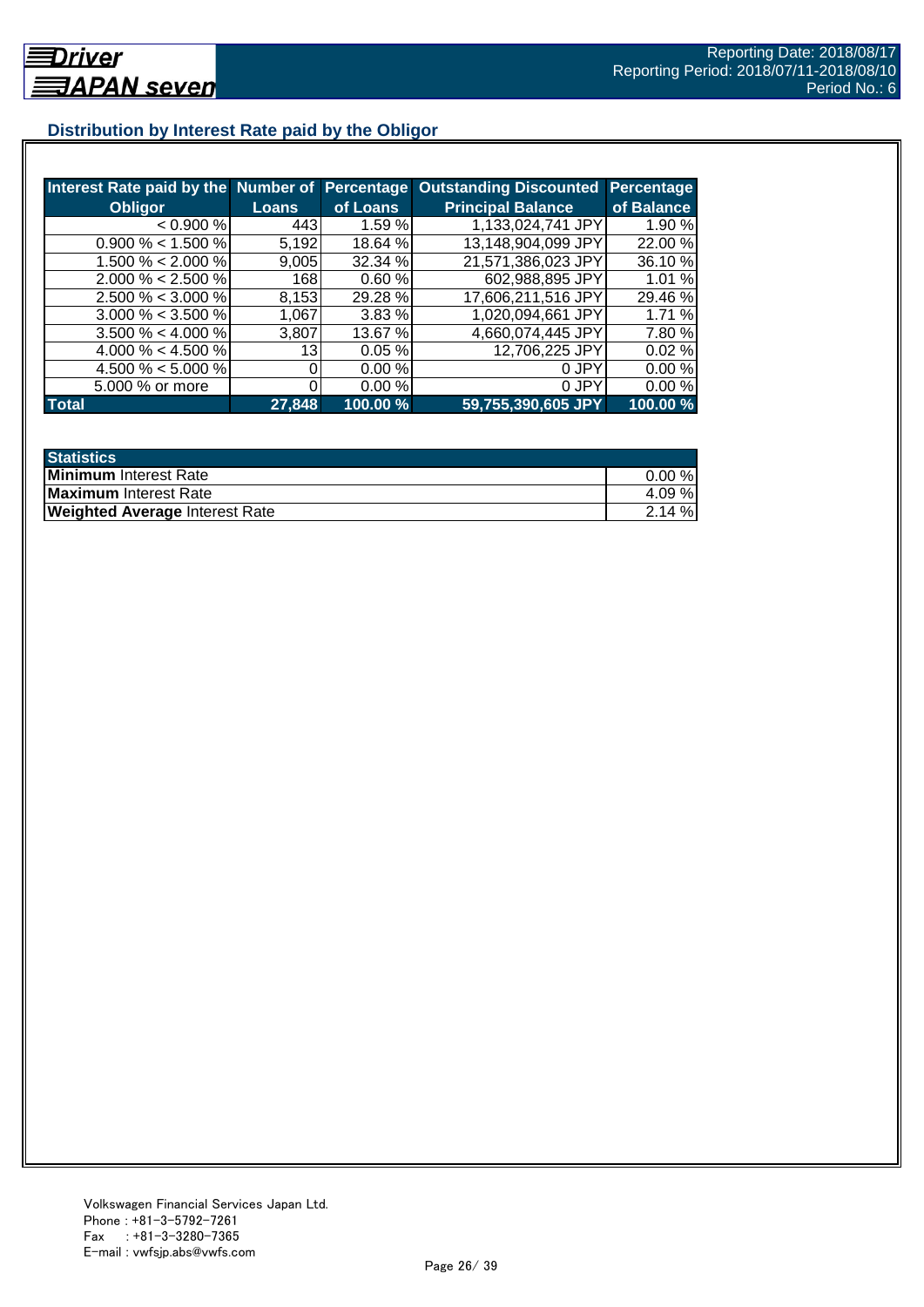# **Distribution by Original Term**

| Length of Original Term Number of Percentage |        |           | <b>Outstanding Discounted</b> | Percentage |
|----------------------------------------------|--------|-----------|-------------------------------|------------|
| (months)                                     | Loans  | of Loans  | <b>Principal Balance</b>      | of Balance |
| $6 - 12$                                     | 210    | 0.75%     | 54,730,052 JPY                | 0.09%      |
| $13 - 18$                                    | 116    | 0.42%     | 35,016,221 JPY                | 0.06%      |
| $19 - 24$                                    | 1,595  | 5.73 %    | 994,079,503 JPY               | 1.66 %     |
| $25 - 30$                                    | 101    | 0.36 %    | 79,104,497 JPY                | 0.13%      |
| $31 - 36$                                    | 11,006 | 39.52 %   | 25,435,201,068 JPY            | 42.57 %    |
| $37 - 42$                                    | 82     | 0.29%     | 96,381,955 JPY                | 0.16%      |
| $43 - 48$                                    | 1,526  | 5.48 %    | 2,397,086,200 JPY             | 4.01 %     |
| $49 - 54$                                    | 23I    | $0.08 \%$ | 33,226,255 JPY                | 0.06%      |
| $55 - 60$                                    | 12,627 | 45.34 %   | 29,404,849,600 JPY            | 49.21 %    |
| $61 - 66$                                    | 16     | 0.06%     | 35,812,122 JPY                | 0.06%      |
| $67 - 72$                                    | 419    | 1.50 %    | 795,406,259 JPY               | 1.33%      |
| 73 - 84                                      | 127    | 0.46%     | 394,496,873 JPY               | 0.66%      |
| <b>Total</b>                                 | 27,848 | 100.00 %  | 59,755,390,605 JPY            | 100.00 %   |

| <b>Statistics</b>                               |       |
|-------------------------------------------------|-------|
| <b>Minimum</b> Original Term in months          |       |
| <b>Maximum</b> Original Term in months          | 84    |
| <b>Weighted Average Original Term in months</b> | 48.88 |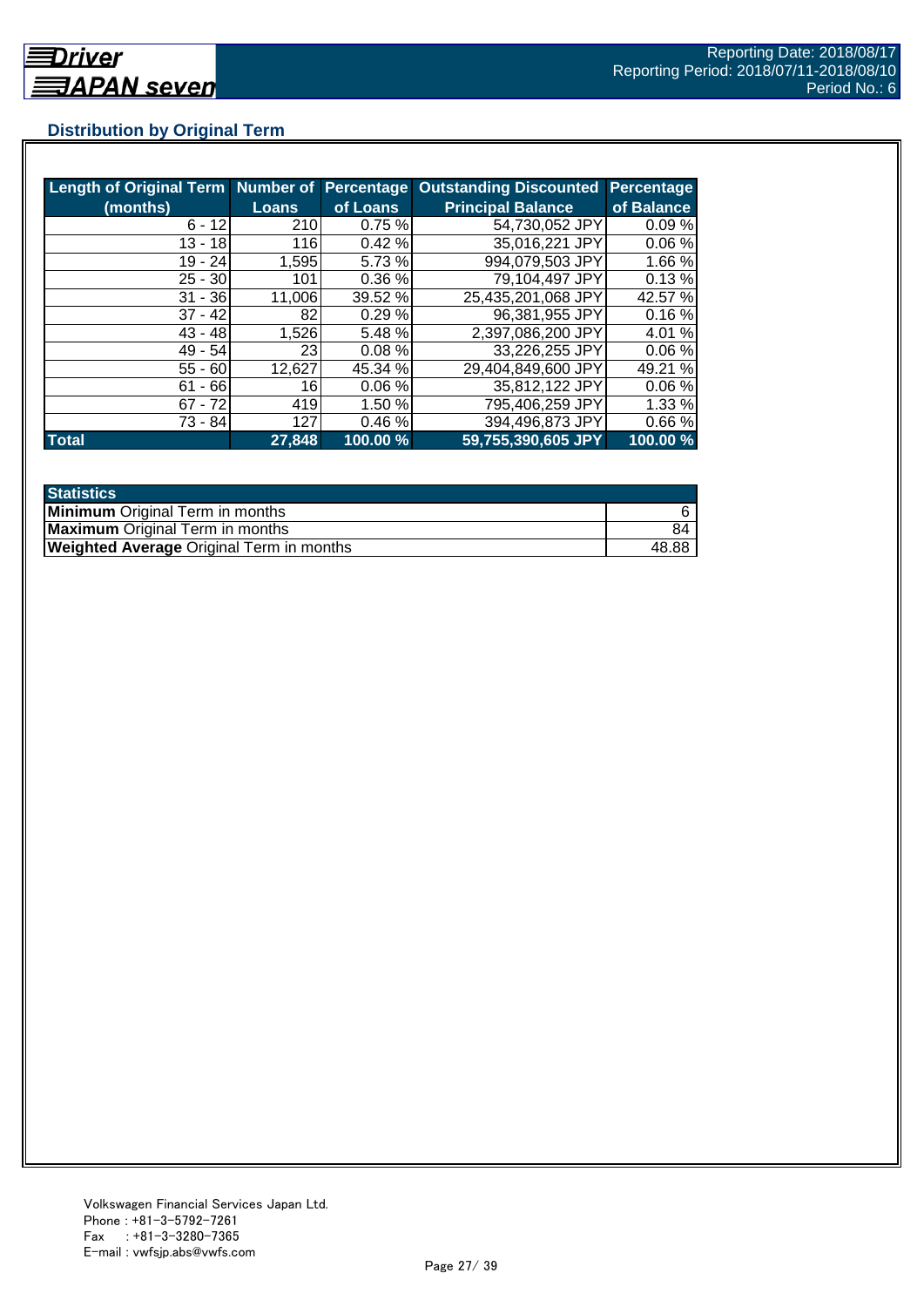# **Distribution by Remaining Term**

| <b>Length of Remaining</b> |        | <b>Number of Percentage</b> | <b>Outstanding Discounted</b> | <b>Percentage</b> |
|----------------------------|--------|-----------------------------|-------------------------------|-------------------|
| <b>Term (months)</b>       | Loans  | of Loans                    | <b>Principal Balance</b>      | of Balance        |
| $= 12$                     | 2,939  | 10.55 %                     | 3,013,309,102 JPY             | 5.04 %            |
| $13 - 18$                  | 2,365  | 8.49 %                      | 3,944,352,209 JPY             | 6.60%             |
| $19 - 24$                  | 4.436  | 15.93 %                     | 9,607,647,980 JPY             | 16.08 %           |
| $25 - 30$                  | 4,301  | 15.44 %                     | 10.614,819,395 JPY            | 17.76 %           |
| $31 - 36$                  | 2,046  | 7.35 %                      | 4,046,237,078 JPY             | 6.77 %            |
| $37 - 42$                  | 2,489  | 8.94 %                      | 5,144,193,627 JPY             | 8.61 %            |
| $43 - 48$                  | 4,746  | 17.04 %                     | 11,216,009,927 JPY            | 18.77 %           |
| 49 - 54                    | 3,773  | 13.55 %                     | 10,147,195,430 JPY            | 16.98 %           |
| $55 - 60$                  | 548    | 1.97 %                      | 1,450,142,359 JPY             | 2.43 %            |
| $61 - 66$                  | 136    | 0.49%                       | 338,701,484 JPY               | 0.57%             |
| $67 - 72$                  | 32     | 0.11%                       | 103,625,893 JPY               | 0.17%             |
| 73 - 84                    | 37     | 0.13%                       | 129,156,121 JPY               | 0.22%             |
| <b>Total</b>               | 27,848 | 100.00 %                    | 59,755,390,605 JPY            | 100.00 %          |

| <b>Statistics</b>                                |       |
|--------------------------------------------------|-------|
| <b>Minimum</b> Remaining Term in months          |       |
| <b>Maximum</b> Remaining Term in months          |       |
| <b>Weighted Average Remaining Term in months</b> | 34.54 |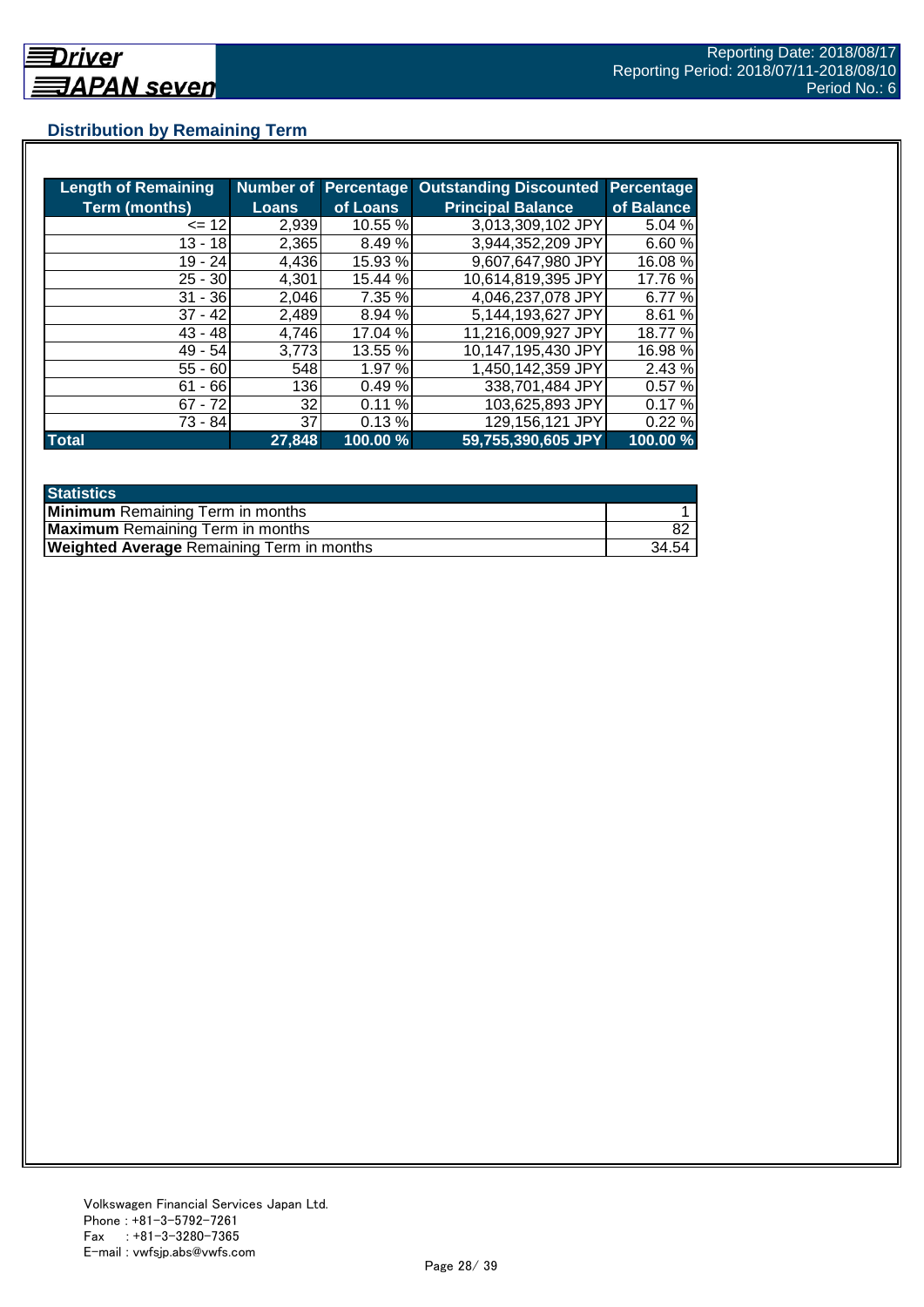## **Distribution by Seasoning**

| <b>Seasoning (months)</b> | <b>Loans</b> | <b>Number of Percentage</b><br>of Loans | <b>Outstanding Discounted</b><br><b>Principal Balance</b> | <b>Percentage</b><br>of Balance |
|---------------------------|--------------|-----------------------------------------|-----------------------------------------------------------|---------------------------------|
|                           |              |                                         |                                                           |                                 |
| $= 12$                    | 11,433       | 41.06 %                                 | 27,374,363,593 JPY                                        | 45.81 %                         |
| $13 - 18$                 | 9,658        | 34.68 %                                 | 20,716,856,124 JPY                                        | 34.67%                          |
| 19 - 24                   | 3.404        | 12.22 %                                 | 6,516,234,713 JPY                                         | 10.90 %                         |
| $25 - 30$                 | 1,950        | 7.00 %                                  | 3,463,527,773 JPY                                         | 5.80%                           |
| $31 - 36$                 | 718          | 2.58 %                                  | 998,757,377 JPY                                           | 1.67 %                          |
| $37 - 42$                 | 238          | 0.85%                                   | 301,443,712 JPY                                           | 0.50%                           |
| $43 - 48$                 | 170          | 0.61%                                   | 171,156,013 JPY                                           | 0.29%                           |
| 49 - 54                   | 186          | 0.67%                                   | 163,479,636 JPY                                           | 0.27%                           |
| $55 - 60$                 | 76           | 0.27%                                   | 45,495,640 JPY                                            | 0.08%                           |
| $61 - 66$                 | 9            | 0.03%                                   | 3,458,682 JPY                                             | 0.01%                           |
| $67 - 72$                 | 6            | 0.02%                                   | 617,342 JPY                                               | 0.00%                           |
| 73 - 84                   |              | 0.00%                                   | 0 JPY                                                     | 0.00%                           |
| <b>Total</b>              | 27,848       | 100.00 %                                | 59,755,390,605 JPY                                        | 100.00 %                        |

| <b>Statistics</b>                           |       |
|---------------------------------------------|-------|
| <b>Minimum</b> Seasoning in months          |       |
| <b>Maximum</b> Seasoning in months          | 69    |
| <b>Weighted Average Seasoning in months</b> | 14.34 |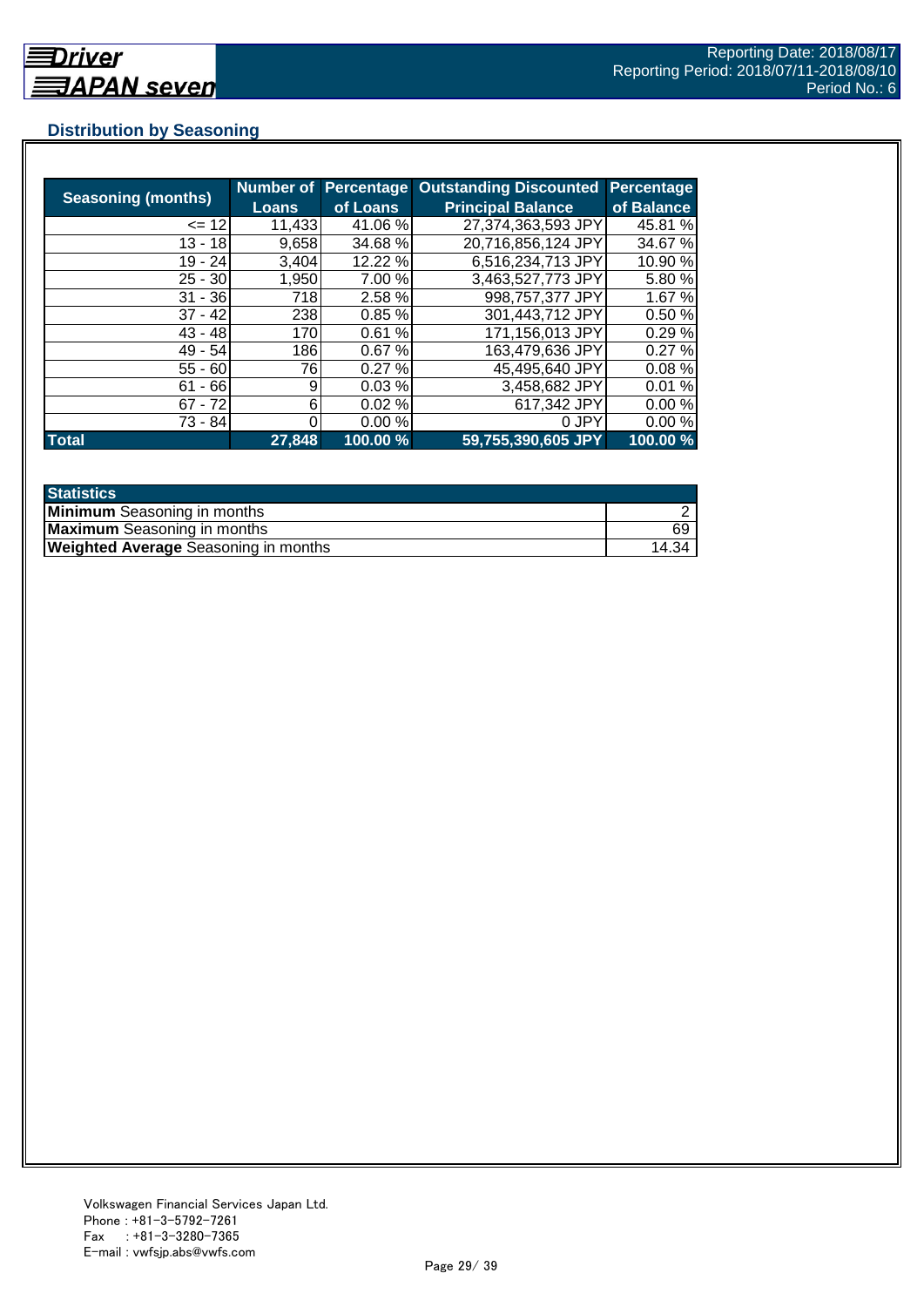### **Distribution by Type of Car**

| <b>Type of Car</b> |              |          |                                                        |            |
|--------------------|--------------|----------|--------------------------------------------------------|------------|
| <b>Type of Car</b> |              |          | Number of Percentage Outstanding Discounted Percentage |            |
|                    | <b>Loans</b> | of Loans | <b>Principal Balance</b>                               | of Balance |
| <b>New</b>         | 18,084       | 64.94 %  | 45,955,752,795 JPY                                     | 76.91 %    |
| Used               | 9.764        | 35.06 %  | 13,799,637,810 JPY                                     | 23.09 %    |
| <b>Total</b>       | 27,848       | 100.00 % | 59,755,390,605 JPY                                     | 100.00%    |

#### **Type of Car: Only Balloon Loans**

| Type of Car  | <b>Loans</b> | of Loans    | Number of Percentage Outstanding Discounted Percentage<br><b>Principal Balance</b> | of Balance |
|--------------|--------------|-------------|------------------------------------------------------------------------------------|------------|
| <b>New</b>   | 17.215       | 76.95 %     | 44,469,972,882 JPY                                                                 | 82.73 %    |
| Used         | 5.156        | 23.05 %     | 9,280,023,318 JPY                                                                  | 17.27 %    |
| <b>Total</b> | 22,371       | $100.00 \%$ | 53,749,996,200 JPY                                                                 | 100.00%    |

#### **Type of Car: Only Equal Instalment Loans**

| <b>Type of Car</b> |              |             | Number of Percentage Outstanding Discounted Percentage |            |
|--------------------|--------------|-------------|--------------------------------------------------------|------------|
|                    | <b>Loans</b> | of Loans    | <b>Principal Balance</b>                               | of Balance |
| <b>New</b>         | 8691         | 15.87 %L    | 1,485,779,913 JPY                                      | 24.74 %    |
| Used               | 4,608        | 84.13 %     | 4.519.614.492 JPYI                                     | 75.26 %    |
| <b>Total</b>       | 5.477        | $100.00 \%$ | 6,005,394,405 JPY                                      | 100.00 %   |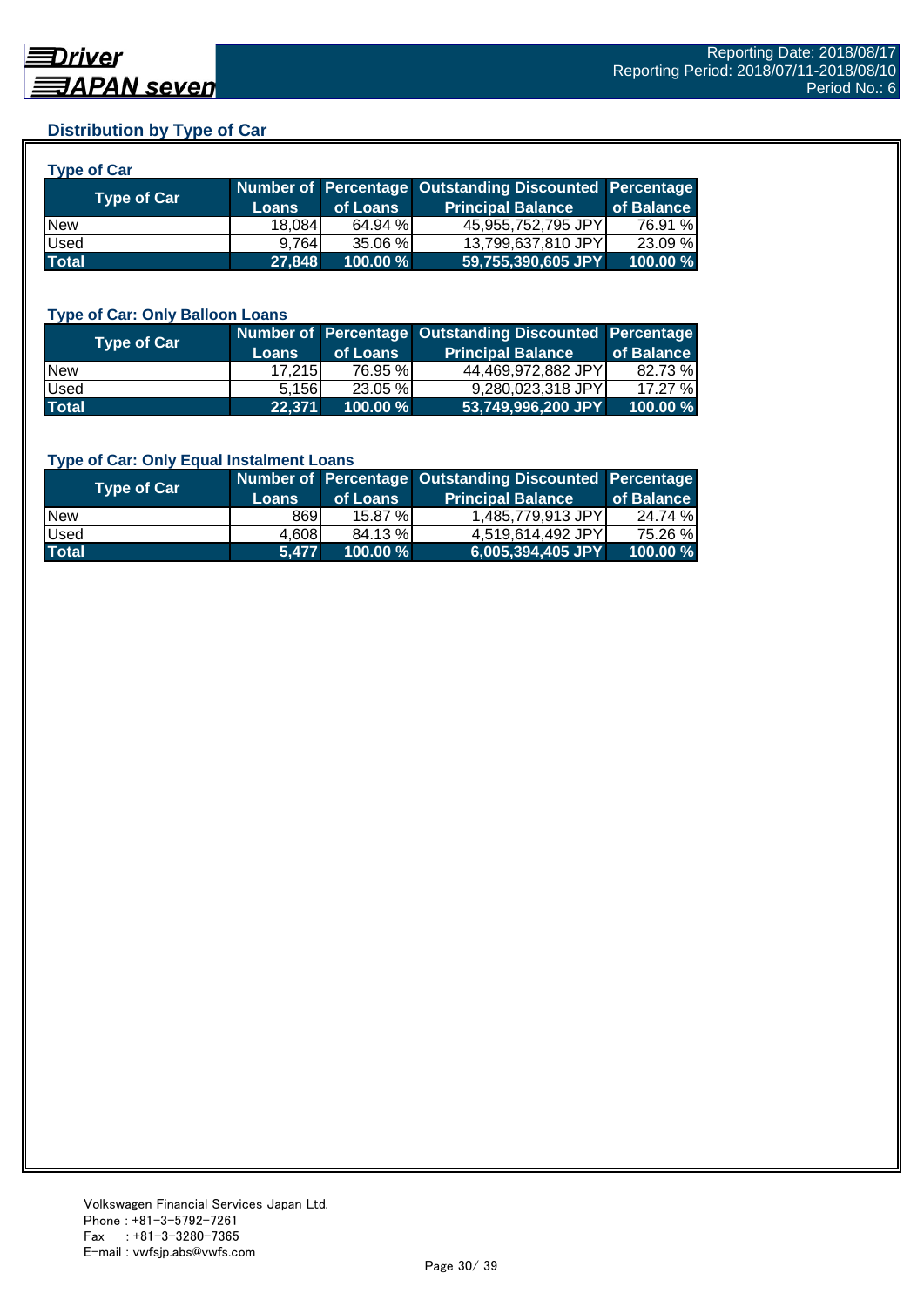#### **Distribution by Brand and Model**

| <b>Make</b>                  | <b>Model</b>               |                 |                  | Number of Percentage Outstanding Discounted Percentage |                     |
|------------------------------|----------------------------|-----------------|------------------|--------------------------------------------------------|---------------------|
|                              |                            | <b>Loans</b>    | of Loans         | <b>Principal Balance</b>                               | of Balance          |
| <b>Audi</b>                  | A1                         | 979             | 3.52%            | 1,458,515,272 JPY                                      | 2.44%               |
|                              | $\overline{A3}$            | 2,481           | 8.91%            | 4,736,853,170 JPY                                      | 7.93%               |
|                              | A4                         | 2,067           | 7.42 %           | 5,797,994,953 JPY                                      | 9.70%               |
|                              | A5                         | 598             | 2.15%            | 1,890,536,444 JPY                                      | 3.16%               |
|                              | A6                         | 629             | 2.26 %           | 1,798,876,329 JPY                                      | 3.01 %              |
|                              | A7                         | 228             | 0.82%            | 958,819,912 JPY                                        | 1.60%               |
|                              | A <sub>8</sub>             | 76              | 0.27%            | 344,503,621 JPY                                        | 0.58%               |
|                              | $\overline{\mathsf{S}1}$   | 112             | 0.40%            | 243,441,386 JPY                                        | 0.41%               |
|                              | $\overline{\mathbb{S}^3}$  | 333             | 1.20%            | 970,812,205 JPY                                        | 1.62 %              |
|                              | S4                         | 159             | 0.57%            | 681,988,772 JPY                                        | 1.14 %              |
|                              | $\overline{\text{S5}}$     | 100             | 0.36%            | 440,579,450 JPY                                        | 0.74%               |
|                              | S <sub>6</sub>             | 31              | 0.11%            | 134,716,206 JPY                                        | 0.23%               |
|                              | $\overline{\mathsf{S}7}$   | 26              | 0.09%            | 134,777,085 JPY                                        | 0.23%               |
|                              | S <sub>8</sub>             | 19              | 0.07%            | 107,521,098 JPY                                        | 0.18%               |
|                              | SQ <sub>5</sub>            | $\overline{20}$ | 0.07%            | 145,003,381 JPY                                        | 0.24%               |
|                              | RS3                        | 15              | 0.05%            | 60,758,546 JPY                                         | 0.10%               |
|                              | RS4                        | 12              | 0.04%            | 50,643,282 JPY                                         | 0.08%               |
|                              | RS <sub>5</sub>            | 6               | 0.02%            | 22,340,583 JPY                                         | 0.04%               |
|                              | RS6                        | 11              | 0.04%            | 53,387,054 JPY                                         | 0.09%               |
|                              | RS7                        | $\overline{9}$  | 0.03%            | 56,479,606 JPY                                         | 0.09%               |
|                              | Q2                         | 427             | 1.53%            | 1,221,871,469 JPY                                      | 2.04%               |
|                              | Q3                         | 810             | 2.91%            | 1,844,788,378 JPY                                      | 3.09%               |
|                              | Q5                         | 523             | 1.88%            | 1,723,737,790 JPY                                      | 2.88%               |
|                              | Q7                         | 214             | 0.77%            | 1,172,925,729 JPY                                      | 1.96 %              |
|                              | RSQ3                       | 16              | 0.06%            | 68,446,515 JPY                                         | 0.11%               |
|                              | TT                         | 742             | 2.66%            | 2,160,500,772 JPY                                      | 3.62 %              |
|                              | R <sub>8</sub>             | 12              | 0.04%            | 84,434,268 JPY                                         | 0.14%               |
|                              | AUDI OTHERS                | 0               | 0.00%            | 0 JPY                                                  | 0.00%               |
|                              | Subtotal<br><b>ARNAGE</b>  | 10,655          | 38.26 %<br>0.00% | 28,365,253,276 JPY                                     | 47.47 %<br>0.00%    |
| <b>Bentley</b>               |                            | 0<br>0          |                  | 0 JPY<br>0 JPY                                         |                     |
|                              | <b>AZURE</b>               | 0               | 0.00%<br>0.00%   | 0 JPY                                                  | 0.00%<br>0.00%      |
|                              | <b>BENTAYGA</b>            | $\overline{17}$ |                  | 114,466,010 JPY                                        |                     |
|                              | <b>CONTINENTAL</b>         |                 | 0.06%            |                                                        | 0.19%               |
|                              | <b>FLYING SPUR</b>         | 4<br>0          | 0.01%<br>0.00%   | 34,076,945 JPY<br>0 JPY                                | 0.06%<br>0.00%      |
|                              | <b>MULSANNE</b><br>BENTLEY |                 |                  |                                                        |                     |
|                              | <b>OTHERS</b>              | 0               | 0.00%            | 0 JPY                                                  | 0.00%               |
|                              | Subtotal                   | 21              | 0.08%            | 148,542,955 JPY                                        | 0.25%               |
| Lamborghini                  | <b>AVENTADOR</b>           | 0               | 0.00%            | 0 JPY                                                  | 0.00%               |
|                              | <b>DIABLO</b>              | 0               | 0.00%            | 0 JPY                                                  | 0.00%               |
|                              | GALLARDO                   | $\overline{2}$  | 0.01%            | 12,667,883 JPY                                         | 0.02%               |
|                              | HURACÁN                    | $\overline{2}$  | 0.01%            | 10,409,249 JPY                                         | 0.02%               |
|                              | <b>MULCIELAGO</b>          | 0               | 0.00%            | 0 JPY                                                  | 0.00%               |
|                              | <b>LAMBORGHINI</b>         |                 |                  |                                                        |                     |
|                              | <b>OTHERS</b>              | $\mathbf 0$     | 0.00%            | 0 JPY                                                  | 0.00%               |
|                              | Subtotal                   | $\overline{4}$  | 0.01%            | 23,077,132 JPY                                         | 0.04%               |
| VW                           | <b>ARTEON</b>              | 69              | 0.25%            | 304,510,392 JPY                                        | 0.51%               |
|                              | <b>BEETLE</b>              | 1,685           | 6.05%            | 2,913,916,491 JPY                                      | 4.88%               |
|                              | <b>BORA</b>                | 0               | 0.00%            | 0 JPY                                                  | 0.00%               |
|                              | EOS                        | 3               | 0.01%            | 691,083 JPY                                            | 0.00%               |
|                              | <b>GOLF</b>                | 6,559           | 23.55 %          | 12,515,224,049 JPY                                     | 20.94 %             |
|                              | <b>JETTA</b>               | 7               | 0.03%            | 2,236,547 JPY                                          | 0.00%               |
|                              | <b>LUPO</b>                | 1               | 0.00%            | 229,565 JPY                                            | 0.00%               |
|                              | <b>PASSAT</b>              | 1,361           | 4.89%            | 3.064.401.615 JPY                                      | $\overline{5.13}$ % |
|                              | <b>POLO</b>                | 3,108           | 11.16%           | 4,120,510,004 JPY                                      | 6.90%               |
|                              | <b>SCIROCCO</b>            | 20              | 0.07%            | 16,155,987 JPY                                         | 0.03%               |
|                              | SHARAN                     | 494             | 1.77%            | 1,015,065,386 JPY                                      | 1.70%               |
|                              | <b>TIGUAN</b>              | 992             | 3.56%            | 2,603,723,529 JPY                                      | 4.36%               |
|                              | <b>TOUAREG</b>             | 75              | 0.27%            | 203,609,860 JPY                                        | 0.34 %              |
|                              | <b>TOURAN</b>              | 1,521           | 5.46%            | 3,230,458,973 JPY                                      | 5.41 %              |
|                              | UP                         | 1,261           | 4.53%            | 1,214,543,620 JPY                                      | 2.03%               |
|                              | <b>VENTO</b>               | 0               | 0.00%            | 0 JPY                                                  | 0.00%               |
|                              | <b>VW OTHERS</b>           | 0               | 0.00%            | 0 JPY                                                  | 0.00%               |
|                              | Subtotal                   | 17,156          | 61.36 %          | 31,205,277,101 JPY                                     | 51.71 %             |
| <b>Non VW Group Vehicles</b> |                            | 12              | 0.04%            | 13,240,141 JPY                                         | 0.02%               |
|                              | Subtotal                   | 12              | 0.04%            | 13,240,141 JPY                                         | 0.02%               |
|                              | <b>Total</b>               | 27,848          | 100.00%          | 59,755,390,605 JPY                                     | 100.00 %            |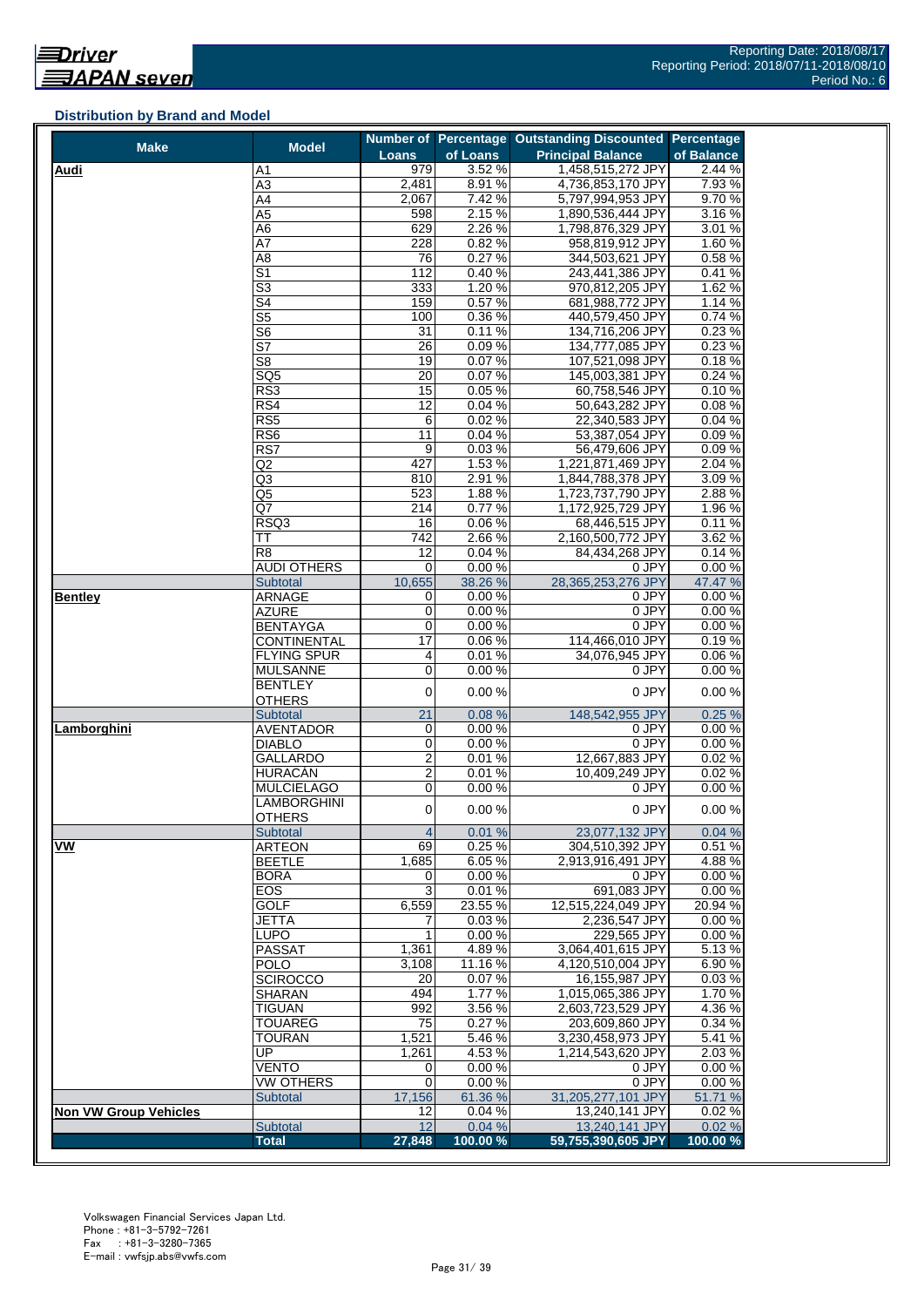# **Geographic Distribution by Prefecture**

|                   |              | <b>Number of Percentage</b>  | <b>Outstanding Discounted</b> | <b>Percentage</b> |
|-------------------|--------------|------------------------------|-------------------------------|-------------------|
| <b>Prefecture</b> | <b>Loans</b> | of Loans                     | <b>Principal Balance</b>      | of Balance        |
| Tokyo             | 4,368        | 15.69 %                      | 10,641,249,569 JPY            | 17.81 %           |
| Kanagawa          | 2,801        | 10.06%                       | 6,118,277,284 JPY             | 10.24 %           |
| Aichi             | 2,135        | 7.67 %                       | 4,417,053,214 JPY             | 7.39 %            |
| Saitama           | 1,855        | 6.66%                        | 4,023,986,054 JPY             | 6.73%             |
| Osaka             | 1,773        | 6.37 %                       | 3,991,792,293 JPY             | 6.68%             |
| Fukuoka           | 1,307        | 4.69 $\sqrt{2}$              | 2,782,932,574 JPY             | 4.66%             |
| Chiba             | 1,144        | 4.11 $\sqrt{6}$              | 2,387,876,393 JPY             | 4.00%             |
| Hokkaido          | 964          | $3.46\%$                     | 2,296,147,479 JPY             | 3.84 %            |
| Hyogo             | 913          | 3.28 %                       | 1,869,884,801 JPY             | 3.13%             |
| Ibaraki           | 860          | $3.09\%$                     | 1,768,346,787 JPY             | 2.96 %            |
| Shizuoka          | 824          | $2.96\,\sqrt{2}$             | 1,718,511,511 JPY             | 2.88%             |
| Tochigi           | 651          | 2.34 %                       | 1,341,314,568 JPY             | 2.24 %            |
| Gunma             | 536          | 1.92 %                       | 1,069,106,574 JPY             | 1.79%             |
| Miyagi            | 519          | 1.86 %                       | 1,057,795,616 JPY             | 1.77 %            |
| Hiroshima         | 559          | 2.01 %                       | 1,032,449,757 JPY             | 1.73%             |
| Kyoto             | 472          | 1.69%                        | 1,001,330,109 JPY             | 1.68%             |
| Gifu              | 405          | 1.45 %                       | 810,124,744 JPY               | 1.36 %            |
| Nagano            | 386          | $1.39\%$                     | 784,723,778 JPY               | 1.31 %            |
| Mie               | 334          | $1.20\%$                     | 649,822,855 JPY               | 1.09%             |
| Fukushima         | 326          | $1.17\%$                     | 632,090,422 JPY               | $1.06\%$          |
| Oita              | 288          | $1.03\%$                     | 616,597,275 JPY               | 1.03%             |
| Okayama           | 300          | $1.08\,\sqrt{6}$             | 578,695,542 JPY               | 0.97%             |
| Nara              | 256          | 0.92%                        | 554,956,103 JPY               | 0.93%             |
| Niigata           | 306          | 1.10 $\frac{1}{6}$           | 553,627,637 JPY               | 0.93%             |
| Kagoshima         | 242          | 0.87%                        | 519,246,771 JPY               | 0.87%             |
| Kumamoto          | 262          | $0.94\sqrt[6]{\frac{6}{25}}$ | 502,507,994 JPY               | 0.84 %            |
| Shiga             | 233          | 0.84 %                       | 483,383,151 JPY               | 0.81%             |
| Yamanashi         | 215          | 0.77 %                       | 480,525,898 JPY               | 0.80%             |
| Yamaguchi         | 248          | 0.89%                        | 458,943,372 JPY               | 0.77%             |
| Ishikawa          | 208          | 0.75 %                       | 439,453,183 JPY               | 0.74 %            |
| Wakayama          | 193          | 0.69%                        | 406,691,373 JPY               | 0.68%             |
| Yamagata          | 206          | $0.74\%$                     | 365,002,506 JPY               | 0.61%             |
| Nagasaki          | 169          | $0.61\%$                     | 356,685,989 JPY               | 0.60%             |
| Fukui             | 164          | $0.59\%$                     | 346,753,125 JPY               | 0.58%             |
| Toyama            | 206          | 0.74%                        | 335,677,727 JPY               | 0.56%             |
| Miyazaki          | 147          | 0.53%                        | 313,030,752 JPY               | 0.52%             |
| Iwate             | 151          | 0.54%                        | 310,679,749 JPY               | 0.52%             |
| Ehime             | 135          | 0.48%                        | 262,264,393 JPY               | 0.44%             |
| Saga              | 137          | 0.49%                        | 261,807,506 JPY               | 0.44%             |
| Kagawa            | 140          | 0.50 %                       | 259,332,842 JPY               | 0.43%             |
| Aomori            | 115          | 0.41%                        | 227,230,654 JPY               | 0.38 %            |
| Tokushima         | 96           | 0.34 %                       | 181,194,395 JPY               | 0.30%             |
| Akita             | 94           | 0.34 %                       | 164,597,926 JPY               | 0.28%             |
| Okinawa           | 66           | $0.24\%$                     | 114,930,681 JPY               | 0.19%             |
| Shimane           | 43           | $0.15\,\sqrt{2}$             | 101,941,075 JPY               | 0.17%             |
| Tottori           | 48           | 0.17%                        | 86,978,616 JPY                | 0.15%             |
| Kouchi            | 48           | 0.17%                        | 77,837,988 JPY                | 0.13%             |
| <b>Total</b>      | 27,848       | 100.00 %                     | 59,755,390,605 JPY            | 100.00 %          |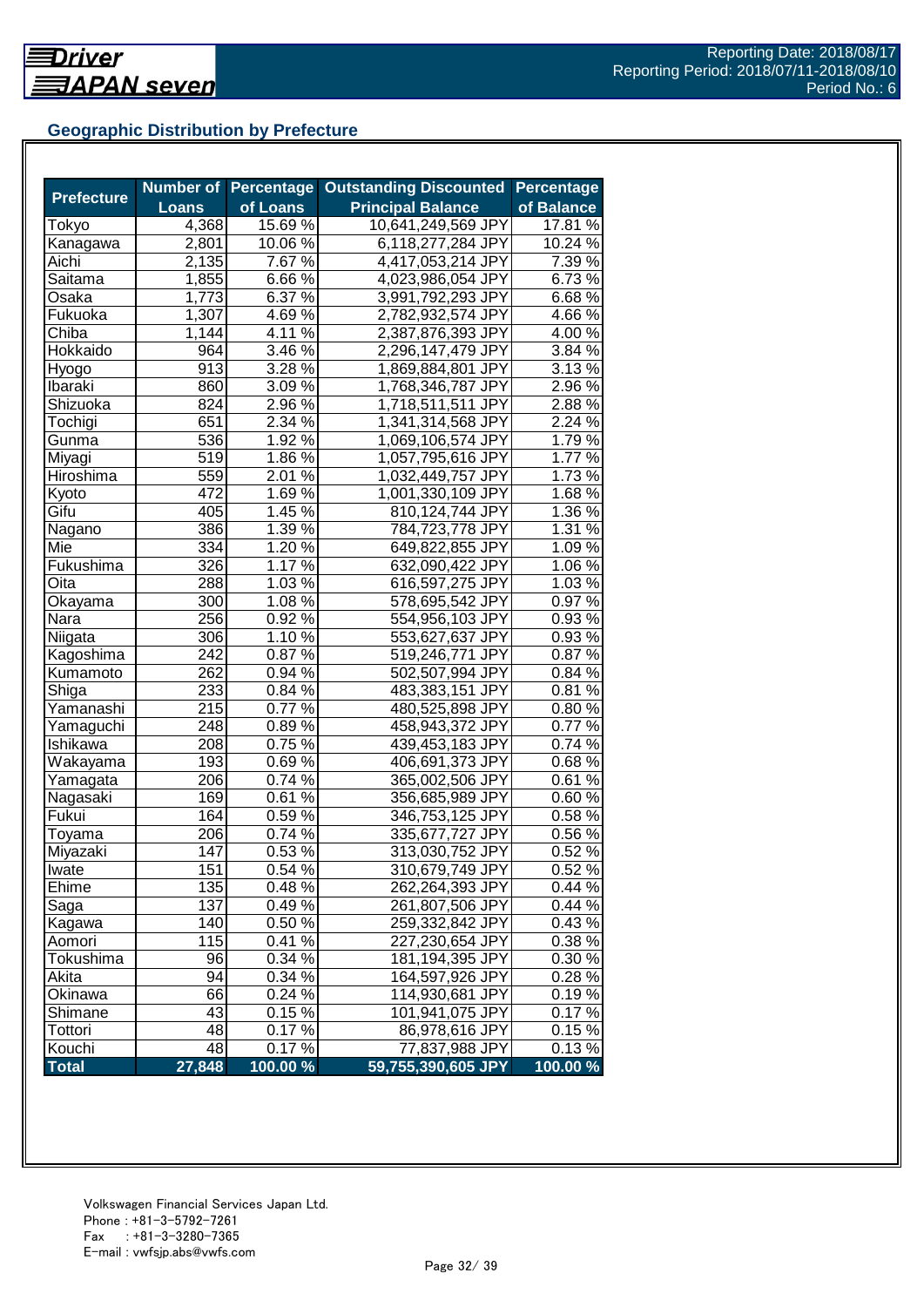# **Distribution by Obligor Concentration**

| Distribution of Loan Contracts and Vehicles per Obligor |           |                  |        |           |                                                        |            |  |
|---------------------------------------------------------|-----------|------------------|--------|-----------|--------------------------------------------------------|------------|--|
| <b>Contract</b>                                         | Number of | Percentage of    |        |           | Number of Percentage Outstanding Discounted Percentage |            |  |
| <b>Concentration Customers</b>                          |           | <b>Customers</b> | Loans  | of Loans  | <b>Principal Balance</b>                               | of Balance |  |
|                                                         | 26,819    | 96.81 %          | 26,819 | 96.30 %   | 57,162,671,272 JPY                                     | 95.66 %    |  |
|                                                         | 827       | 2.99%            | 953    | 3.42%     | 2,399,115,587 JPY                                      | 4.01 %     |  |
| ົ                                                       | 51        | $0.18 \%$        | 681    | 0.24%     | 179,946,913 JPY                                        | 0.30 %     |  |
|                                                         |           | $0.02 \%$        |        | $0.02 \%$ | 9,190,939 JPY                                          | 0.02%      |  |
|                                                         |           | 0.01%            |        | 0.01%     | 4,465,894 JPY                                          | 0.01%      |  |
| $6 - 10$                                                |           | 0.00%            |        | 0.00%     | 0 JPY                                                  | 0.00%      |  |
| 11 or more                                              |           | 0.00%            |        | 0.00 %    | 0 JPY                                                  | 0.00%      |  |
| <b>Total</b>                                            | 27,704    | 100.00 %         | 27,848 | 100.00 %  | 59,755,390,605 JPY                                     | 100.00 %   |  |

#### **Top 20 Obligor**

| <b>Number</b>      |                  | Number of Outstanding Discounted Percentage |            |
|--------------------|------------------|---------------------------------------------|------------|
|                    | <b>Contracts</b> | <b>Principal Balance</b>                    | of Balance |
| 1                  | 2                | 15,452,003 JPY                              | 0.03%      |
| $\overline{c}$     | $\overline{2}$   | 13,581,865 JPY                              | 0.02%      |
| 3                  | $\overline{2}$   | 12,396,090 JPY                              | 0.02%      |
| 4                  | $\overline{2}$   | 11,592,079 JPY                              | 0.02%      |
| 5                  | $\overline{2}$   | 11,507,796 JPY                              | 0.02%      |
| 6                  | $\overline{2}$   | 10,223,729 JPY                              | 0.02%      |
| $\overline{7}$     | $\overline{2}$   | 10,180,497 JPY                              | 0.02%      |
| 8                  | $\overline{2}$   | 10,081,877 JPY                              | 0.02%      |
| 9                  | $\overline{2}$   | 10,074,530 JPY                              | 0.02%      |
| 10                 | 1                | 9,891,279 JPY                               | 0.02%      |
| 11                 | 1                | 9,839,945 JPY                               | 0.02%      |
| 12                 | 1                | 9,784,273 JPY                               | 0.02%      |
| 13                 | $\overline{2}$   | 9,780,976 JPY                               | 0.02%      |
| 14                 | 1                | 9,617,001 JPY                               | 0.02%      |
| 15                 | 1                | 9,585,398 JPY                               | 0.02%      |
| 16                 | 1                | 9,575,239 JPY                               | 0.02%      |
| 17                 | 1                | 9,556,799 JPY                               | 0.02%      |
| 18                 | $\overline{2}$   | 9,394,606 JPY                               | 0.02%      |
| 19                 | 1                | 9,298,059 JPY                               | 0.02%      |
| 20                 | 1                | 9,273,822 JPY                               | 0.02%      |
| <b>Total 1 -20</b> | 31               | 210,687,863 JPY                             | 0.35%      |

Remarks:

Figures above are calculated based on each of the Sub-Servicers respectively and not across both of the Sub-Servicers.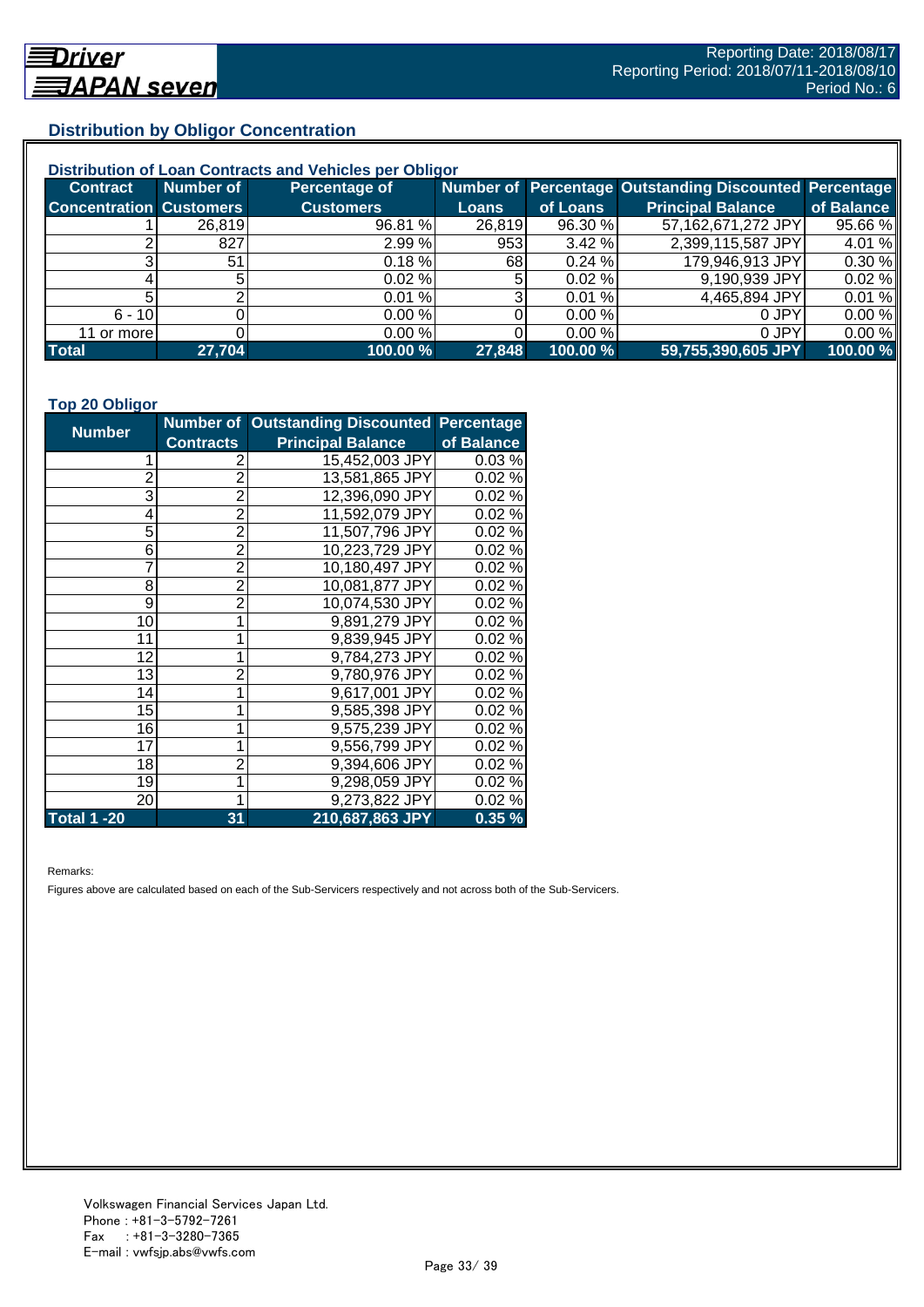

# **Distribution by Contract Start Month**

| <b>Origination Month</b> | <b>Number of Loans</b> | <b>Percentage of Loans</b> | Outstanding Discounted Principal Balance Percentage of Balance |                  |
|--------------------------|------------------------|----------------------------|----------------------------------------------------------------|------------------|
| 10.2012                  |                        | 0.01%                      | 111,950 JPY                                                    | 0.00%            |
| 11.2012<br>12.2012       | 3                      | 0.00%<br>0.01%             | 51,682 JPY<br>453,710 JPY                                      | 0.00%<br>0.00%   |
| 01.2013                  |                        | 0.01%                      | 628,888 JPY                                                    | 0.00%            |
| 02.2013                  |                        | 0.00%                      | 904,685 JPY                                                    | 0.00%            |
| 03.2013                  | 4                      | 0.01%                      | 1,218,016 JPY                                                  | 0.00%            |
| 04.2013                  | 0                      | 0.00%                      | 0 JPY                                                          | 0.00%            |
| 05.2013                  | 1                      | 0.00%                      | 470,792 JPY                                                    | 0.00%            |
| 06.2013                  |                        | 0.00%                      | 236,301 JPY                                                    | 0.00%            |
| 07.2013<br>08.2013       | $\overline{2}$<br>9    | 0.01%<br>0.03%             | 880,593 JPY<br>8,070,316 JPY                                   | 0.00%<br>0.01%   |
| 09.2013                  | 16                     | 0.06%                      | 8,901,696 JPY                                                  | 0.01%            |
| 10.2013                  | 12                     | 0.04%                      | 3,194,869 JPY                                                  | 0.01%            |
| 11.2013                  | 16                     | 0.06%                      | 9,577,887 JPY                                                  | 0.02%            |
| 12.2013                  | 21                     | 0.08%                      | 14,870,279 JPY                                                 | 0.02%            |
| 01.2014                  | 33                     | 0.12%                      | 39,335,185 JPY                                                 | 0.07%            |
| 02.2014<br>03.2014       | 35<br>51               | 0.13%<br>0.18%             | 20,097,746 JPY<br>44,546,526 JPY                               | 0.03%<br>0.07%   |
| 04.2014                  | 17                     | 0.06%                      | 13,400,937 JPY                                                 | 0.02%            |
| 05.2014                  | 14                     | 0.05%                      | 13,381,421 JPY                                                 | 0.02%            |
| 06.2014                  | 36                     | 0.13%                      | 32,717,821 JPY                                                 | 0.05%            |
| 07.2014                  | 17                     | 0.06%                      | 14,330,696 JPY                                                 | 0.02%            |
| 08.2014                  | 12                     | 0.04%                      | 11,051,103 JPY                                                 | 0.02%            |
| 09.2014                  | 32                     | 0.11%                      | 26,008,099 JPY                                                 | 0.04%            |
| 10.2014<br>11.2014       | 26<br>29               | 0.09%<br>0.10%             | 25,748,788 JPY<br>34,116,568 JPY                               | 0.04%<br>0.06%   |
| 12.2014                  | 54                     | 0.19%                      | 59.900.759 JPY                                                 | 0.10%            |
| 01.2015                  | 33                     | 0.12%                      | 36,571,700 JPY                                                 | 0.06%            |
| 02.2015                  | 42                     | 0.15%                      | 46,031,959 JPY                                                 | 0.08%            |
| 03.2015                  | 61                     | 0.22%                      | 77,010,566 JPY                                                 | 0.13%            |
| 04.2015                  | 25                     | 0.09%                      | 43,903,638 JPY                                                 | 0.07%            |
| 05.2015                  | 42                     | 0.15%                      | 51.160.099 JPY                                                 | 0.09%            |
| 06.2015<br>07.2015       | 35<br>44               | 0.13%<br>0.16%             | 46,765,750 JPY<br>46.710.883 JPY                               | 0.08%<br>0.08%   |
| 08.2015                  | 116                    | 0.42%                      | 134,766,963 JPY                                                | 0.23%            |
| 09.2015                  | 162                    | 0.58%                      | 215,877,866 JPY                                                | 0.36%            |
| 10.2015                  | 91                     | 0.33%                      | 132,174,821 JPY                                                | 0.22%            |
| 11.2015                  | 117                    | 0.42%                      | 187,640,164 JPY                                                | 0.31%            |
| 12.2015                  | 188                    | 0.68%                      | 281,586,680 JPY                                                | 0.47%            |
| 01.2016<br>02.2016       | 220<br>315             | 0.79%<br>1.13%             | 351,486,615 JPY<br>515,591,271 JPY                             | 0.59%<br>0.86%   |
| 03.2016                  | 479                    | 1.72%                      | 790,932,236 JPY                                                | 1.32 %           |
| 04.2016                  | 231                    | 0.83%                      | 456,307,331 JPY                                                | 0.76%            |
| 05.2016                  | 336                    | 1.21%                      | 600,340,463 JPY                                                | 1.00%            |
| 06.2016                  | 369                    | 1.33 %                     | 748,869,857 JPY                                                | 1.25 %           |
| 07.2016                  | 352                    | 1.26 %                     | 675,857,203 JPY                                                | 1.13%            |
| 08.2016                  | 407                    | 1.46 %                     | 709,800,194 JPY                                                | 1.19%            |
| 09.2016<br>10.2016       | 594<br>367             | 2.13 %<br>1.32 %           | 1,143,792,860 JPY<br>708,368,599 JPY                           | 1.91 %<br>1.19%  |
| 11.2016                  | 502                    | 1.80 %                     | 1,016,613,972 JPY                                              | 1.70%            |
| 12.2016                  | 1,182                  | 4.24 %                     | 2,261,801,885 JPY                                              | 3.79%            |
| 01.2017                  | 1,032                  | 3.71 %                     | 2.131.606.104 JPY                                              | 3.57 %           |
| 02.2017                  | 1,494                  | 5.36 %                     | 3,124,153,269 JPY                                              | 5.23 %           |
| 03.2017                  | 2,574                  | 9.24 %<br>3.74%            | 5.497.762.713 JPY                                              | 9.20%            |
| 04.2017<br>05.2017       | 1,042<br>1,531         | 5.50 %                     | 2,261,625,367 JPY<br>3,367,291,492 JPY                         | 3.78%<br>5.64 %  |
| 06.2017                  | 1,985                  | 7.13%                      | 4,334,417,179 JPY                                              | 7.25 %           |
| 07.2017                  | 1,392                  | 5.00 %                     | 3,150,533,385 JPY                                              | 5.27 %           |
| 08.2017                  | 1,679                  | 6.03%                      | 3,921,090,270 JPY                                              | 6.56%            |
| 09.2017                  | 2,565                  | 9.21%                      | 6,179,905,073 JPY                                              | 10.34 %          |
| 10.2017                  | 1,649                  | 5.92 %                     | 4,010,445,025 JPY                                              | 6.71%            |
| 11.2017                  | 2,221                  | 7.98%                      | 5,445,339,963 JPY                                              | 9.11%            |
| 12.2017<br>01.2018       | 505<br>333             | 1.81%<br>1.20%             | 1,258,237,619 JPY<br>789.911.599 JPY                           | 2.11 %<br>1.32 % |
| 02.2018                  | 355                    | 1.27 %                     | 819.210.983 JPY                                                | 1.37 %           |
| 03.2018                  | 452                    | 1.62%                      | 1,110,587,224 JPY                                              | 1.86%            |
| 04.2018                  | 165                    | 0.59%                      | 400.298.265 JPY                                                | 0.67%            |
| 05.2018                  | 117                    | 0.42%                      | 288,804,187 JPY                                                | 0.48%            |
|                          |                        |                            |                                                                |                  |
| 06.2018<br>07.2018       | 0<br>0                 | 0.00%<br>0.00%             | 0 JPY<br>0 JPY                                                 | 0.00%<br>0.00%   |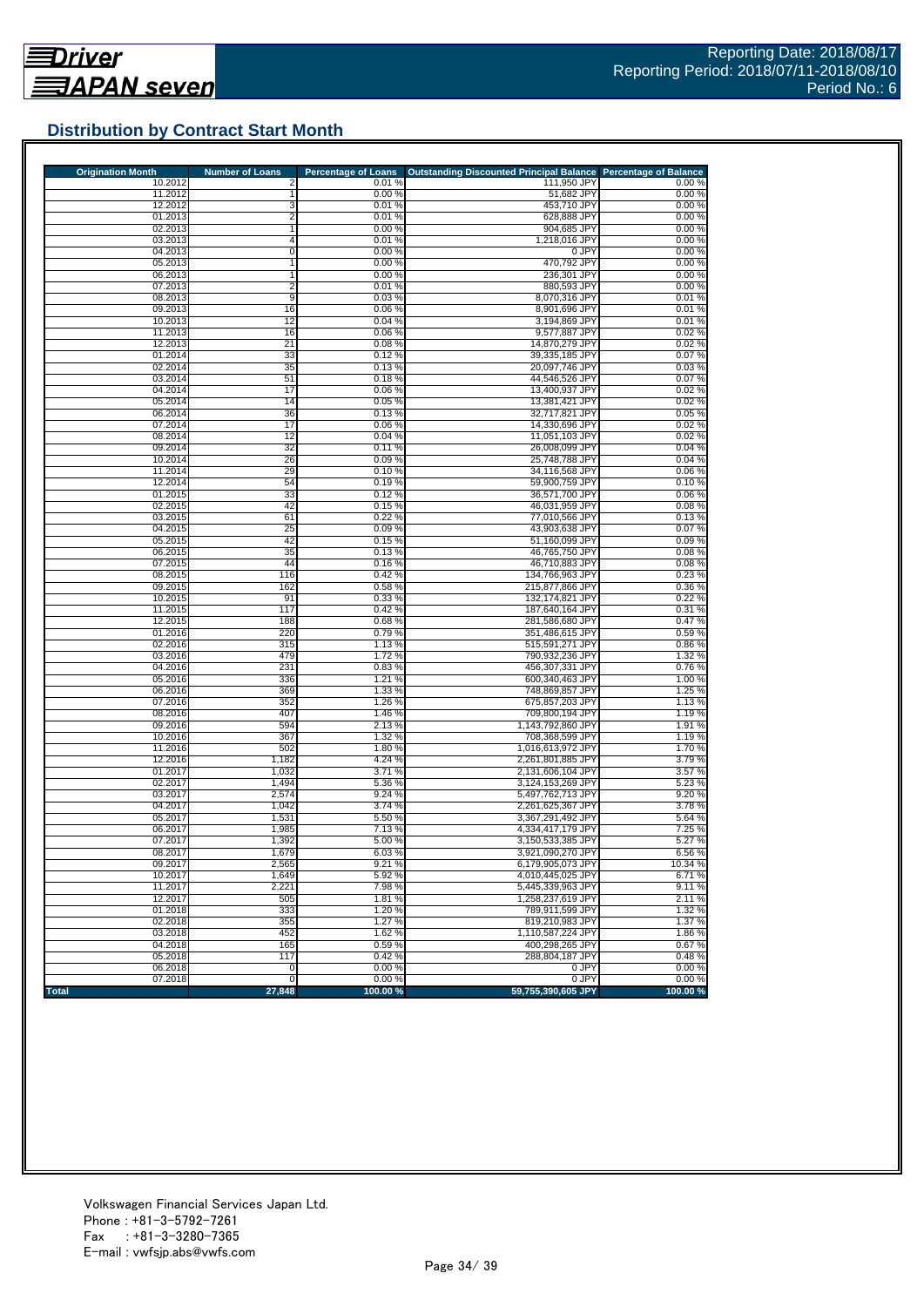# **Distribution by Contract End Month**

| <b>Maturity Month</b> | <b>Number of Loans</b> | <b>Percentage of Loans</b> | <b>Outstanding Discounted Principal Balance</b> | <b>Percentage of Balance</b> |
|-----------------------|------------------------|----------------------------|-------------------------------------------------|------------------------------|
| 08.2018<br>09.2018    | 153<br>211             | 0.55%<br>0.76%             | 86,323,519 JPY<br>131,923,429 JPY               | 0.14%<br>0.22%               |
| 10.2018               | 123                    | 0.44%                      | 84.458.726 JPY                                  | 0.14%                        |
| 11.2018               | 180                    | 0.65%                      | 124,764,110 JPY                                 | 0.21%                        |
| 12.2018               | 284                    | 1.02 %                     | 204,893,320 JPY                                 | 0.34%                        |
| 01.2019               | 223                    | 0.80%                      | 203,042,438 JPY                                 | 0.34%                        |
| 02.2019<br>03.2019    | 271<br>391             | 0.97%<br>1.40 %            | 242,262,079 JPY<br>423,199,210 JPY              | 0.41%<br>0.71%               |
| 04.2019               | 195                    | 0.70%                      | 300,226,227 JPY                                 | 0.50%                        |
| 05.2019               | 273                    | 0.98%                      | 340,504,254 JPY                                 | 0.57%                        |
| 06.2019               | 359                    | 1.29 %                     | 489,492,565 JPY                                 | 0.82%                        |
| 07.2019               | 276                    | 0.99%                      | 382,219,225 JPY                                 | 0.64%                        |
| 08.2019               | 231                    | 0.83%                      | 279,493,513 JPY                                 | 0.47%                        |
| 09.2019<br>10.2019    | 399                    | 1.43 %                     | 583,936,616 JPY                                 | 0.98%                        |
| 11.2019               | 288<br>365             | 1.03%<br>1.31 %            | 398,075,941 JPY<br>554,762,895 JPY              | 0.67%<br>0.93%               |
| 12.2019               | 566                    | 2.03%                      | 1,103,293,448 JPY                               | 1.85%                        |
| 01.2020               | 516                    | 1.85 %                     | 1,024,789,796 JPY                               | 1.71%                        |
| 02.2020               | 708                    | 2.54 %                     | 1,447,568,418 JPY                               | 2.42%                        |
| 03.2020               | 1,201                  | 4.31 %                     | 2,495,364,326 JPY                               | 4.18%                        |
| 04.2020               | 417                    | 1.50 %                     | 898,058,291 JPY                                 | 1.50%                        |
| 05.2020               | 665                    | 2.39 %                     | 1,466,290,783 JPY                               | 2.45 %                       |
| 06.2020               | 834                    | 2.99 %                     | 1,886,799,873 JPY                               | 3.16%                        |
| 07.2020<br>08.2020    | 611<br>776             | 2.19 %<br>2.79%            | 1,413,566,289 JPY<br>1,856,137,079 JPY          | 2.37 %<br>3.11%              |
| 09.2020               | 1,122                  | 4.03%                      | 2,773,494,506 JPY                               | 4.64 %                       |
| 10.2020               | 716                    | 2.57 %                     | 1.846.375.764 JPY                               | 3.09%                        |
| 11.2020               | 1,027                  | 3.69%                      | 2,668,755,157 JPY                               | 4.47%                        |
| 12.2020               | 360                    | 1.29 %                     | 815,661,948 JPY                                 | 1.37%                        |
| 01.2021               | 300                    | 1.08 %                     | 654,394,941 JPY                                 | 1.10 %                       |
| 02.2021               | 403                    | 1.45 %                     | 801,279,531 JPY                                 | 1.34 %                       |
| 03.2021               | 567                    | 2.04 %                     | 1,192,836,285 JPY                               | 2.00 %                       |
| 04.2021<br>05.2021    | 215<br>311             | 0.77%<br>1.12%             | 437,937,751 JPY<br>606,561,040 JPY              | 0.73%<br>1.02%               |
| 06.2021               | 274                    | 0.98%                      | 519,056,781 JPY                                 | 0.87%                        |
| 07.2021               | 276                    | 0.99%                      | 488,565,690 JPY                                 | 0.82%                        |
| 08.2021               | 325                    | 1.17%                      | 603,300,363 JPY                                 | 1.01 %                       |
| 09.2021               | 468                    | 1.68%                      | 912,588,035 JPY                                 | 1.53%                        |
| 10.2021               | 290                    | 1.04 %                     | 562,591,004 JPY                                 | 0.94 %                       |
| 11.2021               | 386                    | 1.39 %                     | 823,818,884 JPY                                 | 1.38 %                       |
| 12.2021               | 550<br>470             | 1.98 %                     | 1,165,780,870 JPY                               | 1.95 %<br>1.80%              |
| 01.2022<br>02.2022    | 702                    | 1.69%<br>2.52 %            | 1,076,114,471 JPY<br>1,623,921,435 JPY          | 2.72%                        |
| 03.2022               | 1,252                  | 4.50 %                     | 2,900,454,070 JPY                               | 4.85%                        |
| 04.2022               | 549                    | 1.97 %                     | 1,270,665,120 JPY                               | 2.13%                        |
| 05.2022               | 723                    | 2.60%                      | 1,711,321,024 JPY                               | 2.86%                        |
| 06.2022               | 916                    | 3.29 %                     | 2,182,827,848 JPY                               | 3.65 %                       |
| 07.2022               | 604                    | 2.17%                      | 1,526,820,430 JPY                               | 2.56 %                       |
| 08.2022<br>09.2022    | 718<br>1,139           | 2.58 %<br>4.09%            | 1,875,605,450 JPY<br>3,036,345,914 JPY          | 3.14 %<br>5.08%              |
| 10.2022               | 703                    | 2.52 %                     | 1,914,032,792 JPY                               | 3.20 %                       |
| 11.2022               | 877                    | 3.15 %                     | 2,410,662,042 JPY                               | 4.03%                        |
| 12.2022               | 197                    | 0.71%                      | 556.599.336 JPY                                 | 0.93%                        |
| 01.2023               | 139                    | 0.50%                      | 353,949,896 JPY                                 | 0.59%                        |
| 02.2023               | 145                    | 0.52%                      | 393,404,017 JPY                                 | 0.66%                        |
| 03.2023               | 182                    | 0.65%                      | 486,775,715 JPY                                 | 0.81%                        |
| 04.2023<br>05.2023    | 98<br>73               | 0.35%<br>0.26%             | 257.574.061 JPY<br>202,587,903 JPY              | 0.43%<br>0.34%               |
| 06.2023               | 27                     | 0.10%                      | 62,738,013 JPY                                  | 0.10%                        |
| 07.2023               | 23                     | 0.08%                      | 47,062,650 JPY                                  | 0.08%                        |
| 08.2023               | 30                     | 0.11%                      | 60,933,741 JPY                                  | 0.10%                        |
| 09.2023               | 35                     | 0.13%                      | 105,220,345 JPY                                 | 0.18%                        |
| 10.2023               | 18                     | 0.06%                      | 35,458,223 JPY                                  | 0.06%                        |
| 11.2023               | 30                     | 0.11%                      | 67,343,551 JPY                                  | 0.11%                        |
| 12.2023               | 9                      | 0.03%                      | 30,354,235 JPY                                  | 0.05%                        |
| 01.2024<br>02.2024    | 14<br>7                | 0.05 %<br>0.03%            | 39,391,389 JPY<br>23,029,381 JPY                | 0.07%<br>0.04%               |
| 03.2024               | 8                      | 0.03%                      | 22,309,512 JPY                                  | 0.04%                        |
| 04.2024               | 3                      | 0.01%                      | 9,348,321 JPY                                   | 0.02%                        |
| 05.2024               | 0                      | 0.00%                      | 0 JPY                                           | 0.00%                        |
| 06.2024               | 6                      | 0.02%                      | 21,904,607 JPY                                  | 0.04%                        |
| 07.2024               | 8                      | 0.03%                      | 27,034,072 JPY                                  | 0.05%                        |
| 08.2024               | 5                      | 0.02%                      | 15,937,924 JPY                                  | 0.03%                        |
| 09.2024<br>10.2024    | 9<br>10                | 0.03%<br>0.04%             | 28,680,796 JPY<br>37,229,775 JPY                | 0.05%<br>0.06%               |
| 11.2024               | 8                      | 0.03%                      | 32,565,727 JPY                                  | 0.05%                        |
| 12.2024               | 1                      | 0.00%                      | 2,604,798 JPY                                   | 0.00%                        |
| 01.2025               | $\overline{2}$         | 0.01%                      | 5,321,819 JPY                                   | 0.01%                        |
| 02.2025               | 1                      | 0.00%                      | 3,102,192 JPY                                   | 0.01%                        |
|                       |                        | 0.00%                      | 0 JPY                                           | 0.00%                        |
| 03.2025               | 0                      |                            |                                                 |                              |
| 04.2025<br>05.2025    | 0                      | 0.00%<br>0.00%             | 0 JPY<br>3,713,090 JPY                          | 0.00%<br>0.01%               |

Volkswagen Financial Services Japan Ltd. Phone : +81-3-5792-7261 Fax : +81-3-3280-7365 E-mail : vwfsjp.abs@vwfs.com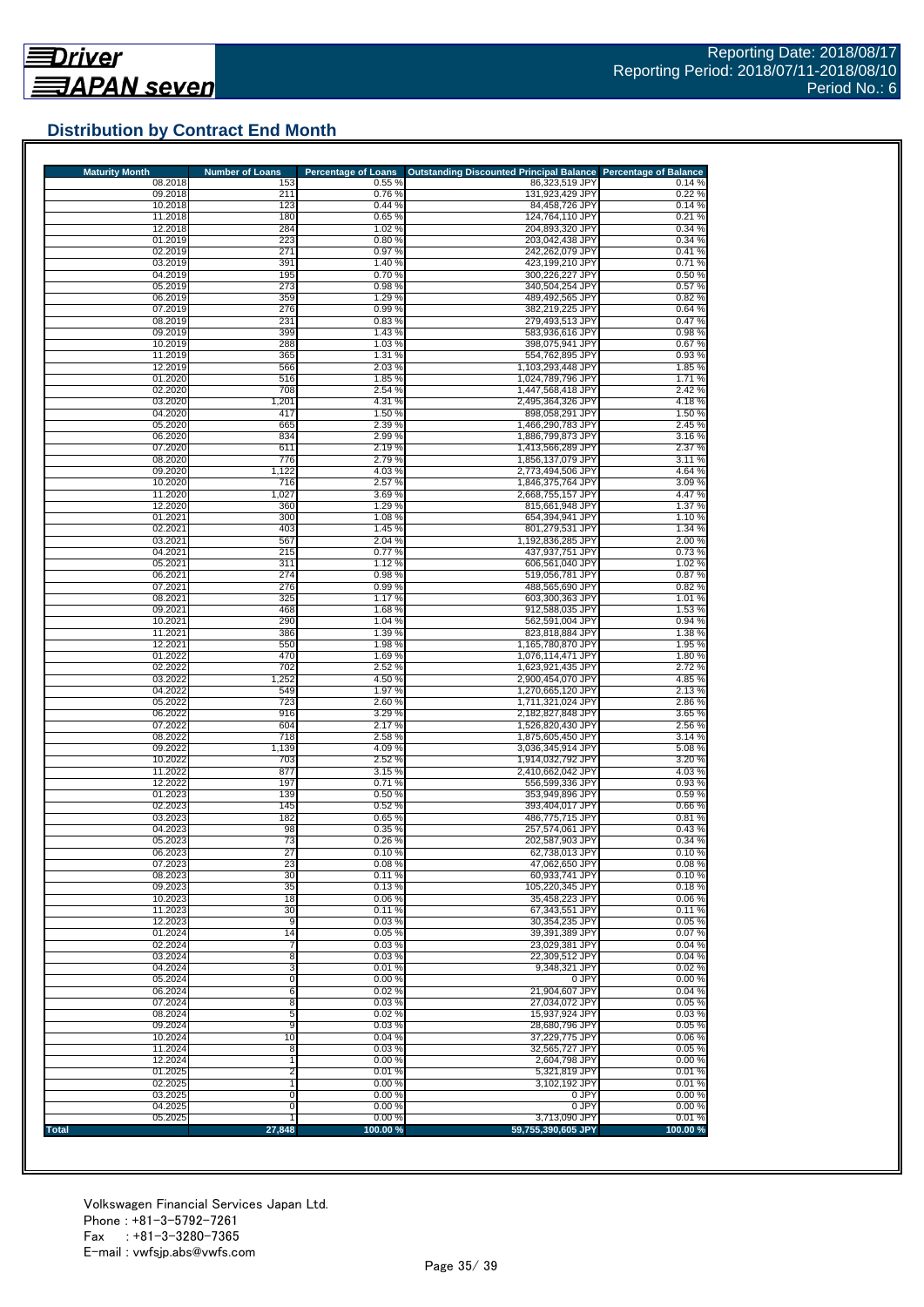# **Distribution by Monthly Payment**

|                            | <b>Number of</b> | <b>Percentage</b> | <b>Outstanding Discounted</b> | Percentage |
|----------------------------|------------------|-------------------|-------------------------------|------------|
| <b>Monthly Payment</b>     | <b>Loans</b>     | of Loans          | <b>Principal Balance</b>      | of Balance |
| 10,000 JPY<br><=           | 1,408            | 5.06 %            | 1,733,532,302 JPY             | 2.90 %     |
| 20,000 JPY<br>10,001 JPY   | 4,920            | 17.67 %           | 6,842,979,929 JPY             | 11.45 %    |
| 20,001 JPY<br>30,000 JPY   | 6,955            | 24.97 %           | 11,795,065,115 JPY            | 19.74 %    |
| 40,000 JPY<br>30.001 JPY   | 5,588            | 20.07%            | 11,469,150,717 JPY            | 19.19 %    |
| 40.001 JPY<br>50,000 JPY   | 3,301            | 11.85 %           | 8,014,840,394 JPY             | 13.41 %    |
| 50.001 JPY<br>60,000 JPY   | 1,958            | 7.03 %            | 5,476,229,658 JPY             | 9.16%      |
| 70,000 JPY<br>60,001 JPY   | 1,134            | 4.07%             | 3,591,657,199 JPY             | 6.01%      |
| 80,000 JPY<br>70,001 JPY   | 6741             | 2.42 %            | 2,268,347,951 JPY             | 3.80%      |
| 80,001 JPY<br>90,000 JPY   | 485              | 1.74 %            | 1,760,232,757 JPY             | 2.95 %     |
| 90,001 JPY<br>100,000 JPY  | 420              | 1.51 %            | 1,719,736,948 JPY             | 2.88%      |
| 100,001 JPY<br>110,000 JPY | 242              | 0.87%             | 1,015,406,139 JPY             | 1.70 %     |
| 110,001 JPY<br>120,000 JPY | 170              | 0.61%             | 844,842,941 JPY               | 1.41%      |
| 130,000 JPY<br>120.001 JPY | 136              | 0.49%             | 663,960,719 JPY               | 1.11%      |
| 140,000 JPY<br>130.001 JPY | 120              | 0.43%             | 655,426,481 JPY               | 1.10%      |
| 140,001 JPY<br>150.000 JPY | 88               | 0.32%             | 507,098,708 JPY               | 0.85%      |
| 150.001 JPY<br>$>=$        | 249              | 0.89%             | 1,396,882,647 JPY             | 2.34 %     |
| <b>Total</b>               | 27,848           | 100.00%           | 59,755,390,605 JPY            | 100.00%    |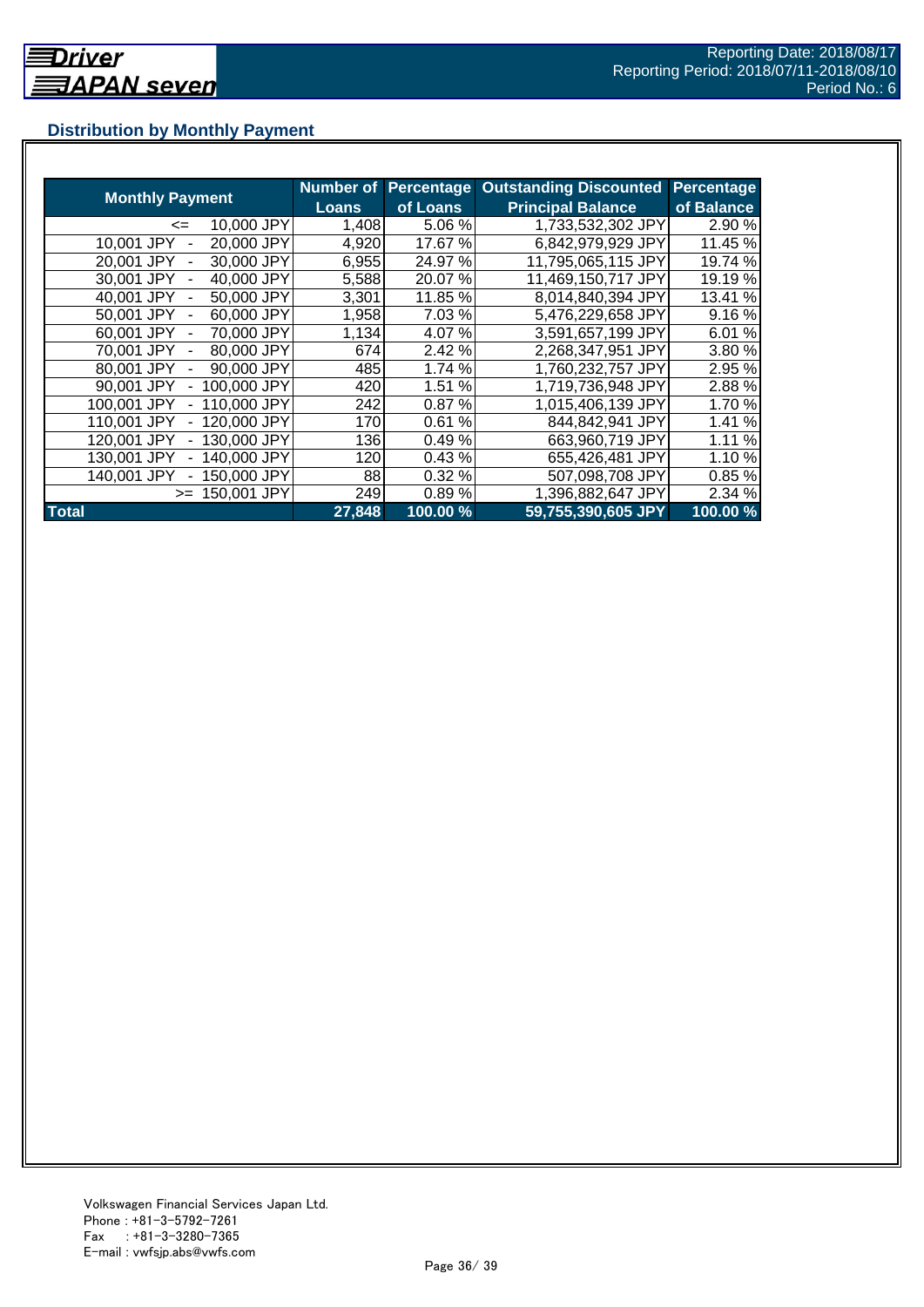# **Distribution by Bonus Payment**

|                            | <b>Number of</b> | Percentage | <b>Outstanding Discounted</b> | <b>Percentage</b> |
|----------------------------|------------------|------------|-------------------------------|-------------------|
| <b>Bonus Payment</b>       | <b>Loans</b>     | of Loans   | <b>Principal Balance</b>      | of Balance        |
| No Bonus Payment           | 17,166           | 61.64 %    | 36,241,672,011 JPY            | 60.65%            |
| 1 JPY -<br>25,000 JPY      | 217              | 0.78%      | 357,850,464 JPY               | 0.60%             |
| 25,001 JPY -<br>50,000 JPY | 2,578            | 9.26 %     | 4,514,947,670 JPY             | 7.56 %            |
| 50,001 JPY -<br>75,000 JPY | 876              | 3.15 %     | 1,673,145,015 JPY             | 2.80%             |
| 75,001 JPY - 100,000 JPY   | 3,639            | 13.07 %    | 7,730,613,359 JPY             | 12.94 %           |
| 100,001 JPY - 125,000 JPY  | 497              | 1.78%      | 1,128,298,823 JPY             | 1.89%             |
| 125,001 JPY - 150,000 JPY  | 1,446            | 5.19%      | 3,763,572,154 JPY             | 6.30%             |
| 150,001 JPY - 175,000 JPY  | 169              | 0.61%      | 434,728,438 JPY               | 0.73%             |
| 175,001 JPY - 200,000 JPY  | 788              | 2.83 %     | 2,266,502,969 JPY             | 3.79%             |
| 200,001 JPY - 225,000 JPY  | 44               | 0.16%      | 142,240,414 JPY               | 0.24%             |
| 225,001 JPY - 250,000 JPY  | 187              | 0.67%      | 628,011,607 JPY               | 1.05 %            |
| 250,001 JPY - 275,000 JPY  | 12               | 0.04%      | 40,177,327 JPY                | 0.07%             |
| 275,001 JPY - 300,000 JPY  | 142              | 0.51%      | 495,369,652 JPY               | 0.83%             |
| 300,001 JPY - 325,000 JPY  | 7                | 0.03%      | 23,644,999 JPY                | 0.04%             |
| 325,001 JPY - 350,000 JPY  | 42               | 0.15%      | 166,900,843 JPY               | 0.28%             |
| 350,001 JPY - 375,000 JPY  | $\overline{2}$   | 0.01%      | 4,357,181 JPY                 | 0.01%             |
| 375,001 JPY - 400,000 JPY  | 17               | 0.06%      | 76,048,784 JPY                | 0.13%             |
| 400,001 JPY - 425,000 JPY  |                  | 0.00%      | 6,418,712 JPY                 | 0.01%             |
| 425,001 JPY - 450,000 JPY  | 5                | 0.02%      | 18,371,176 JPY                | 0.03%             |
| 450,001 JPY - 475,000 JPY  | 0                | 0.00%      | 0 JPY                         | 0.00%             |
| 475,001 JPY - 500,000 JPY  | 10               | 0.04%      | 33,953,817 JPY                | 0.06%             |
| 500,001 JPY or more        | 3                | 0.01%      | 8,565,190 JPY                 | 0.01%             |
| <b>Total</b>               | 27,848           | 100.00 %   | 59,755,390,605 JPY            | 100.00 %          |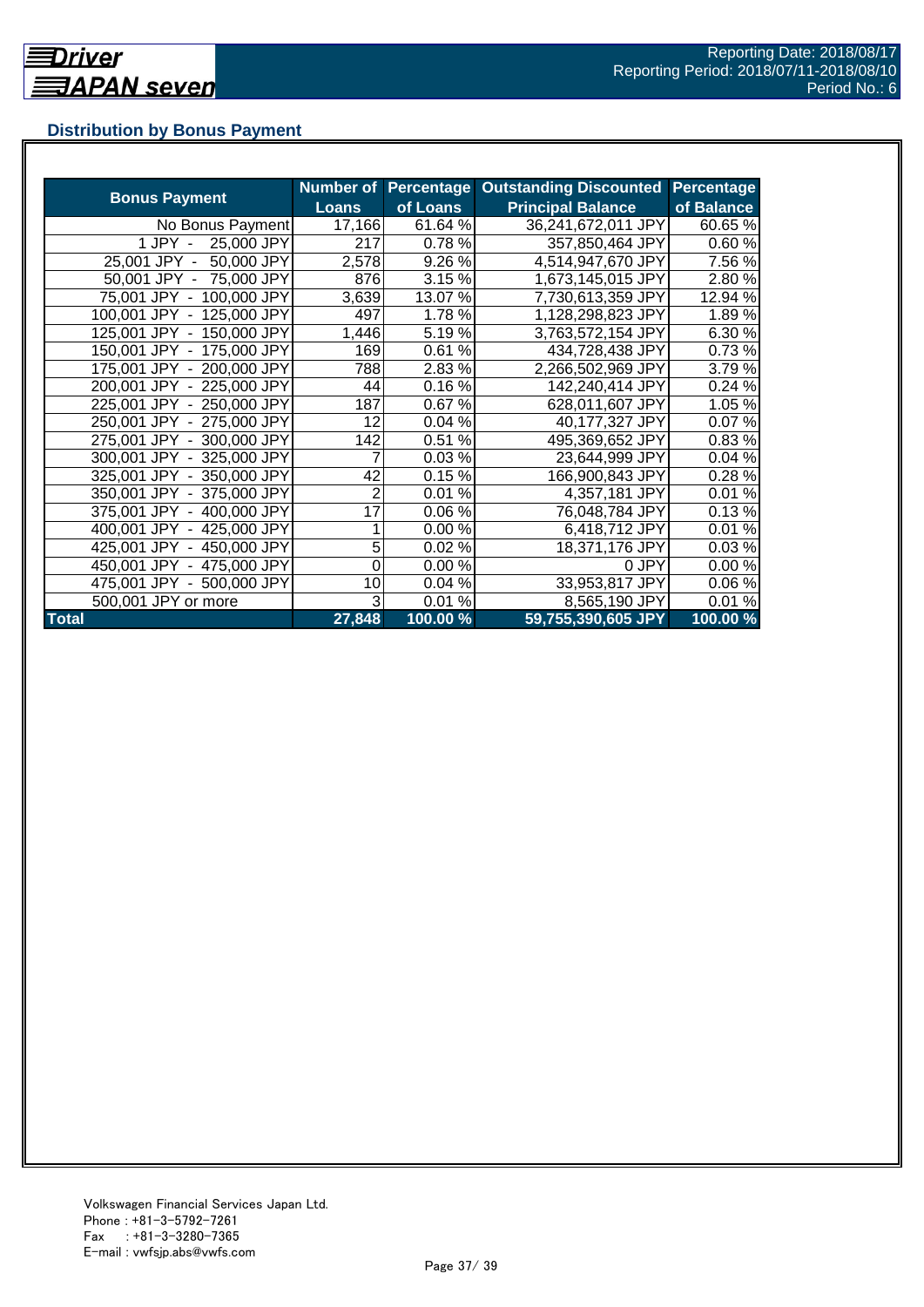# **Distribution by Motor Type**

| <b>Motor Type</b> | <b>Loans</b> | of Loans    | Number of Percentage Outstanding Discounted Percentage<br>Principal Balance <sup>'</sup> | of Balance |
|-------------------|--------------|-------------|------------------------------------------------------------------------------------------|------------|
| EA 189            |              | $0.00 \%$   | 0 JPY                                                                                    | $0.00 \%$  |
| Other             | 27.848       | $100.00\%$  | 59,755,390,605 JPY                                                                       | 100.00 %   |
| <b>Total</b>      | 27,848       | $100.00 \%$ | 59,755,390,605 JPY                                                                       | 100.00%    |